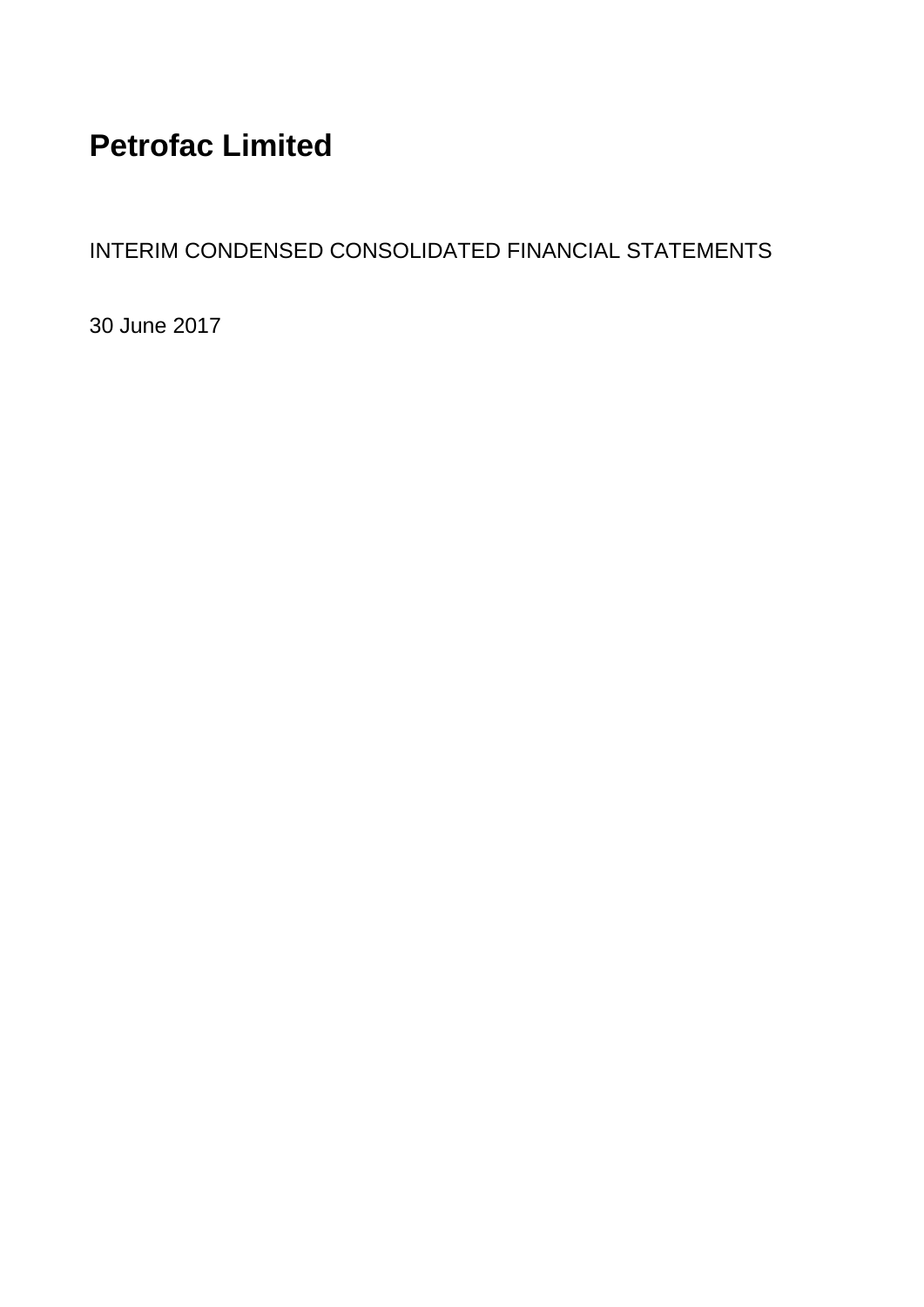| <b>CONTENTS</b>                                                  | Page           |
|------------------------------------------------------------------|----------------|
| Group financial highlights                                       | 1              |
| <b>Business review</b>                                           | $\overline{2}$ |
| Interim condensed consolidated income statement                  | 13             |
| Interim condensed consolidated statement of comprehensive income | 14             |
| Interim condensed consolidated statement of financial position   | 15             |
| Interim condensed consolidated statement of cash flows           | 16             |
| Interim condensed consolidated statement of changes in equity    | 18             |
| Notes to the interim condensed consolidated financial statements | 19             |
| Statement of Directors' responsibilities                         | 33             |
| Independent review report to Petrofac Limited                    | 33             |
| Shareholder information                                          | 34             |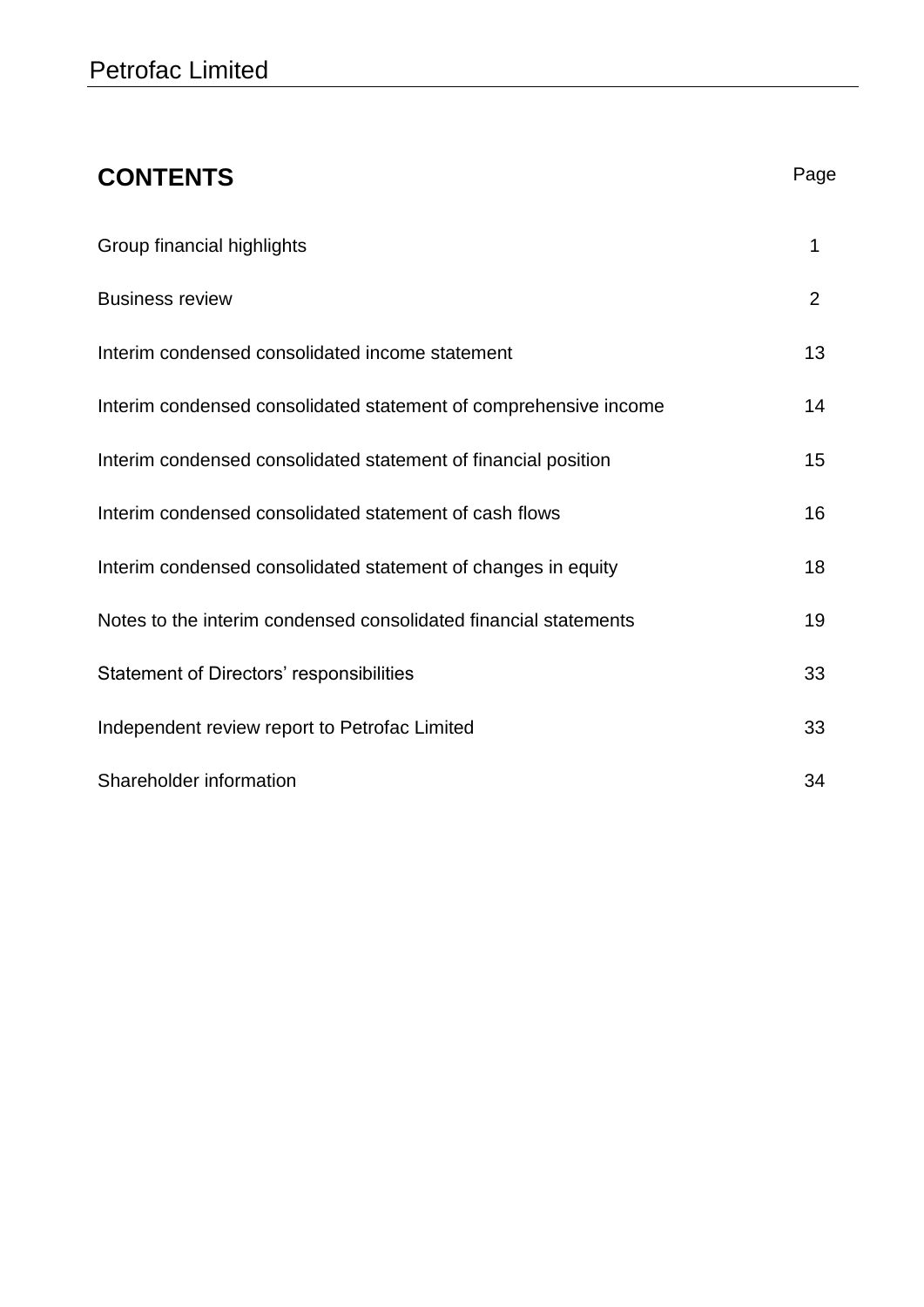# US\$3,126 million US\$12.5 billion

**Revenue**<br>Six months ended 30 June 2016: US\$3,888 million<br>As at 31 December 2016: US\$14.3 billion Six months ended 30 June 2016: US\$3,888 million

# US\$323 million 46.06 cents

Six months ended 30 June 2016 (restated): US\$362 million

# US\$158 million US\$70 million<br>
Net profit<sup>1,4</sup><br>
Reported net profit<sup>4</sup>

Six months ended 30 June 2016 (restated): US\$165 million

**Return on capital employed<sup>1,5</sup>**<br>12 months ended 30 June 2016: 12%

## **EBITDA<sup>1,3</sup> Earnings per share (diluted)<sup>1</sup> Earnings per share (diluted)**<sup>1</sup> Six months ended 30 June 2016 (restated): 48.10 cents

**Reported net profit<sup>4</sup><br>Six months ended 30 June 2016: US\$12 million** 

# 15% 12.70 cents

### **Interim dividend per share**

Six months ended 30 June 2016: 22.00 cents

- 1 Business performance before exceptional items and certain remeasurements.
- 2 Backlog consists of: the estimated revenue attributable to the uncompleted portion of Engineering & Construction division projects; and, with regard to Engineering & Production Services and Integrated Energy Services projects, the estimated revenue attributable to the lesser of the remaining term of the contract and five years. Backlog is not recognised on Integrated Energy Services projects where the Group has entitlement to reserves. Integrated Energy Services' backlog of US\$2.5 billion relates to four Production Enhancement Contracts in Mexico. In August 2017, the Group sold its 50% interest in the Pánuco PEC to Schlumberger and will cease to recognise US\$0.4 billion of backlog from this date. The Group will stop recognising backlog in respect of the three remaining PECs upon completion of their migration to equity contracts. The Group uses this key performance indicator as a measure of the visibility of future revenue. Backlog is not an audited measure.
- 3 Earnings before interest, tax, depreciation and amortisation (EBITDA) is calculated as profit before tax and net finance costs, including our share of results of associates (as per the interim condensed consolidated income statement) adjusted to add back charges for depreciation and amortisation (as per note 3 to the financial statements).
- 4 Profit for the period attributable to Petrofac Limited shareholders, as reported in the interim condensed consolidated income statement.
- 5 Return on capital employed (ROCE) is calculated as EBITA (earnings before interest, tax and amortisation, calculated as EBITDA less depreciation) for the 12 months ended 30 June 2017 divided by average capital employed (being total equity and noncurrent liabilities as per the interim condensed consolidated statement of financial position adjusted for the gross up of finance lease creditors).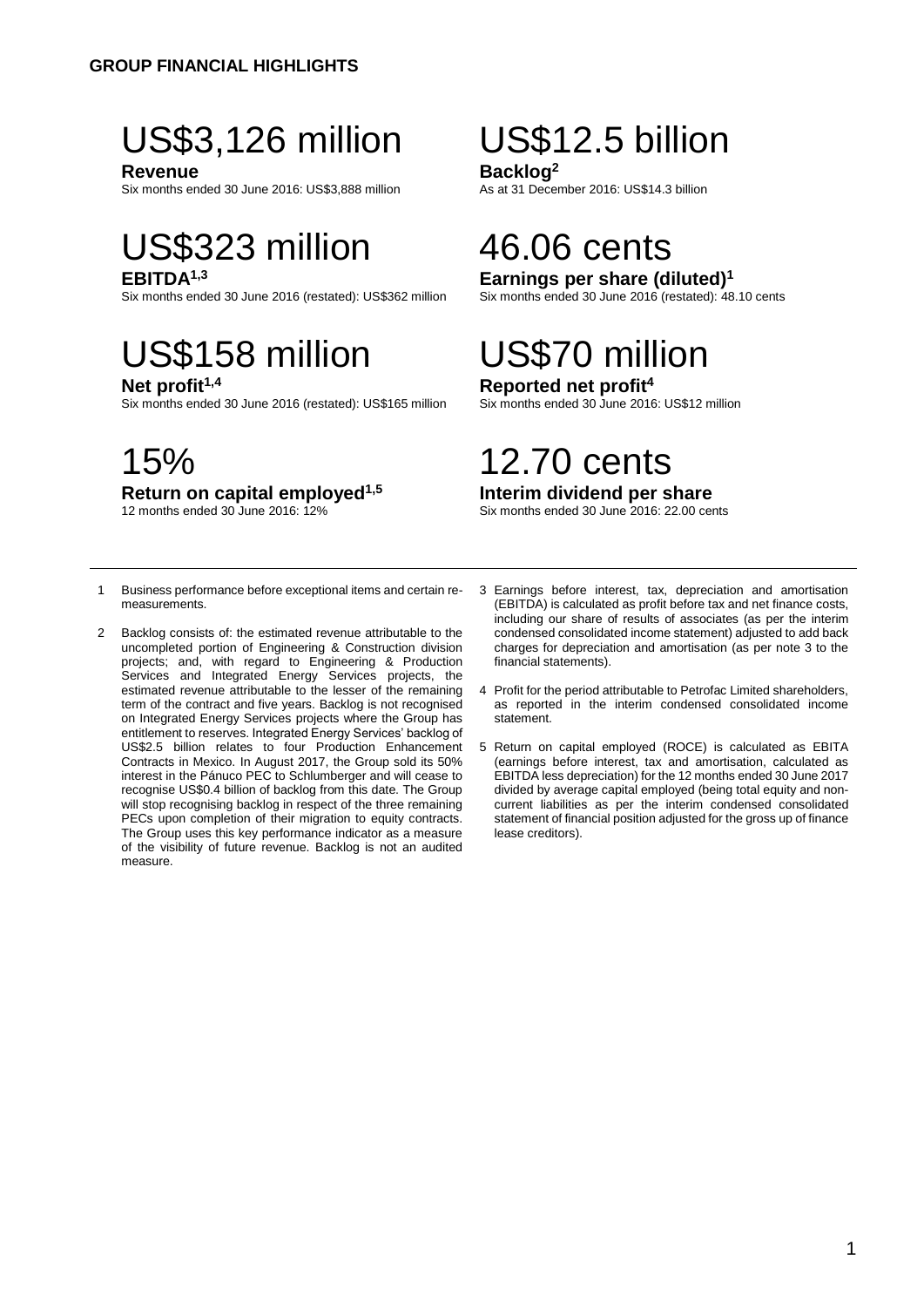#### **Results**

The Group made a positive start to the year, delivering solid first half results that reflect good project execution and lower revenue. Reported revenue for the first half of 2017 was US\$3.1 billion (2016: US\$3.9 billion) and business performance net profit was US\$158 million (2016 restated: US\$165 million).

|                      | Six months ended 30 June 2017  |                                                                |              | Six months ended 30 June 2016 (restated) |                                                         |       |
|----------------------|--------------------------------|----------------------------------------------------------------|--------------|------------------------------------------|---------------------------------------------------------|-------|
| <b>US\$ millions</b> | <b>Business</b><br>performance | <b>Exceptional</b><br>items and<br>certain re-<br>measurements | <b>Total</b> | <b>Business</b><br>performance           | Exceptional<br>items and<br>certain re-<br>measurements | Total |
| Revenue              | 3.126                          | -                                                              | 3.126        | 3.888                                    | $\overline{\phantom{0}}$                                | 3,888 |
| <b>EBITDA</b>        | 323                            | -                                                              | 323          | 362                                      |                                                         | 362   |
| Net profit           | 158                            | (88)                                                           | 70           | 165                                      | (153)                                                   | 12    |

#### **Revenue**

Revenue for the first half of the year was US\$3,126 million (2016: US\$3,888 million), down 20% from record levels in 2016. Revenue in Engineering & Construction (E&C) declined reflecting project scheduling. Revenue in Engineering & Production Services (EPS) declined due to lower activity, utilisation and order intake in the period. Integrated Energy Services' (IES) revenue fell reflecting asset sales in the prior period, lower production, lower investment in our production enhancement contracts (PECs) in Mexico and a delay in the approval of our application to enter the Greater Stella Development licence.

#### **Backlog**

The Group's backlog decreased 13% to US\$12.5 billion at 30 June 2017 (31 December 2016: US\$14.3 billion), reflecting progress delivered on the existing project portfolio and US\$1.7 billion of new order intake in the first half of 2017. Reported backlog excludes both the framework agreement signed with Petroleum Development Oman in June, which will add to backlog as projects are sanctioned, and the US\$1.0 billion Duqm refinery project award in August 2017.

|                                              | 30 June 2017        | 31 December 2016    |  |
|----------------------------------------------|---------------------|---------------------|--|
|                                              | <b>US\$ billion</b> | <b>US\$ billion</b> |  |
| <b>Engineering &amp; Construction</b>        | 7.3                 | 8.2                 |  |
| <b>Engineering &amp; Production Services</b> | 2.7                 | 3.5                 |  |
| Integrated Energy Services (IES)             | 2.5                 | 2.6                 |  |
| Group                                        | 12.5                | 14.3                |  |

IES backlog of US\$2.5 billion relates to our four PECs in Mexico. In August 2017, the Group sold its 50% interest in the Pánuco PEC to Schlumberger and will cease to recognise US\$0.4 billion of backlog from this date. The Group will stop recognising backlog in respect of the three remaining PECs upon completion of their migration to equity contracts.

#### **Earnings Before Interest, Tax, Depreciation and Amortisation (EBITDA)**

Business Performance EBITDA was 11% lower at US\$323 million (2016 restated: US\$362 million), predominantly due to our exit from Berantai in Malaysia during the second half of 2016 and project scheduling in E&C. EBITDA before recognising losses on the Laggan-Tormore project in 2016 decreased 30% to US\$323 million (2016 restated: US\$463 million).

#### **Finance costs/income**

Finance costs for the first half of the year declined 26% to US\$39 million (2016: US\$53 million) reflecting a reduction in finance lease interest cost following our exit from Berantai in 2016 (see page 10). Finance income for the first half of the year was US\$1 million (2016: US\$1 million).

#### **Taxation**

The Group's total income tax charge for the first half of the year was US\$34 million (2016: US\$38 million), an effective tax rate of 31.2% (2016 restated: 65.5%). The Group's effective tax rate, excluding exceptional items and certain re-measurements, for the first half of the year declined to 19.3% (2016 restated: 20.3%).

A number of factors have impacted the overall effective tax rate, with the key drivers being: exceptional items and certain re-measurements, which are not subject to tax; and, the disallowance of expenditure, which is not deductible for tax purposes. In line with prior years, the effective tax rate is also driven by the mix of profits in the jurisdictions in which profits are earned.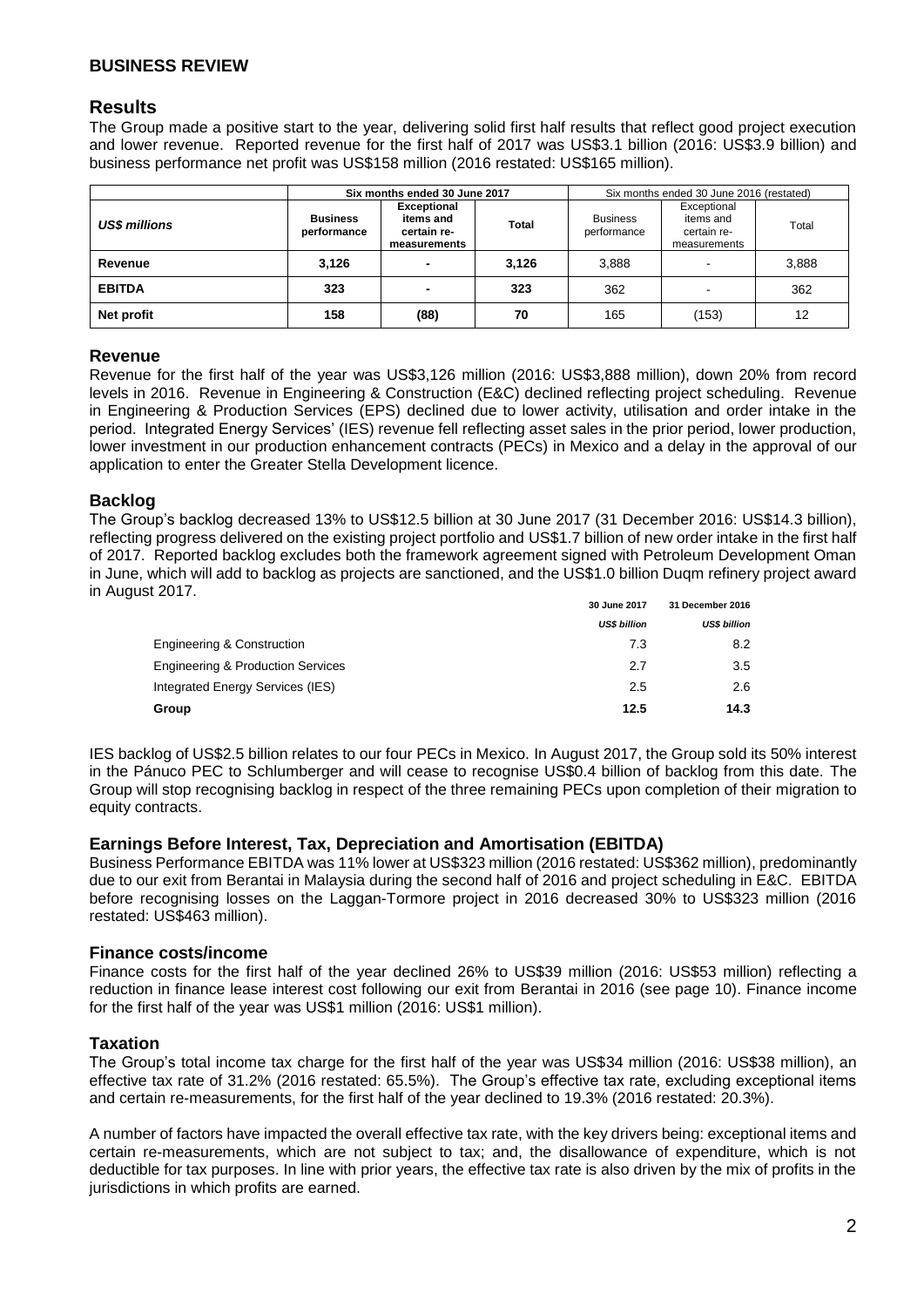In the 2016 Budget, the UK Government announced proposed changes to the carry forward tax loss relief rules. However, these were not substantively enacted by the reporting date and hence any impact has not been included within the calculations. The impact of the proposed change in legislation is estimated to be a decrease in the carrying value of a recognised deferred tax asset of US\$22 million.

#### **Net profit**

Business performance net profit for the first half of the year was broadly flat at US\$158 million (2016 restated: US\$165 million). Reported net profit for the period increased to US\$70 million (2016: US\$12 million), reflecting a lower level of exceptional items and certain re-measurements.

Business performance net profit for the first half of the year before recognising losses on the Laggan-Tormore project in 2016 decreased 41% to US\$158 million (2016 restated: US\$266 million). Group net margin on the same basis decreased to 5.1% (2016 restated: 6.8%) due to:

- Lower net margins in Engineering & Construction reflecting the impact of project mix and phasing
- Higher net margins in Engineering & Production Services reflecting business mix and the depreciation of sterling
- The net loss in IES of US\$19 million (2016: US\$18 million net loss) reflecting lower revenue, partly offset by reductions in operating costs, overheads and depreciation

#### **Earnings per share**

Business performance diluted earnings per share for the first half of the year was 46.06 cents per share (2016 restated: 48.10 cents per share), reflecting the decline in net profit. Total reported diluted earnings per share increased 483% to 20.41 cents per share (2016 restated: 3.50 cents per share), benefitting from a reduction in exceptional items and certain re-measurements in the first half of 2017.

#### **Operating cash flow**

Net cash outflow from operating activities was US\$43 million in the first half of the year (2016: US\$205 million net inflow). The key components were:

- A decrease in operating profits before changes in working capital and other non-current items to US\$336 million (2016: US\$434 million), predominantly due to the elimination of provisions for costs in excess of revenues on a contract
- Net working capital outflows of US\$296 million (2016: US\$124 million), including:
	- a decrease in trade and other receivables of US\$112 million due mainly to the receipt of a final settlement on an E&C project partly offset by an increase in retentions
	- a decrease in trade and other payables of US\$254 million, due mainly to reductions in trade payables of US\$155 million, advances received from customers of US\$174 million and capital expenditure accrued on Block PM304 in Malaysia. The decline in advances received was partly offset by new advances of US\$88 million received during the period in respect of E&C contract awards
	- a decrease in accrued contract expenses of US\$201 million due to actual costs incurred on E&C projects exceeding their percentage-of-completion based costs
- A reduction in interest paid on borrowing and finance leases to US\$35 million (2016: US\$51 million)
- An increase in net income taxes paid to US\$48 million (2016: US\$18 million)

#### **Capital expenditure**

Total capital expenditure for the first half of 2017 on a cash basis decreased 44% to US\$110 million (2016: US\$196 million), principally reflecting decreases in capital expenditure on Petrofac JSD6000 installation vessel and development expenditure on Block PM304 in Malaysia.

|                                                             | 30 June 2017                 | 30 June 2016        |
|-------------------------------------------------------------|------------------------------|---------------------|
|                                                             | <b>US\$ million</b>          | <b>US\$ million</b> |
| Purchase of property, plant and equipment                   | 48                           | 126                 |
| Payments for intangible oil and gas assets                  | 27                           | 27                  |
| Additional investment made in available-for-sale investment | $\qquad \qquad \blacksquare$ | 12                  |
| Loan in respect of the Greater Stella Area development      | 35                           | 31                  |
| Cash capex                                                  | 110                          | 196                 |

Balance sheet capital expenditure on property, plant and equipment for the first half of 2017 decreased 60% to US\$40 million (2016: US\$99 million). In addition, there was an increase of US\$35 million (2016: US\$31 million)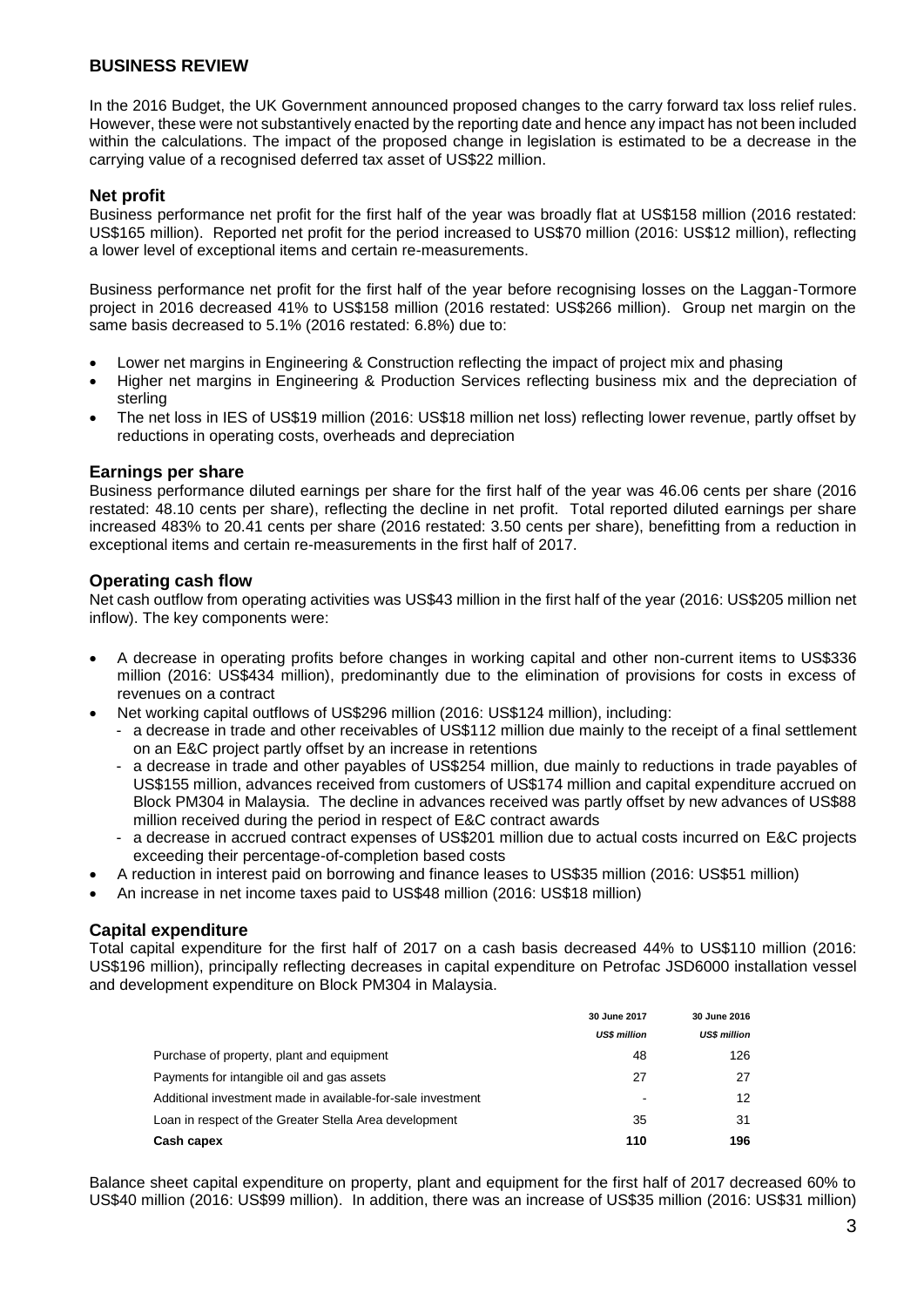in the loan in respect of the Greater Stella Area development, which represents Petrofac's contribution to the capital cost of the project. Capital expenditure on intangible oil and gas assets during the period was US\$6 million (2016: US\$1 million).

#### **Free cash flow**

Free cash flow declined to a net outflow of US\$149 million in the first half of the year (2016: US\$17 million net cash inflow) due to net working capital outflows within operating activities, partly offset by a reduction in capital expenditure:

|                                                    | 30 June 2017        | 30 June 2016        |
|----------------------------------------------------|---------------------|---------------------|
|                                                    | <b>US\$ million</b> | <b>US\$ million</b> |
| Net cash flows (used in)/from operating activities | (43)                | 205                 |
| Net cash flows used in investing activities        | (106)               | (188)               |
| Free cash flow                                     | (149)               |                     |

The Group defines free cash flow as net cash flow from operating activities less net cash flow used in investing activities.

#### **Dividends**

The decline in – and weaker outlook for - commodity prices has had a significant impact on capital investment in the industry, impacting our cash flow. At the same time, we are committed to maintaining a strong balance sheet and credit rating to ensure that the Group remains competitive in current markets. As a result, the Board is declaring an interim dividend of 12.70 cents per share for the six months ended 30 June 2017 (2016: 22.00 cents), a reduction of 42%. This rebasing of the dividend is part of a range of measures being taken to deliver a sustainable reduction in net debt.

The Board recognises the importance of a sustainable dividend to our shareholders. Consequently, the Board intends to target a dividend cover of between 2.0x and 3.0x business performance earnings as we transition back towards a low capital intensity business model. It is further proposed that the interim payment each year will be approximately 33% of the prior year total dividend.

The interim dividend will be paid on 20 October 2017 to eligible shareholders on the register at 22 September 2017 (the 'record date'). Shareholders who have not elected to receive dividends in US dollars will receive a sterling equivalent. Shareholders have the opportunity to elect by close of business on the record date to change their dividend currency election.

#### **Employees**

At 30 June 2017, the Group had approximately 13,000 employees (including long-term contractors) (31 December 2016: 13,500).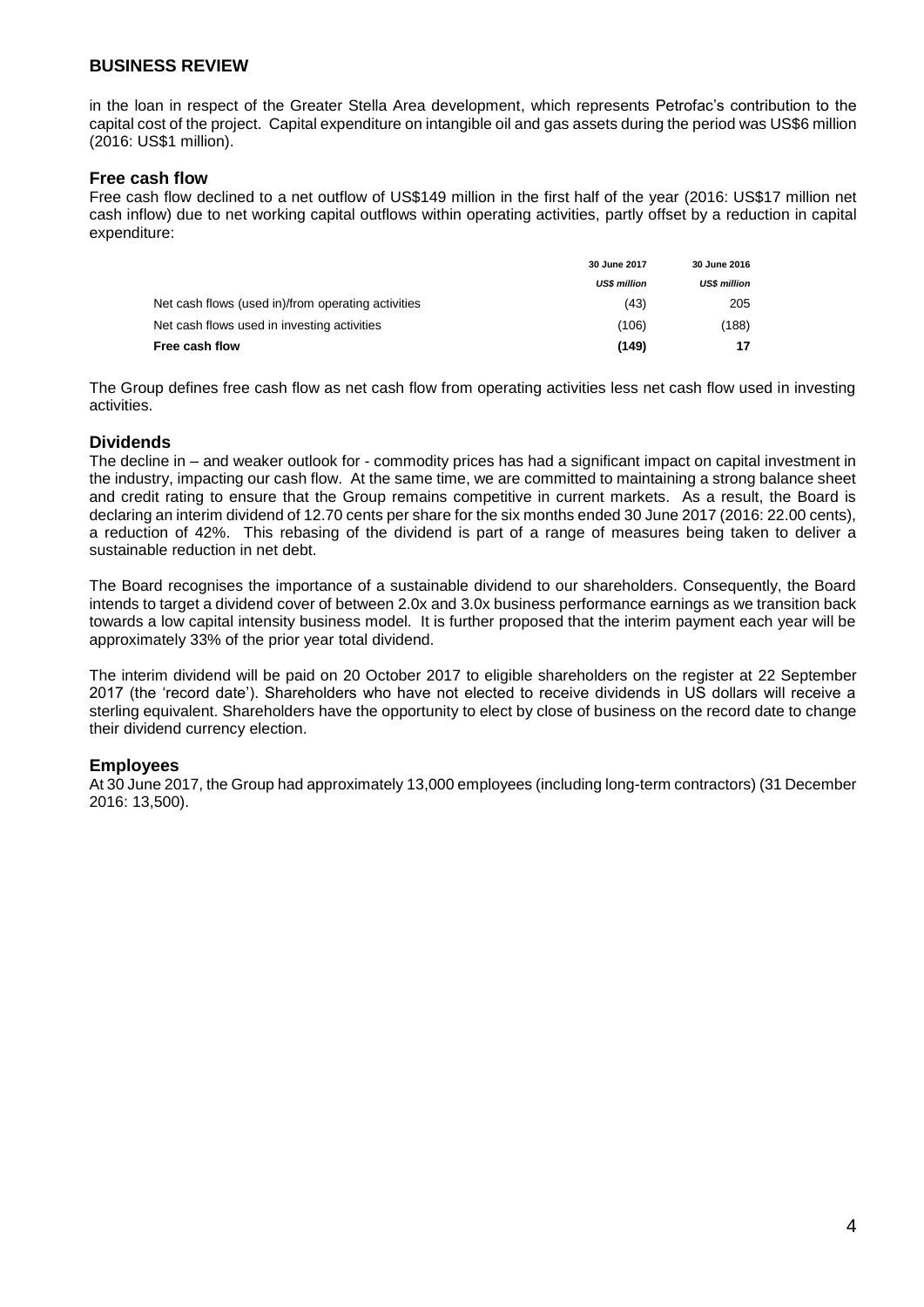#### **Balance sheet**

#### *IES carrying value*

The carrying value of Integrated Energy Services' portfolio is US\$1,101 million (31 December 2016: US\$1,208 million), reflecting impairment charges of US\$90 million in the first half of the year:

|                                                                                                          | Oil and gas<br>assets (Block<br>PM304,<br>Chergui and<br>PECs)<br>US\$m | Intangible oil<br>and gas assets<br>(Block PM304,<br>and other pre-<br>development<br>costs)<br>US\$m | <b>Greater Stella</b><br>Area<br>development<br>(note 13)<br>US\$m | <b>Total</b><br>US\$m |
|----------------------------------------------------------------------------------------------------------|-------------------------------------------------------------------------|-------------------------------------------------------------------------------------------------------|--------------------------------------------------------------------|-----------------------|
| Cost                                                                                                     |                                                                         |                                                                                                       |                                                                    |                       |
| At 1 January 2017                                                                                        | 1,146                                                                   | 80                                                                                                    | 276                                                                | 1,502                 |
| Additions                                                                                                | 8                                                                       | 6                                                                                                     | 35                                                                 | 49                    |
| Write off/accrual adjustment                                                                             |                                                                         | (8)                                                                                                   |                                                                    | (8)                   |
| <b>Transfers</b>                                                                                         | (5)                                                                     | 5                                                                                                     |                                                                    |                       |
| At 30 June 2017                                                                                          | 1,149                                                                   | 83                                                                                                    | 311                                                                | 1,543                 |
| Depreciation                                                                                             |                                                                         |                                                                                                       |                                                                    |                       |
| At 1 January 2017                                                                                        | (466)                                                                   |                                                                                                       |                                                                    | (466)                 |
| Charge for the period                                                                                    | (54)                                                                    |                                                                                                       |                                                                    | (54)                  |
| Charge for impairment                                                                                    | (7)                                                                     |                                                                                                       | (83)                                                               | (90)                  |
| At 30 June 2017                                                                                          | (527)                                                                   |                                                                                                       | (83)                                                               | (610)                 |
| Net carrying amount:<br>At 30 June 2017                                                                  | 622                                                                     | 83                                                                                                    | 228                                                                | 933                   |
| At 31 December 2016                                                                                      | 680                                                                     | 80                                                                                                    | 276                                                                | 1,086                 |
| Other (assets held for sale US\$97m, FPSO Opportunity US\$10m, interest in associates US\$61m (note 12)) |                                                                         |                                                                                                       |                                                                    | 168                   |

**Total (excluding working capital) 1,101**

#### *Working capital*

The net working capital balance at 30 June 2017 was US\$676 million (31 December 2016: US\$277 million). The key movements in working capital during the period were:

- A decrease in trade and other receivables of US\$124 million to US\$2,038 million (31 December 2016: US\$2,162 million) due mainly to the receipt of a final settlement on an E&C project
- A decrease in trade and other payables of US\$304 million to US\$1,670 million (31 December 2016: US\$1,974 million), due to reductions in trade payables, net advances received from customers and capital expenditure accrued on Block PM304 in Malaysia
- A decrease in accrued contract expenses of US\$201 million to US\$1,859 million (31 December 2016: US\$2,060 million) due to actual costs incurred on E&C projects exceeding their percentage-of-completion based costs

#### *Finance leases*

Net finance lease liabilities decreased 13% to US\$158 million at 30 June 2017 (31 December 2016: US\$182 million; see note 13 to the financial statements) and predominantly relate to two leased floating production facilities on Block PM304 in Malaysia.

#### *Total equity*

Total equity at 30 June 2017 was US\$1,069 million (31 December 2016: US\$1,123 million), mainly reflecting the reported profit for the period of US\$75 million and other comprehensive income of US\$40 million, less dividends paid in the period of US\$151 million and treasury shares purchased of US\$39 million, which are held in the Petrofac Employees Benefit Trust for the purpose of making awards under the Group's share schemes.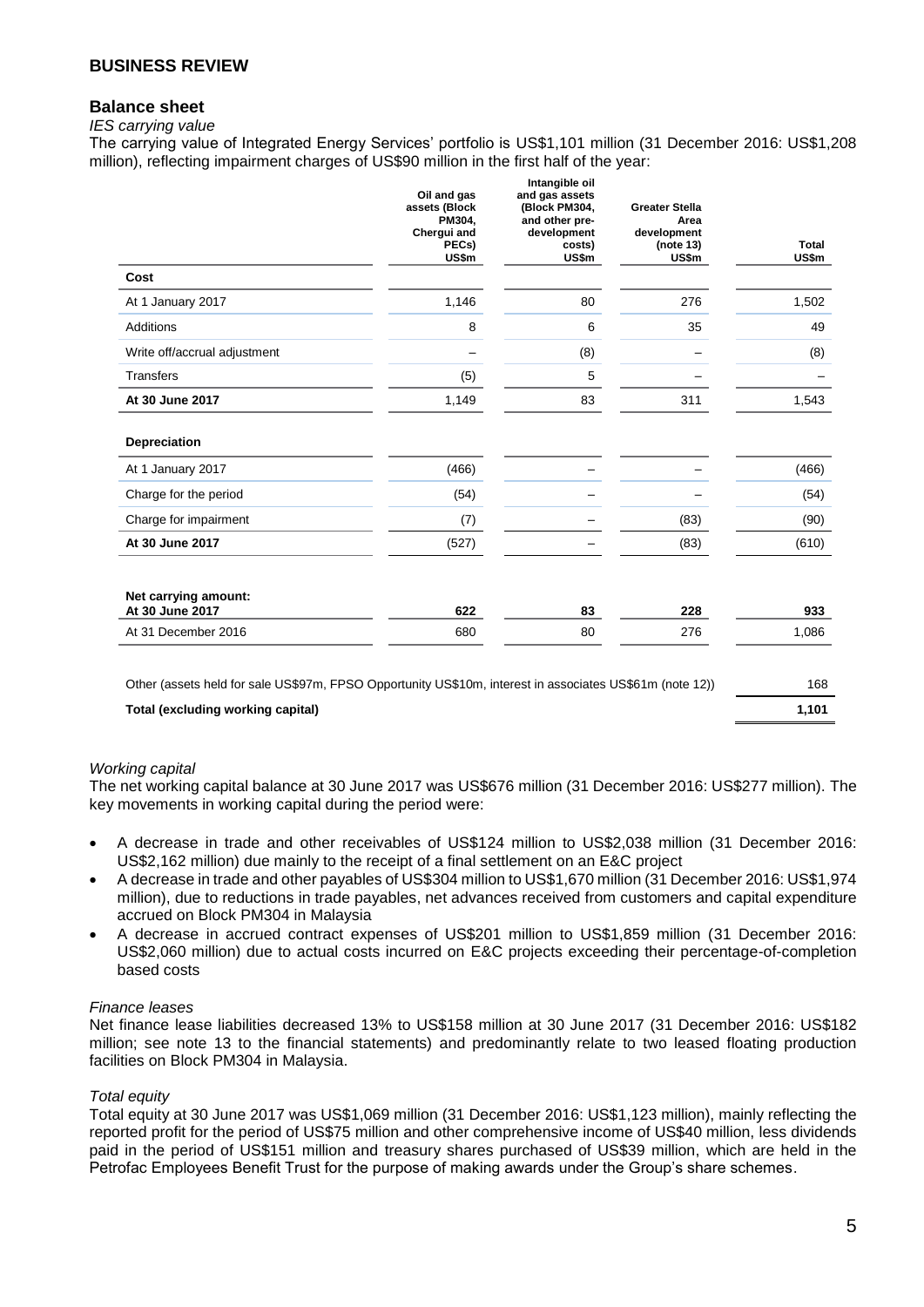#### *Return on capital employed*

The Group's return on capital employed for the twelve months ended 30 June 2017 increased to 15% (12 months ended 30 June 2016: 12%), reflecting improved profitability and a decrease in capital employed.

#### **Capital, net debt and liquidity**

The Group's net debt increased to US\$984 million at 30 June 2017 (31 December 2016: US\$617 million) reflecting an increase in working capital and the payment of the 2016 final dividend of US\$148 million in the period, partly offset by lower capital expenditure.

The Group's total gross borrowings less associated debt acquisition costs and the discount on senior notes issuance at 30 June 2017 were marginally higher at US\$1,886 million (31 December 2016: US\$1,784 million).

|                                           | 30 June 2017                            | 31 December 2016 |
|-------------------------------------------|-----------------------------------------|------------------|
|                                           | US\$ millions (unless otherwise stated) |                  |
| Interest-bearing loans and borrowings (A) | 1.886                                   | 1.784            |
| Cash and short term deposits (B)          | 902                                     | 1.167            |
| Net debt $(C = B - A)$                    | (984)                                   | (617)            |

None of the Company's subsidiaries are subject to any material restrictions on their ability to transfer funds in the form of cash dividends, loans or advances to the Company.

Excluding bank overdrafts, the Group's total available borrowing facilities were US\$2,319 million at 30 June 2017 (31 December 2016: US\$2,393 million). Of these facilities, US\$430 million was undrawn as at 30 June 2017 (31 December 2016: US\$631 million). Combined with the Group's cash balances of US\$902 million (31 December 2016: US\$1,167 million), the Group had substantial sources of liquidity available.

In May 2017, Petrofac and its lenders agreed to extend US\$1.0 billion of its US\$1.2 billion revolving credit facility by one year to June 2021. In addition, the Company has recently refinanced US\$300 million of term loans maturing in August 2017, extending their maturity by up to two years.

#### **Exceptional items and re-measurements**

The following items, described as 'exceptional items and certain re-measurements' are excluded from business performance as exclusion of these items provides a clearer presentation of the underlying performance of the Group's ongoing business. For reconciliation between Petrofac's total and business performance results, see page 2. For further details of amounts comprising exceptional items and certain re-measurements, see note 5 to the financial statements.

Exceptional items and certain re-measurements for the first half of 2017 amounted to a post-tax loss of US\$88 million (2016 restated: US\$153 million loss), of which US\$81 million were non-cash items. Certain remeasurements of US\$83 million relate to a non-cash fair value re-measurement of the Greater Stella Area development receivable following a reassessment of production profiles and forward oil and gas prices. Exceptional items of US\$5 million included impairments of US\$10 million, exceptional hedging gains of US\$8 million in relation to Kuwaiti dinar hedging forward currency contracts and US\$3 million of other exceptional costs.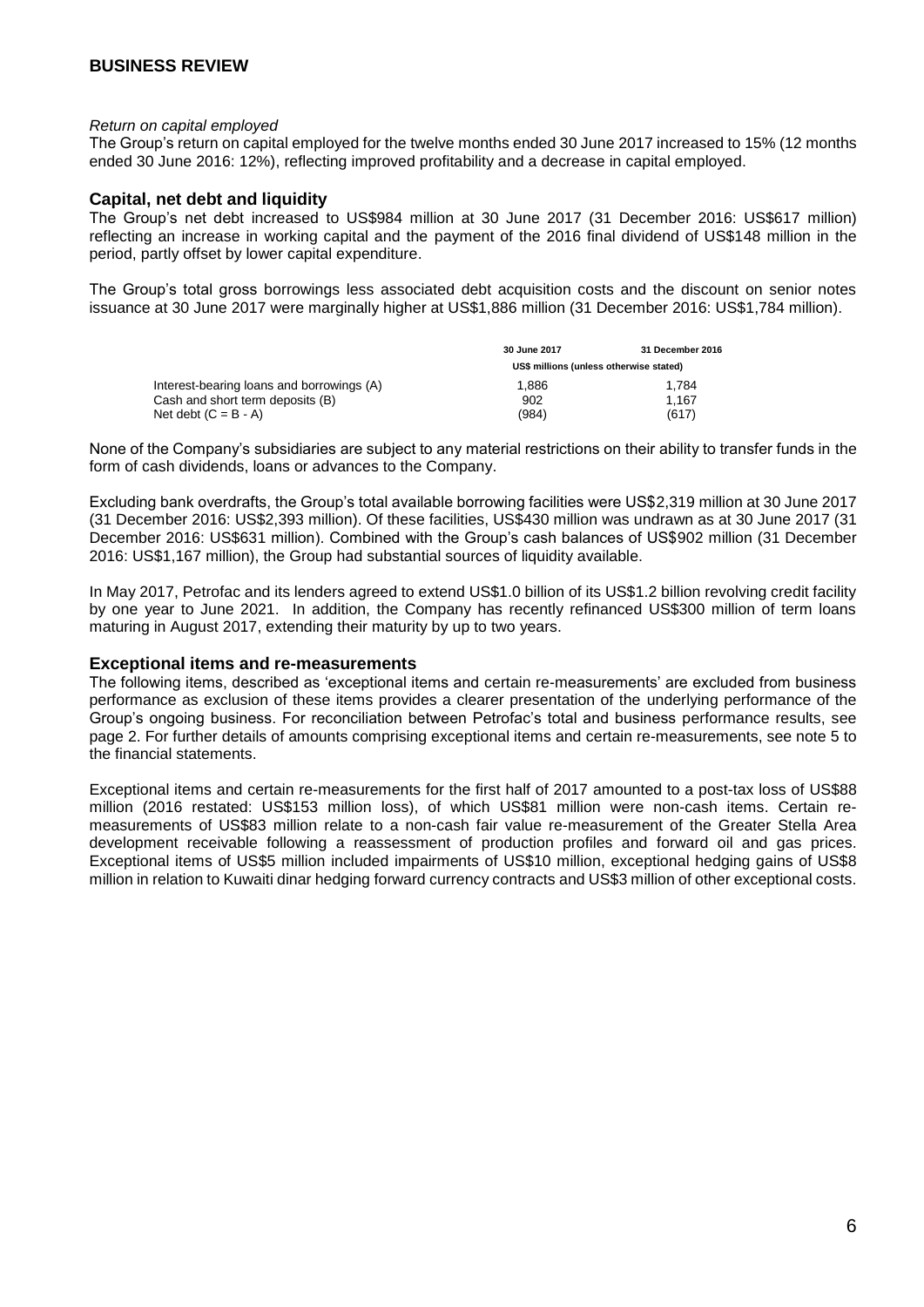### **Segmental analysis**

The Group's divisional results were as follows:

| <b>US\$ million</b>                                            | <b>Revenue</b> |       |      | <b>Net profit</b> | <b>EBITDA</b> |                  |
|----------------------------------------------------------------|----------------|-------|------|-------------------|---------------|------------------|
| For the six months ended 30 June                               | 2017           | 2016  | 2017 | 2016<br>restated  | 2017          | 2016<br>restated |
| <b>Engineering &amp; Construction</b>                          | 2,390          | 2.981 | 161  | 162               | 231           | 243              |
| <b>Engineering &amp; Production Services</b>                   | 653            | 784   | 51   | 50                | 62            | 64               |
| <b>Integrated Energy Services</b>                              | 97             | 155   | (19) | (18)              | 37            | 59               |
| Corporate, others, consolidation<br>adjustments & eliminations | (14)           | (32)  | (35) | (29)              | (7)           | (4)              |
| Group                                                          | 3,126          | 3,888 | 158  | 165               | 323           | 362              |
|                                                                |                |       |      |                   |               |                  |

| Growth/margin analysis %<br>For the six months ended 30 June | <b>Revenue growth</b> |        |        | <b>Net margin</b> |      | <b>EBITDA</b> margin |
|--------------------------------------------------------------|-----------------------|--------|--------|-------------------|------|----------------------|
| <b>Engineering &amp; Construction</b>                        | (19.8)                | 29.4   | 6.7    | 5.4               | 9.7  | 8.2                  |
| <b>Engineering &amp; Production Services</b>                 | (16.7)                | 2.8    | 7.8    | 6.4               | 9.5  | 8.2                  |
| <b>Integrated Energy Services</b>                            | (37.4)                | (13.9) | (19.6) | (11.6)            | 38.1 | 38.1                 |
| Group                                                        | (19.6)                | 22.3   | 5.1    | 4.2               | 10.3 | 9.3                  |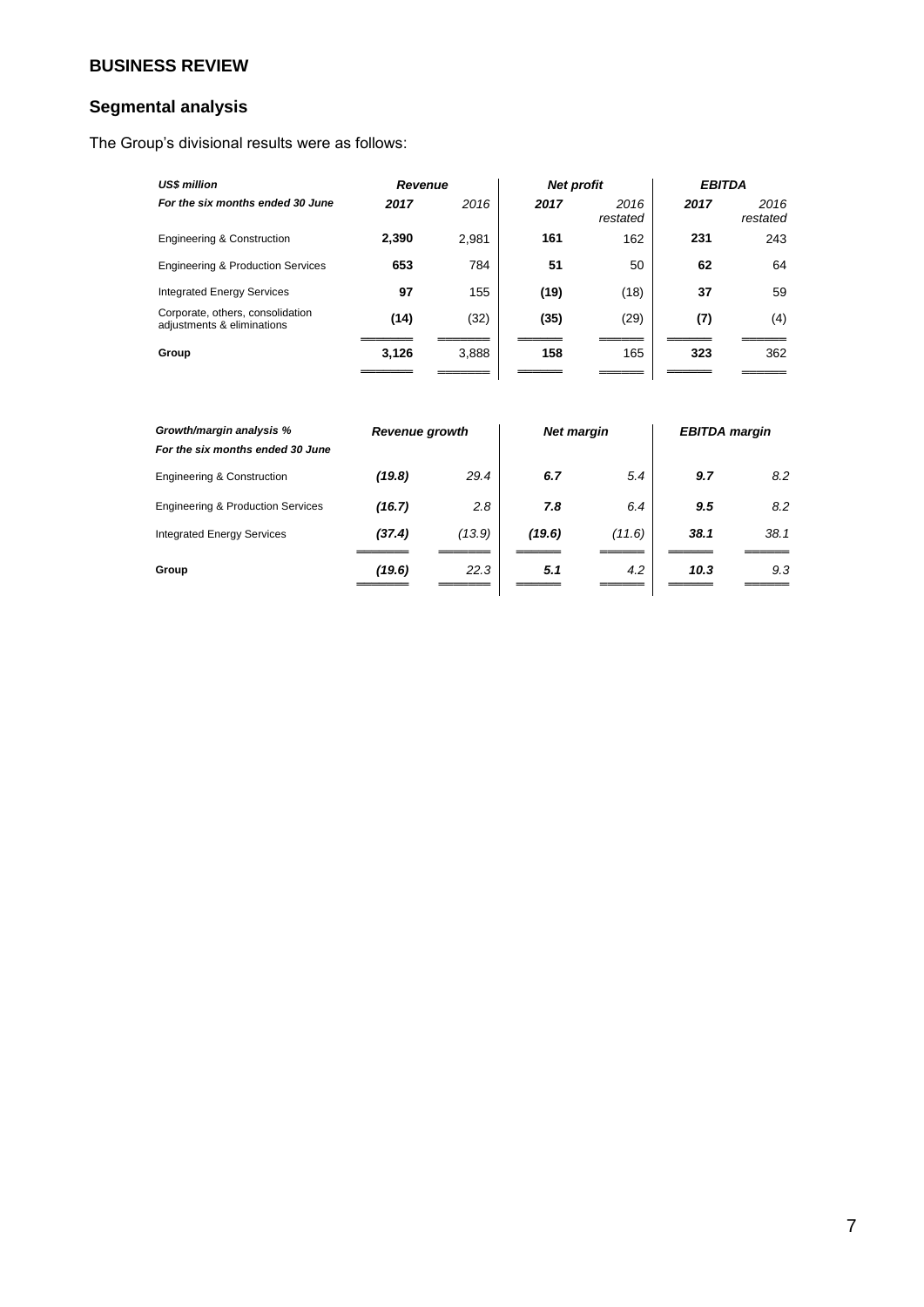#### *Engineering & Construction*

The Engineering & Construction division delivers onshore and offshore engineering, procurement, construction, installation and commissioning services on a lump-sum basis. We have more than 35 years of expertise in this area and our services encompass both greenfield and brownfield developments.

We have delivered good progress across our portfolio of Engineering & Construction projects. For example, in the period we delivered and installed all modules to the Upper Zakum islands in Abu Dhabi and we introduced hydrocarbons to the Khazzan central processing facility in Oman. We also started up the process units and are progressing towards performance testing and initial acceptance on the Sohar Refinery Improvement project in Oman.

#### *New awards*

New order intake for the first six months of the year totalled US\$1.4 billion, including the Gathering Centre 32 (GC 32) project in Kuwait. This lump-sum engineering, procurement and construction (EPC) project, valued at approximately US\$1.3 billion, is the first sour gathering centre to be developed in the Burgan oil field, south east of Kuwait. The scope of work for GC 32 includes greenfield activities with tie-in works to existing brownfield infrastructure, and will have the capacity to produce around 120,000 barrels of oil per day together with associated water, gas and condensate. Work is scheduled to be completed in mid-2020.

After the period end, Petrofac, in a 50/50 joint venture with Samsung Engineering, received notification of intent to award a contract worth approximately US\$2 billion with Duqm Refinery and Petrochemical Industries LLC (DRPIC) in the southern part of Oman. Work on the 47-month project will commence shortly, subject to financial closure and full notice to proceed from DRPIC. Petrofac's and Samsung's scope of work includes engineering, procurement, construction, commissioning, training and start-up operations for all the utilities and offsites at Duqm.

#### *Results*

Revenue for the first half of the year was down 20% from record levels in 2016 to US\$2,390 million (2016: US\$2,981 million) due to project scheduling.

Business performance net profit was broadly unchanged at US\$161 million (2016 restated: US\$162 million), reflecting lower revenue, but higher reported net margins. Business performance net profit for the first half of the year before recognising losses on the Laggan-Tormore project decreased 39% to US\$161 million (2016 restated: US\$263 million). Net margin on the same basis decreased to 6.7% (2016 restated: 8.8%) reflecting the impact of project mix and phasing.

Engineering & Construction backlog stood at US\$7.3 billion at 30 June 2017 (31 December 2016: US\$8.2 billion), reflecting progress delivered on the existing project portfolio and relatively low new order intake in the first half of 2017.

Engineering & Construction headcount was 7,100 at 30 June 2017 (31 December 2016: 7,500).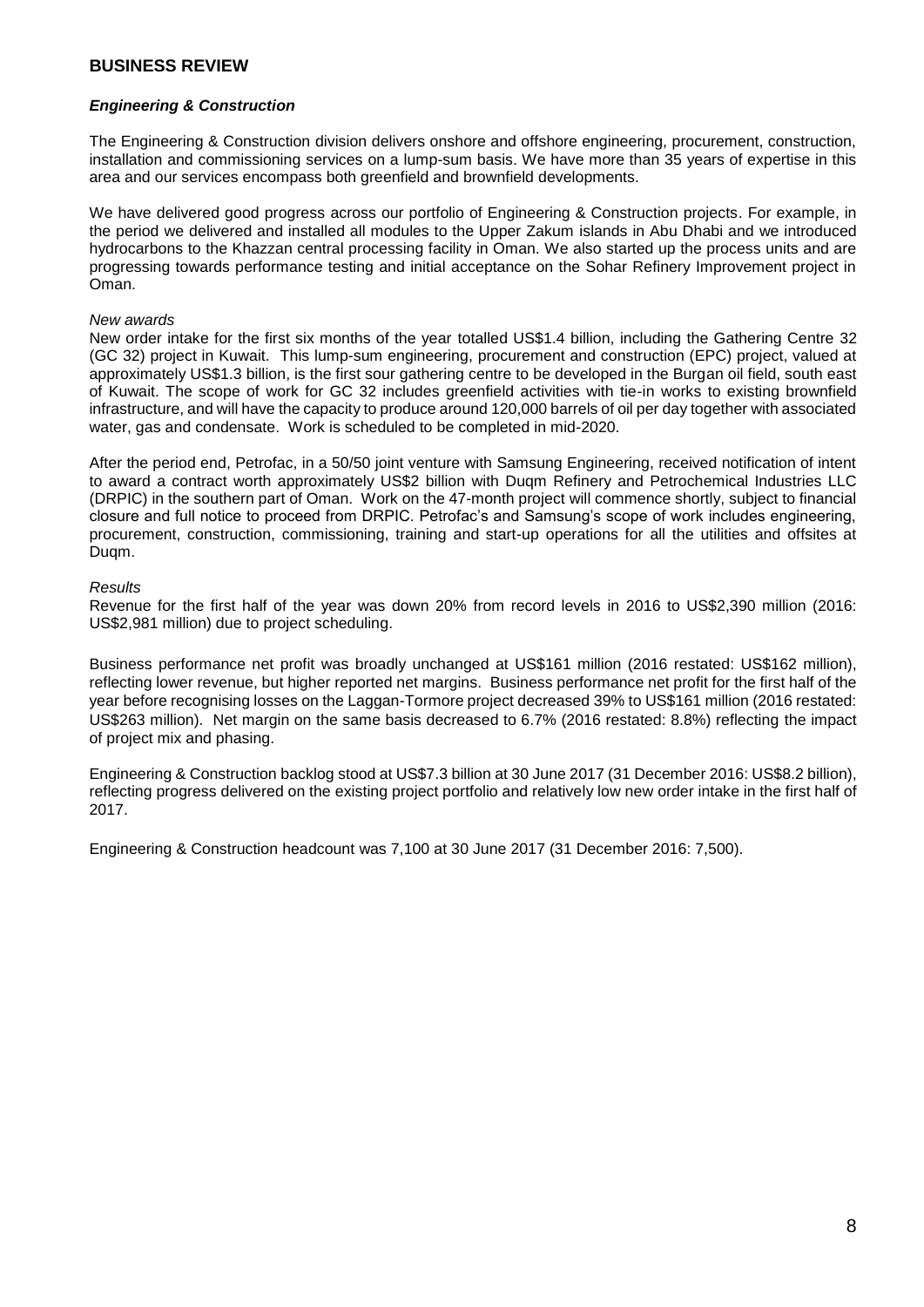#### *Engineering & Production Services*

The Engineering & Production Services division brings together our services' capability across brownfield projects and operations, greenfield projects through concept, feasibility and front-end engineering and full project delivery as well as a range of operations, maintenance and engineering services for onshore and offshore projects.

The Engineering & Production Services division delivered a solid operational performance in a challenging market environment. It secured awards and extensions with new and existing clients worth approximately US\$0.3 billion in the first half of 2017, predominantly in the UK, Iraq and Kuwait. In June 2017, we secured a 10-year framework agreement with Petroleum Development Oman for the provision of EPCm support services for major oil and gas projects. The framework agreement, which has an additional five-year option, will add to backlog as projects are sanctioned.

#### *Results*

Revenue for the first half of the year declined 17% to US\$653 million (2016: US\$784 million). The decrease was predominantly due to lower activity on operations and engineering services contracts in the UK, including the upgrade and modification works on the FPF1 floating production facility which were substantially completed during 2016, and the depreciation of sterling.

Business performance net profit for the first half of the year was US\$51 million (2016: US\$50 million), with net margin increasing to 7.8% (2016: 6.4%). The increase in net margin reflects business mix and performance, including the phasing of EPCm projects, and the impact of the depreciation of sterling.

Engineering & Productions Services backlog declined to US\$2.7 billion at 30 June 2017 (31 December 2016: US\$3.5 billion) reflecting lower order intake in the first half of the year.

Headcount stood at 5,100 at 30 June 2017 (31 December 2016: 5,200).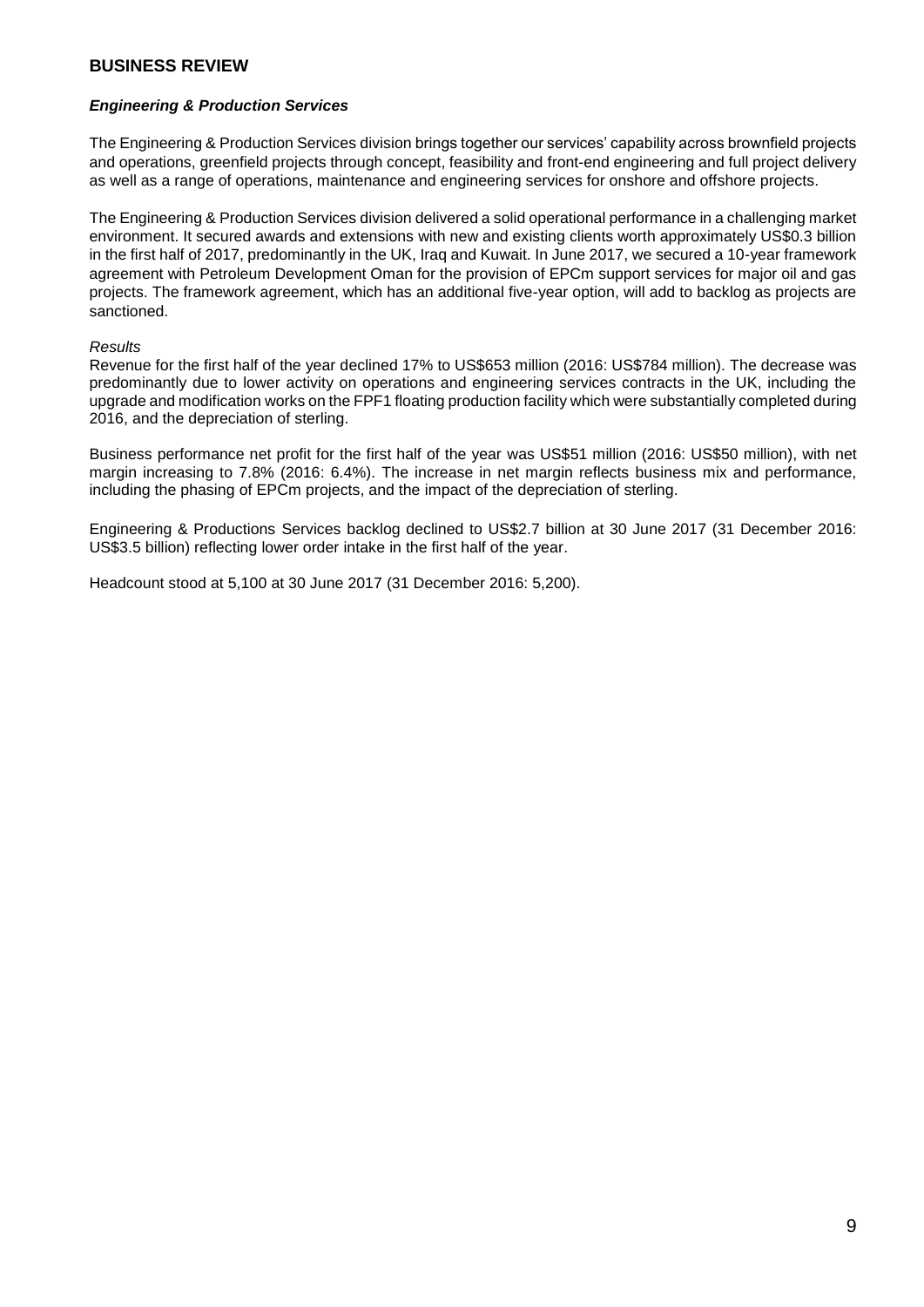#### *Integrated Energy Services*

Integrated Energy Services provides an integrated service for clients under flexible commercial models that are aligned with their requirements. Our projects cover upstream developments - both greenfield and brownfield, related energy infrastructure projects, and can include investment. IES deploys the Group's capabilities using a range of commercial frameworks, including Production Enhancement Contracts (PECs) and traditional Equity Upstream Investment models including both Production Sharing Contracts (PSCs) and concession agreements.

#### *Production Enhancement Contracts*

The Group earns a tariff per barrel on PECs for an agreed level of baseline production and an enhanced tariff per barrel on incremental production. In the period, the Group earned tariff income on a total of 2.5 million barrels of oil equivalent (mboe) in the first half of 2017 (2016: 3.4 mboe). The 26% decrease in production reflected our exit from the Ticleni PEC during the second half of 2016 and lower investment in Mexico as we prepare for migration of our PECs into equity contracts as part of the ongoing energy reforms.

In August 2017, the Group sold its 50% interest in the Pánuco PEC to Schlumberger. The total potential cash and deferred consideration is in line with net book value.

#### *Equity Upstream Investments*

The Greater Stella Area (GSA) development commenced production in February 2017, although the ramp-up in production has been slower than expected. There was no contribution to production from GSA due to delay in approval of our formal entry onto the licence, which we now expect will occur in the second half of 2017.

Net entitlement production from Block PM304 and the Chergui gas plant was lower at 0.9 mboe for the first half of the year (2016: 1.0 mboe). The Chergui gas plant in Tunisia recommenced production towards the end of May 2017 after extensive shut-ins due to civil unrest. Production from Block PM304 in Malaysia was marginally lower than in the first half of 2016, but in line with expectations.

#### *Risk Service Contract*

We reached mutual agreement with PETRONAS in July 2016 for the cessation of the Berantai RSC, offshore Malaysia. As part of the agreement, the Berantai FPSO, which was held as an asset under finance lease, was transferred to PETRONAS during the second half of 2016.

#### *Results*

Revenue for the first six months of the year declined 37% to US\$97 million (2016: US\$155 million), predominantly reflecting our lower production in the period and our exit from both the Berantai and Ticleni contracts during the second half of 2016.

The business performance net loss was US\$19 million for the first six months of the year, broadly unchanged year on year (2016: US\$18 million net loss). Lower production, lower cost recovery in Mexico and lower tax credits, were offset by a reduction in operating costs, overheads and depreciation.

IES' exceptional items and certain re-measurements for the first half of 2017 totalled US\$87 million after tax (2016: US\$115 million; see note 5 to the financial statements), predominantly reflecting a US\$83 million non-cash fair value re-measurement of the Greater Stella Area development receivable following a reassessment of production profiles and forward oil and gas prices.

IES backlog relates to four PECs in Mexico and was broadly unchanged at US\$2.5 billion at 30 June 2017 (31 December 2016: US\$2.6 billion). The Group will cease to recognise US\$0.4 billion of backlog in August 2017 following the sale of the Group's interest in the Pánuco PEC. The Group will stop recognising backlog in respect of the remaining three PECs upon completion of their migration to equity contracts.

Headcount in the IES division was 700 at 30 June 2017 (31 December 2016: 800).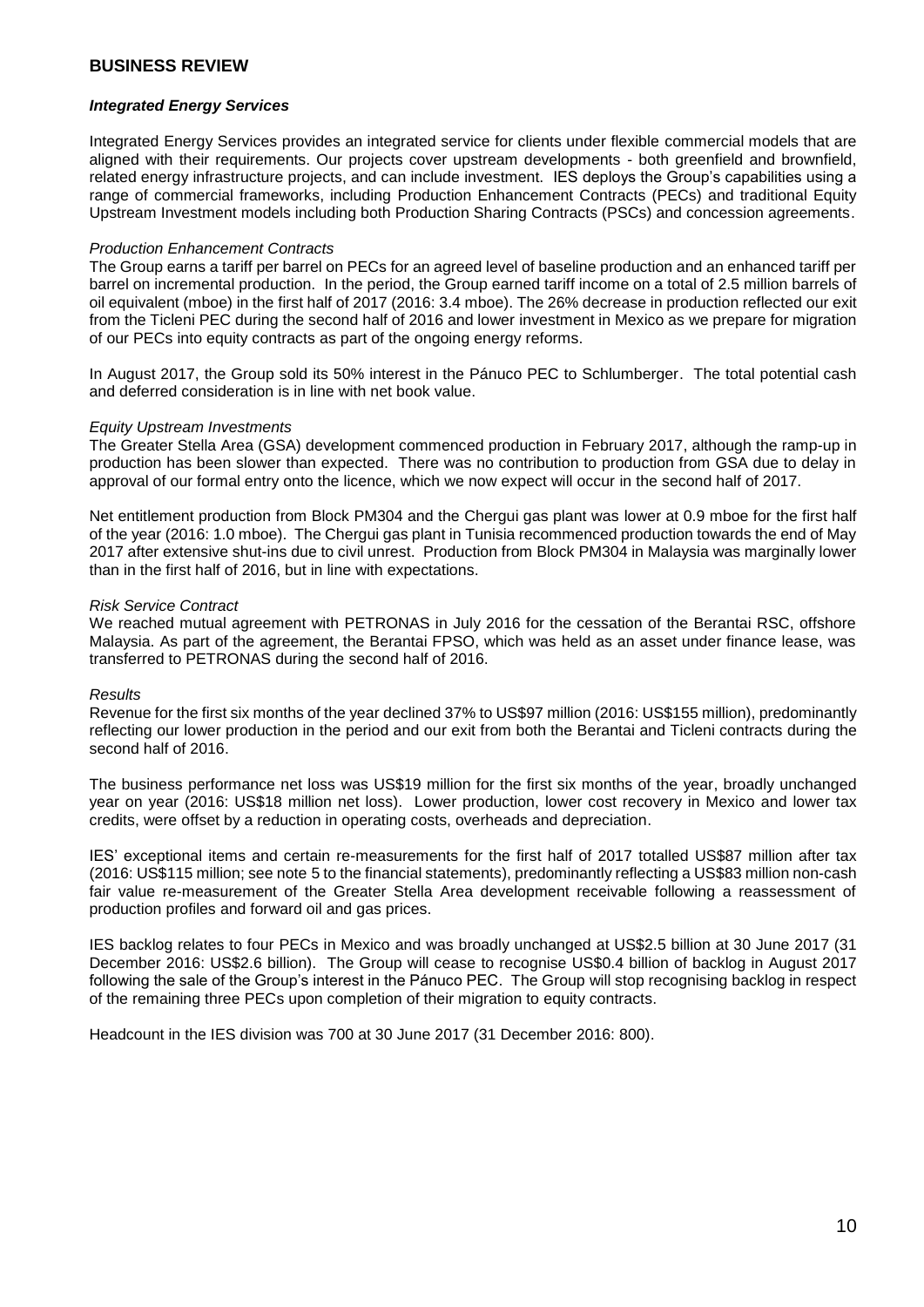#### **Principal risks and uncertainties**

Principal risks are a risk or combination of risks that, given the Group's current position, could seriously affect the performance, future prospects or reputation of the Group. They include those risks that could materially threaten our business model, performance, solvency or liquidity, or prevent us from meeting our strategic objectives.

In terms of identifying and managing the principal risks and uncertainties, our systems of risk management and internal control are founded upon deployment of our Enterprise Risk Management Framework (based upon ISO 31000:2009); and our Internal Control Framework, details of which are included in the 2016 Annual Report and Accounts (pages 26 to 30).

The Board has oversight of enterprise risk management. The Board identifies and conducts a robust assessment of principal risks facing the company and their connection to viability. Responsibility for monitoring and reviewing the integrity and effectiveness of the Group's overall systems of risk management and internal controls is delegated to the Audit Committee.

A summary of the principal risks and uncertainties facing the Group is set out below, full details of which are included in the 2016 Annual Report and Accounts (pages 31 to 35).

- Market conditions
- Worsening political risks in key geographies
- Failure to meet future order targets
- Operational and project performance
- Application of the commercial strategy
- IT resilience
- Counterparty risk
- Loss of financial capacity
- Dilution of company culture and/or capability
- Compliance and controls

The Audit Committee and the Board have continued to review these principal risks and uncertainties throughout the first half of 2017 and consider that they remain largely unchanged, other than the risk relating to compliance and controls, which has increased since the December 2016 year end assessment. The Board is overseeing a review of the Group's compliance framework and in particular the anti-bribery and corruption controls in place.

Whilst we can exercise direct control over most of the principal risks, some are not directly within our control, such as market conditions and worsening political risks in key geographies. We reported in May 2017 that the Serious Fraud Office had begun a formal investigation related to Unaoil and other agents. The Group is committed to cooperating with the ongoing SFO investigation. No other new risks have been identified for the remainder of 2017. We have considered the potential impact of the EU referendum result and believe that as an international Group, we have little exposure to the European Continent and do not expect that the United Kingdom leaving the EU will have any significant impact on our business.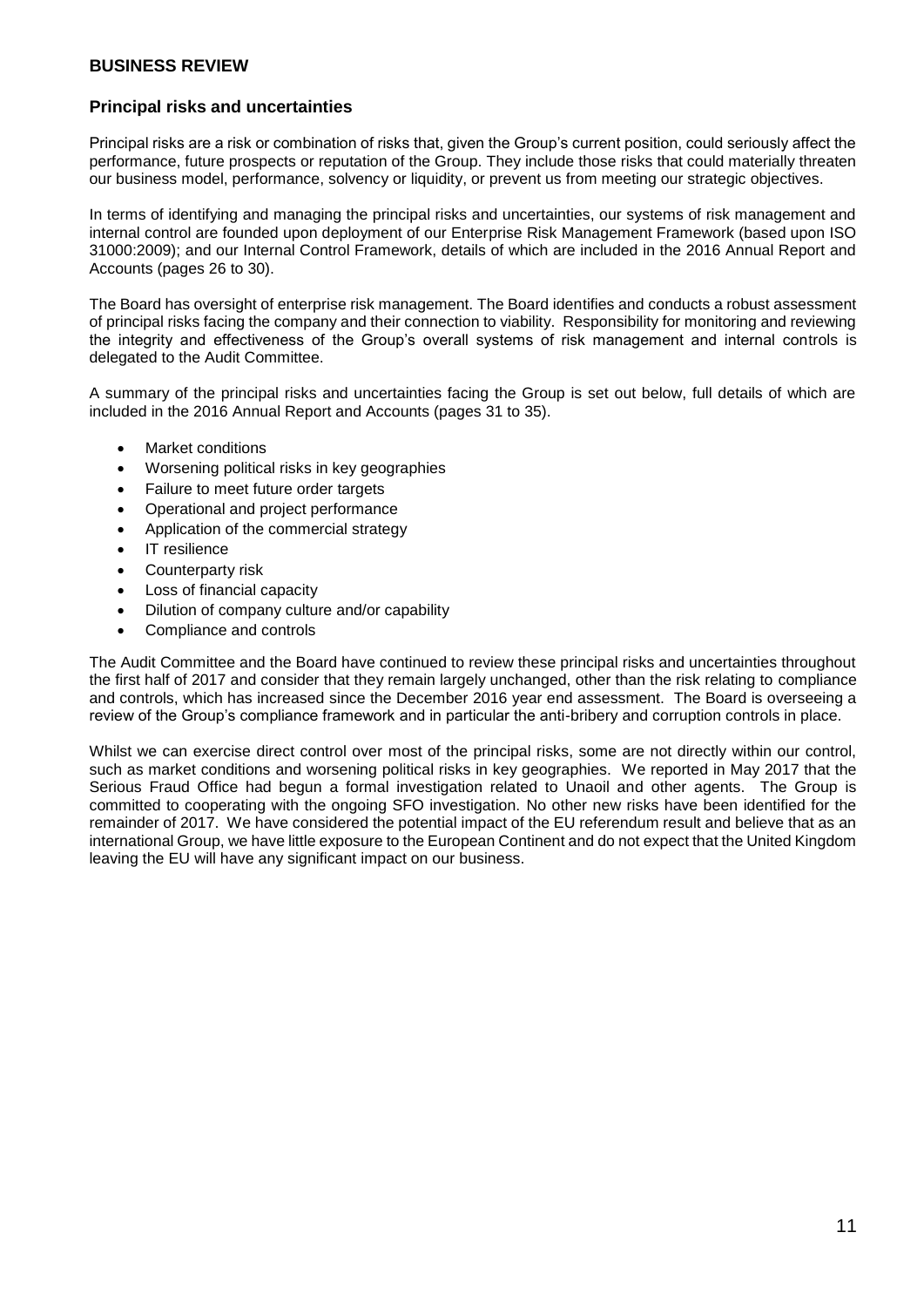#### **Outlook**

The Group has secured US\$2.7 billion of new orders in the year to date, evidence of our continued competitiveness in markets that remain challenging. Tendering activity remains high, but competitive. We are well positioned on a number of bids and have a healthy order backlog that provides good revenue visibility for the medium-term.

Group net profit for the full year 2017 is expected to be weighted to the second half of the year. We expect IES to deliver EBITDA for the full year 2017 of US\$80 million to US\$100 million, reflecting an anticipated improvement in operating performance following the start-up of production at Chergui and our expected entry onto the Greater Stella Area development licence in the third quarter of the year.

We are taking a range of measures to deliver a sustainable reduction in net debt and strengthen our balance sheet. These include a relentless focus on operational excellence, reducing capital investment, rebasing our dividend and divesting non-core assets. Group capital expenditure is expected to be in the range US\$200 million to US\$250 million in 2017, below previous guidance. Net debt is expected to reduce during the second half of the year.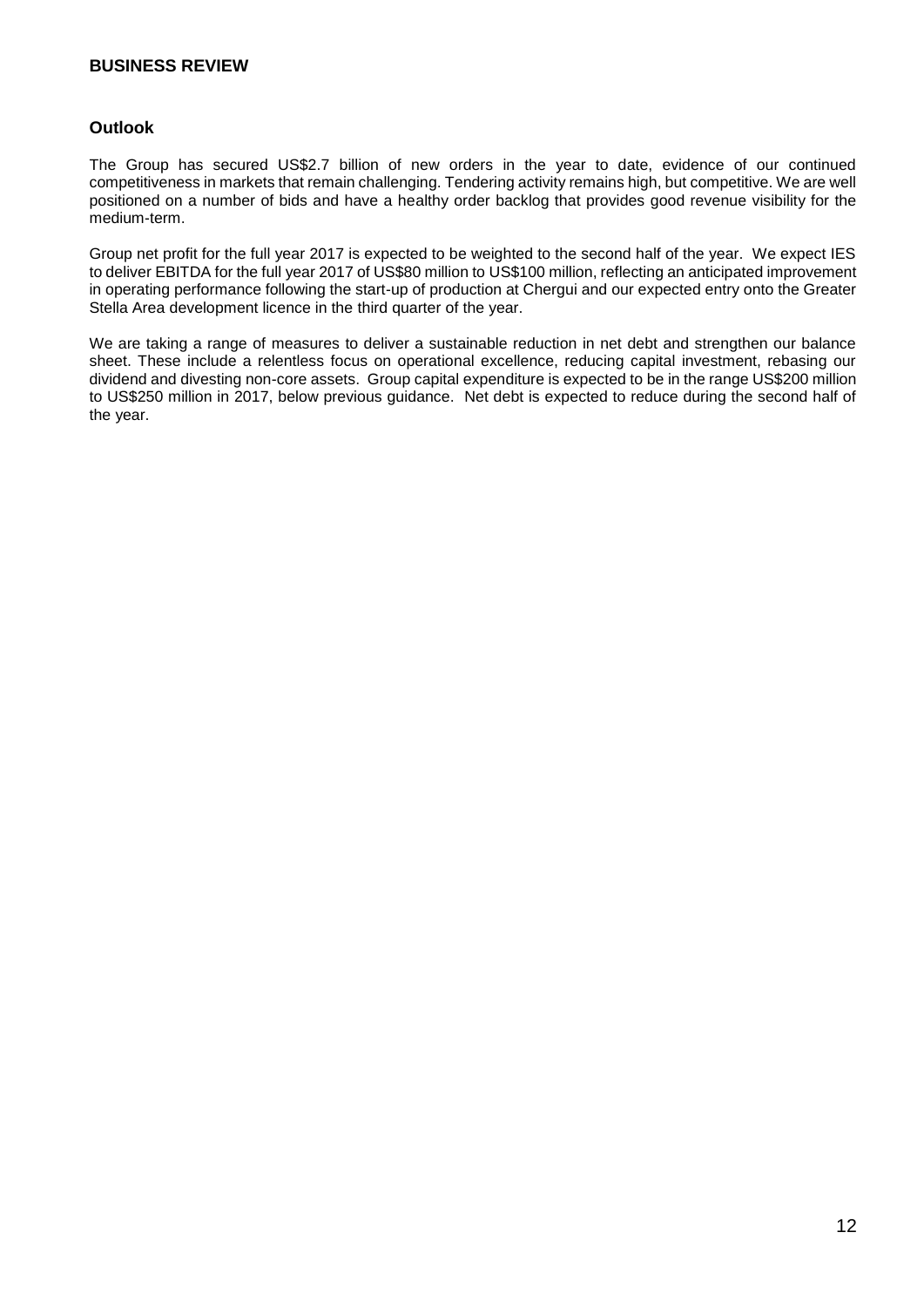#### **INTERIM CONDENSED CONSOLIDATED INCOME STATEMENT For the six months ended 30 June 2017**

|                                                                                                       |                |                  |                                      | Six months           |                             |                                                  | Six months                 |
|-------------------------------------------------------------------------------------------------------|----------------|------------------|--------------------------------------|----------------------|-----------------------------|--------------------------------------------------|----------------------------|
|                                                                                                       |                |                  | Exceptional                          | ended                |                             | Exceptional                                      | ended                      |
|                                                                                                       |                |                  | <i>items and</i>                     | 30 June              |                             | <i>items</i> and                                 | 30 June                    |
|                                                                                                       |                | <i>*Business</i> | certain                              | 2017                 | <i>*Business</i>            | certain<br>Unaudited performance re-measurements | 2016<br><b>Unaudited</b>   |
|                                                                                                       | <b>Notes</b>   | US\$m            | performance re-measurements<br>US\$m | US\$m                | US\$m                       | US\$m                                            | US\$m                      |
|                                                                                                       |                |                  |                                      |                      | (Restated)                  | (Restated)                                       |                            |
| <b>Revenue</b>                                                                                        | $\overline{4}$ | 3,126            |                                      | 3,126                | 3,888                       |                                                  | 3,888                      |
| Cost of sales                                                                                         |                | (2,773)          |                                      | (2,773)              | (3, 498)                    |                                                  | (3, 498)                   |
|                                                                                                       |                |                  |                                      |                      |                             |                                                  |                            |
| Gross profit                                                                                          |                | 353              | -                                    | 353                  | 390                         |                                                  | 390                        |
| Selling, general and                                                                                  |                |                  |                                      |                      |                             |                                                  |                            |
| administration expenses<br>Exceptional items and certain                                              |                | (117)            |                                      | (117)                | (129)                       |                                                  | (129)                      |
| re-measurements                                                                                       | 5              |                  | (93)                                 | (93)                 |                             | (159)                                            | (159)                      |
| Other operating income                                                                                |                | 5                |                                      | 5                    | 13                          |                                                  | 13                         |
| Other operating expenses                                                                              |                | (4)              |                                      | (4)                  | (9)                         |                                                  | (9)                        |
|                                                                                                       |                |                  |                                      |                      |                             |                                                  |                            |
| <b>Profit from operations</b>                                                                         |                |                  |                                      |                      |                             |                                                  |                            |
| before tax and finance                                                                                |                |                  |                                      |                      |                             |                                                  |                            |
| (costs)/income                                                                                        |                | 237              | (93)                                 | 144                  | 265                         | (159)                                            | 106                        |
| Finance costs                                                                                         | 6              | (39)             |                                      | (39)                 | (53)                        |                                                  | (53)                       |
| Finance income                                                                                        |                | 1                |                                      | 1                    | 1                           |                                                  | 1                          |
| Share of profits of                                                                                   |                |                  |                                      |                      |                             |                                                  |                            |
| associates/joint ventures                                                                             | 12             | 3                |                                      | 3                    | 4                           |                                                  | $\overline{4}$             |
| Profit before tax                                                                                     |                | 202              | (93)                                 | <b>109</b>           | 217                         | (159)                                            | 58                         |
| Income tax (expense)/credit                                                                           | 7              | (39)             | 5                                    | (34)                 | (44)                        | $\epsilon$                                       | (38)                       |
|                                                                                                       |                |                  |                                      |                      |                             |                                                  |                            |
| Profit for the period                                                                                 |                | 163              | (88)                                 | 75                   | 173                         | (153)                                            | 20                         |
|                                                                                                       |                |                  |                                      |                      |                             |                                                  |                            |
| Attributable to:                                                                                      |                |                  |                                      |                      |                             |                                                  |                            |
| Petrofac Limited shareholders                                                                         |                | 158              | (88)                                 | 70                   | 165                         | (153)                                            | 12                         |
| Non-controlling interests                                                                             |                | 5<br>163         | (88)                                 | 5<br>$\overline{75}$ | $\,8\,$<br>$\overline{173}$ | (153)                                            | $\,8\,$<br>$\overline{20}$ |
|                                                                                                       |                |                  |                                      |                      |                             |                                                  |                            |
| Earnings per share (US cents)<br>on profit attributable to<br><b>Petrofac Limited</b><br>shareholders | 8              |                  |                                      |                      |                             |                                                  |                            |
| - Basic                                                                                               |                | 46.47            | (25.88)                              | 20.59                | 48.53                       | (45.00)                                          | 3.53                       |
| - Diluted                                                                                             |                | 46.06            | (25.65)                              | 20.41                | 48.10                       | (44.60)                                          | 3.50                       |
|                                                                                                       |                |                  |                                      |                      |                             |                                                  |                            |

\* This measurement is shown by Petrofac as it is used as a means of measuring the underlying performance of the business see note 2.

The attached notes 1 to 22 form part of these interim condensed consolidated financial statements.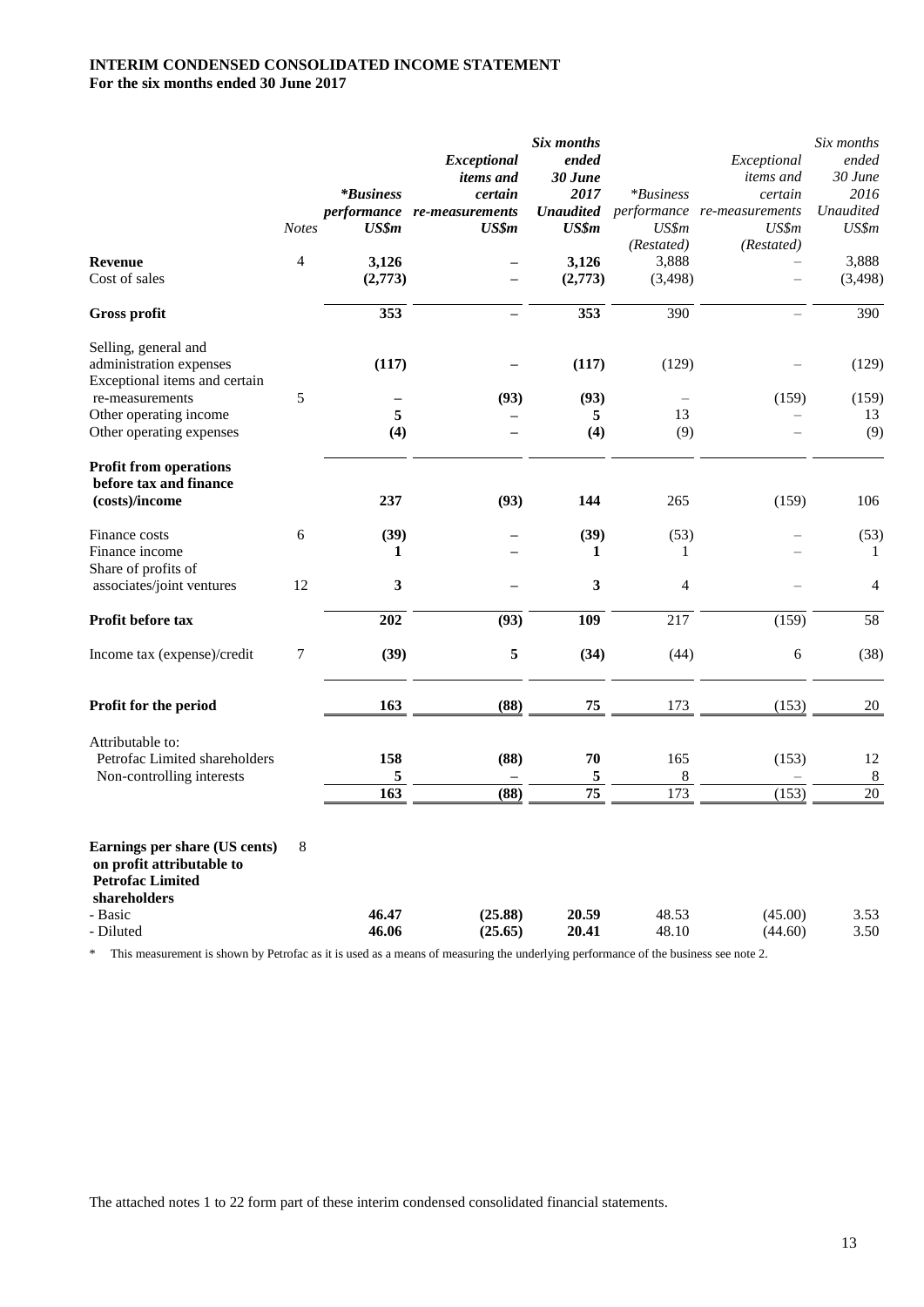#### **INTERIM CONDENSED CONSOLIDATED STATEMENT OF COMPREHENSIVE INCOME For the six months ended 30 June 2017**

|                                                                                                                                                                 |              | Six months<br>ended<br>$30$ June<br>2017<br><b>Unaudited</b><br>US\$m | Six months<br>ended<br>$30$ June<br>2016<br>Unaudited<br>US\$m |
|-----------------------------------------------------------------------------------------------------------------------------------------------------------------|--------------|-----------------------------------------------------------------------|----------------------------------------------------------------|
|                                                                                                                                                                 | <b>Notes</b> |                                                                       |                                                                |
| Profit for the period                                                                                                                                           |              | 75                                                                    | 20                                                             |
| Other comprehensive income to be reclassified to consolidated income statement in<br>subsequent periods                                                         |              |                                                                       |                                                                |
| Net changes in fair value of derivatives and financial assets designated as cash flow                                                                           |              |                                                                       |                                                                |
| Hedges                                                                                                                                                          | 17<br>17     | 35<br>(5)                                                             | 25<br>21                                                       |
| Foreign currency translation (losses)/gains<br>Other comprehensive income to be reclassified to consolidated income statement in                                |              |                                                                       |                                                                |
| subsequent periods                                                                                                                                              |              | 30                                                                    | 46                                                             |
| Other comprehensive income reclassified to consolidated income statement during<br>the period                                                                   |              |                                                                       |                                                                |
| Net losses/(gains) on maturity of cash flow hedges recycled in the period<br>Unrealised loss on the fair value of available-for-sale investment reclassified to | 17           | 10                                                                    | (1)                                                            |
| consolidated income statement                                                                                                                                   | 17           |                                                                       | 16                                                             |
| Other comprehensive income reclassified to consolidated income statement during<br>the period                                                                   |              | 10                                                                    | 15                                                             |
| Total comprehensive income for the period                                                                                                                       |              | 115                                                                   | 81                                                             |
| Attributable to:                                                                                                                                                |              |                                                                       |                                                                |
| Petrofac Limited shareholders                                                                                                                                   |              | 103                                                                   | 64                                                             |
| Non-controlling interests                                                                                                                                       |              | 12                                                                    | 17                                                             |
|                                                                                                                                                                 |              | 115                                                                   | 81                                                             |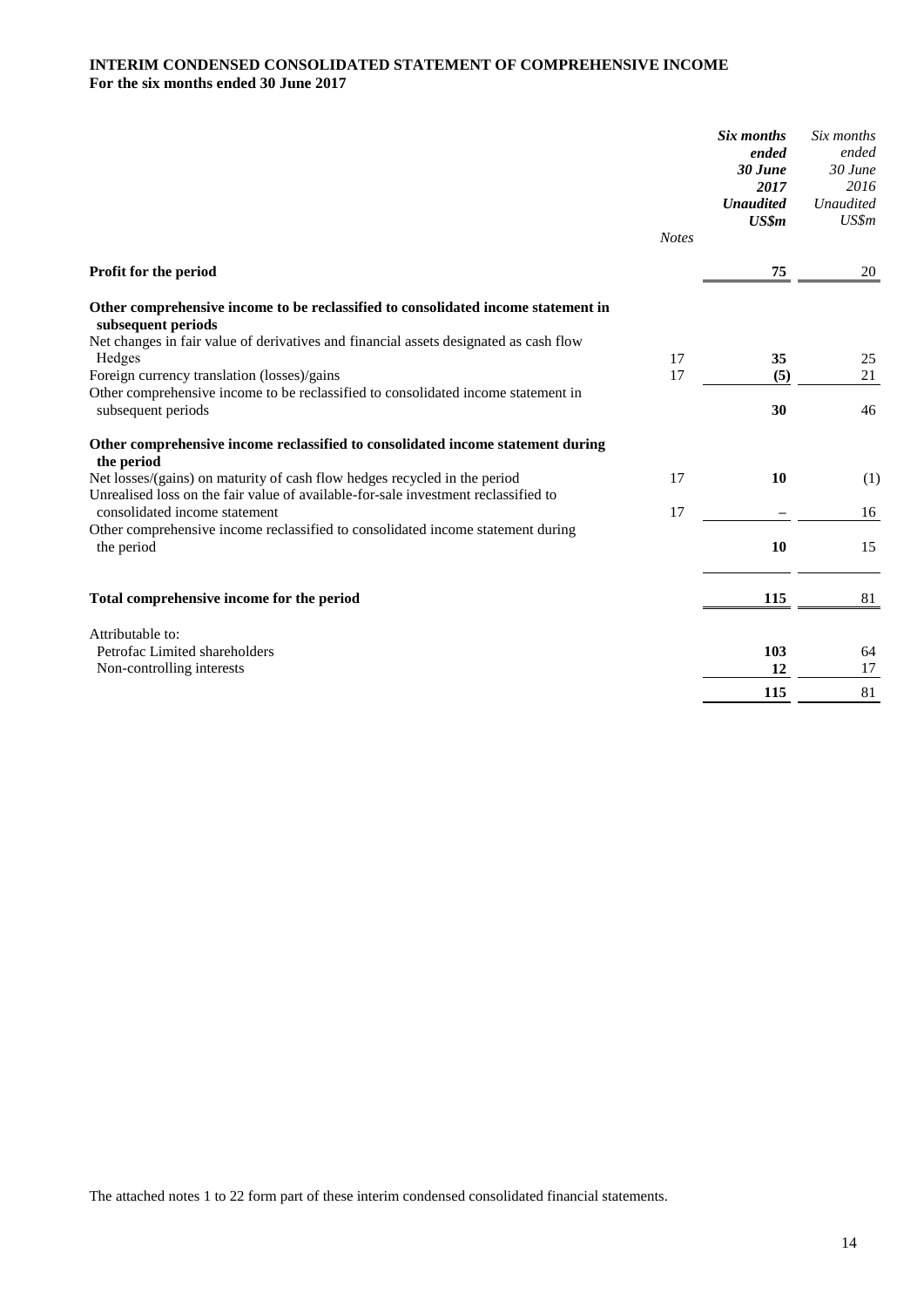#### **INTERIM CONDENSED CONSOLIDATED STATEMENT OF FINANCIAL POSITION At 30 June 2017**

|                                                               |              | 30 June                   | 31 December             |
|---------------------------------------------------------------|--------------|---------------------------|-------------------------|
|                                                               |              | 2017                      | 2016                    |
|                                                               | <b>Notes</b> | <b>Unaudited</b><br>US\$m | Audited<br>US\$m        |
|                                                               |              |                           |                         |
| <b>ASSETS</b>                                                 |              |                           |                         |
| <b>Non-current assets</b>                                     |              |                           |                         |
| Property, plant and equipment                                 | 10           | 1,369                     | 1,418                   |
| Goodwill                                                      | 11           | 74<br>97                  | 72                      |
| Intangible assets<br>Investments in associates/joint ventures | 12           | 66                        | 96<br>65                |
| Other financial assets                                        | 13           | 325                       | 318                     |
| Deferred tax assets                                           |              | 93                        | 63                      |
|                                                               |              | 2,024                     | 2,032                   |
|                                                               |              |                           |                         |
| <b>Current assets</b>                                         |              |                           |                         |
| Inventories                                                   |              | 13                        | 11                      |
| Work in progress                                              |              | 2,177                     | 2,182                   |
| Trade and other receivables<br>Due from related parties       | 14           | 2,038<br>5                | 2,162<br>$\overline{4}$ |
| Other financial assets                                        | 13           | 375                       | 546                     |
| Income tax receivable                                         |              | 8                         | 9                       |
| Cash and short-term deposits                                  | 15           | 902                       | 1,167                   |
|                                                               |              |                           |                         |
| Assets held for sale                                          |              | 5,518<br>147              | 6,081<br>128            |
|                                                               |              |                           |                         |
|                                                               |              | 5,665                     | 6,209                   |
| <b>TOTAL ASSETS</b>                                           |              | 7,689                     | 8,241                   |
|                                                               |              |                           |                         |
| <b>EQUITY AND LIABILITIES</b>                                 |              |                           |                         |
| <b>Equity</b><br>Share capital                                |              | 7                         | 7                       |
| Share premium                                                 |              | 4                         | 4                       |
| Capital redemption reserve                                    |              | 11                        | 11                      |
| Treasury shares                                               | 16           | (109)                     | (105)                   |
| Other reserves                                                | 17           | 95                        | 73                      |
| Retained earnings                                             |              | 1,026                     | 1,107                   |
| <b>Equity attributable to Petrofac Limited shareholders</b>   |              | 1,034                     | 1,097                   |
| Non-controlling interests                                     |              | 35                        | 26                      |
|                                                               |              |                           | 1,123                   |
| <b>TOTAL EQUITY</b>                                           |              | 1,069                     |                         |
| <b>Non-current liabilities</b>                                |              |                           |                         |
| Interest-bearing loans and borrowings                         | 18           | 1,553                     | 1,423                   |
| Provisions                                                    |              | 237                       | 224                     |
| Other financial liabilities                                   | 13           | 362                       | 348                     |
| Deferred tax liabilities                                      |              | 35                        | 94                      |
|                                                               |              | 2,187                     | 2,089                   |
| <b>Current liabilities</b>                                    |              |                           |                         |
| Trade and other payables                                      | 19           | 1,670                     | 1,974                   |
| Interest-bearing loans and borrowings                         | 18           | 333                       | 361                     |
| Other financial liabilities                                   | 13           | 235                       | 368                     |
| Income tax payable                                            |              | 263                       | 188                     |
| Billings in excess of cost and estimated earnings             |              | 23                        | 44                      |
| Accrued contract expenses                                     | 20           | 1,859                     | 2,060                   |
|                                                               |              | 4,383                     | 4,995                   |
| Liabilities associated with assets held for sale              |              | 50                        | 34                      |
|                                                               |              | 4,433                     | 5,029                   |
|                                                               |              |                           |                         |
| <b>TOTAL LIABILITIES</b>                                      |              | 6,620                     | 7,118                   |
| TOTAL EQUITY AND LIABILITIES                                  |              | 7,689                     | 8,241                   |
|                                                               |              |                           |                         |

The attached notes 1 to 22 form part of these interim condensed consolidated financial statements.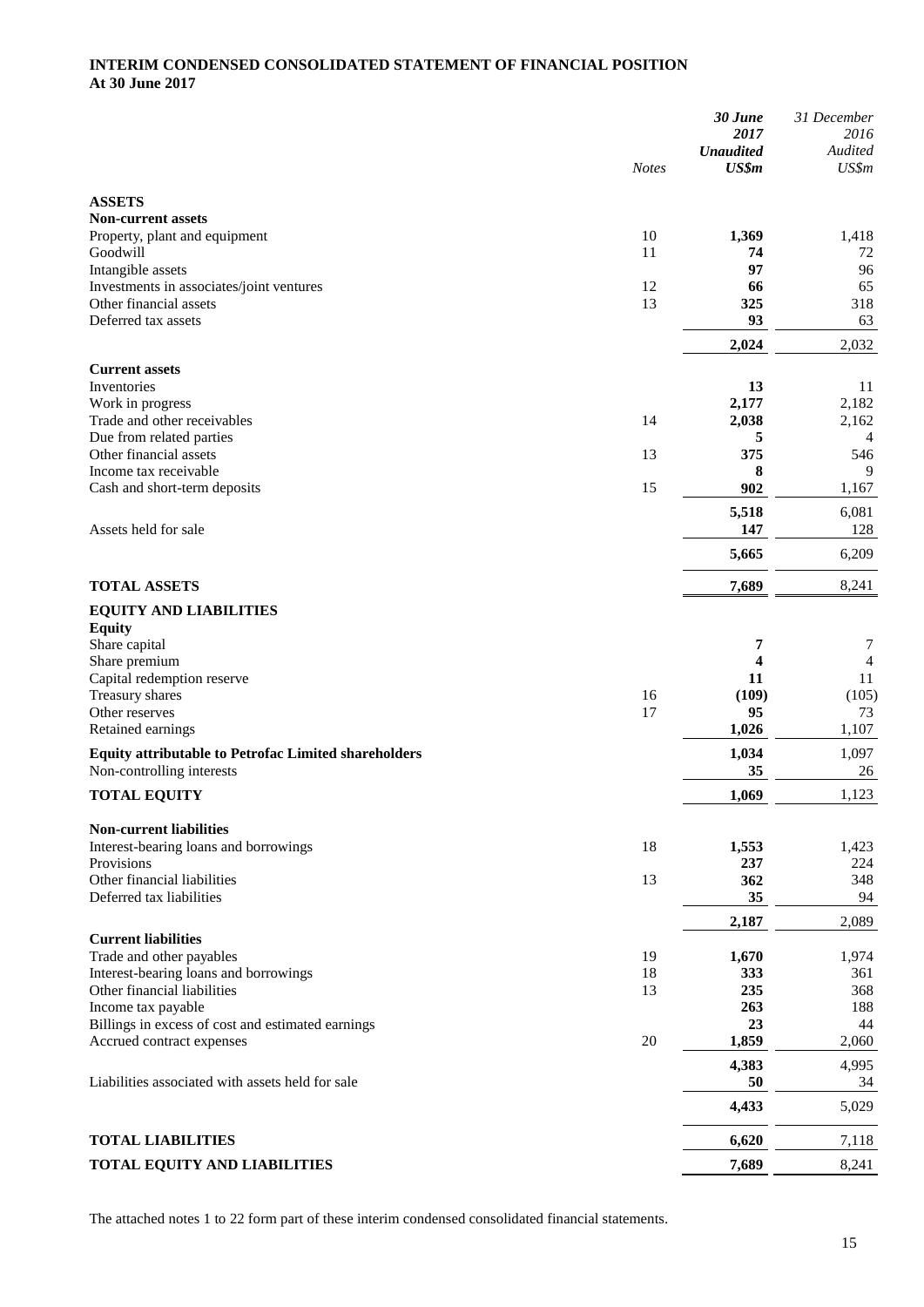#### **INTERIM CONDENSED CONSOLIDATED STATEMENT OF CASH FLOWS For the six months ended 30 June 2017**

|                                                                                                                        | <b>Notes</b> | Six months<br>ended<br>30 June<br>2017<br><b>Unaudited</b><br>US\$m | Six months<br>ended<br>30 June<br>2016<br><b>Unaudited</b><br>US\$m<br>(Restated) |
|------------------------------------------------------------------------------------------------------------------------|--------------|---------------------------------------------------------------------|-----------------------------------------------------------------------------------|
| <b>OPERATING ACTIVITIES</b>                                                                                            |              |                                                                     |                                                                                   |
| Profit before tax<br>Exceptional items and certain re-measurements                                                     |              | 109<br>93                                                           | 58<br>159                                                                         |
| Profit before tax, exceptional items and certain re-measurements                                                       |              | 202                                                                 | 217                                                                               |
| Adjustments to reconcile profit/(loss) before tax, exceptional items and certain<br>re-measurements to net cash flows: |              |                                                                     |                                                                                   |
| Depreciation and amortisation                                                                                          | 16           | 83<br>9                                                             | 93<br>9                                                                           |
| Share-based payments<br>Difference between other long-term employment benefits paid and amounts recognised             |              |                                                                     |                                                                                   |
| in the income statement                                                                                                |              | 7                                                                   | 5                                                                                 |
| Net finance expense                                                                                                    |              | 38                                                                  | 52                                                                                |
| Gain on disposal of plant and equipment                                                                                |              |                                                                     | (28)                                                                              |
| Provision for costs in excess of revenues on a contract                                                                |              |                                                                     | 85                                                                                |
| Gain on disposal of subsidiary                                                                                         |              |                                                                     | (2)                                                                               |
| Gain on senior notes redemption                                                                                        |              |                                                                     | (1)                                                                               |
| Share of profits of associates/joint ventures                                                                          | 12           | (3)                                                                 | (4)                                                                               |
| Other non-cash items, net                                                                                              |              |                                                                     | 8                                                                                 |
| Working capital adjustments:                                                                                           |              | 336                                                                 | 434                                                                               |
| Trade and other receivables                                                                                            |              | 112                                                                 | 34                                                                                |
| Work in progress                                                                                                       |              | 5                                                                   | (602)                                                                             |
| Due from related parties                                                                                               |              | (1)                                                                 |                                                                                   |
| Inventories                                                                                                            |              | (3)                                                                 | (2)                                                                               |
| Other current financial assets                                                                                         |              | 70                                                                  | 98                                                                                |
| Trade and other payables                                                                                               |              | (254)                                                               | 102                                                                               |
| Billings in excess of cost and estimated earnings                                                                      |              | (21)                                                                | (13)                                                                              |
| Accrued contract expenses                                                                                              |              | (201)                                                               | 260                                                                               |
| Assets held for sale and associated liabilities thereof                                                                |              | (3)                                                                 |                                                                                   |
| Due to related parties                                                                                                 |              |                                                                     | (1)                                                                               |
|                                                                                                                        |              | 40                                                                  | 310                                                                               |
| Long-term receivables from customers<br>Other non-current items, net                                                   |              | $\mathbf 2$                                                         | (27)<br>$\mathbf{1}$                                                              |
| Cash generated from operations                                                                                         |              | 42                                                                  | 284                                                                               |
|                                                                                                                        |              |                                                                     |                                                                                   |
| Interest paid                                                                                                          |              | (35)                                                                | (51)                                                                              |
| Income taxes paid, net                                                                                                 |              | (48)                                                                | (18)                                                                              |
| Restructuring, redundancy, migration and other exceptional costs paid                                                  |              | (2)                                                                 | (10)                                                                              |
| Net cash flows (used in)/from operating activities                                                                     |              | (43)                                                                | 205                                                                               |
| <b>INVESTING ACTIVITIES</b>                                                                                            |              |                                                                     |                                                                                   |
| Purchase of property, plant and equipment                                                                              | 10           | (48)                                                                | (126)                                                                             |
| Payments for intangible oil and gas assets                                                                             |              | (27)                                                                | (27)                                                                              |
| Loan in respect of the development of the Greater Stella Area                                                          |              | (35)                                                                | (31)                                                                              |
| Additional investment made in Seven Energy available-for-sale investment                                               |              |                                                                     | (12)                                                                              |
| Investment in a joint venture/loan extended to an associate                                                            |              |                                                                     |                                                                                   |
| Dividend received from associate/joint venture<br>Repayment of loan by an associate                                    |              | 2<br>1                                                              | 2                                                                                 |
| Proceeds from disposal of property, plant and equipment                                                                |              |                                                                     | 4                                                                                 |
| Proceeds from disposal of subsidiary, net of cash disposed                                                             |              |                                                                     | 1                                                                                 |
| Interest received                                                                                                      |              | 1                                                                   | 1                                                                                 |
| Net cash flows used in investing activities                                                                            |              | (106)                                                               | (188)                                                                             |
|                                                                                                                        |              |                                                                     |                                                                                   |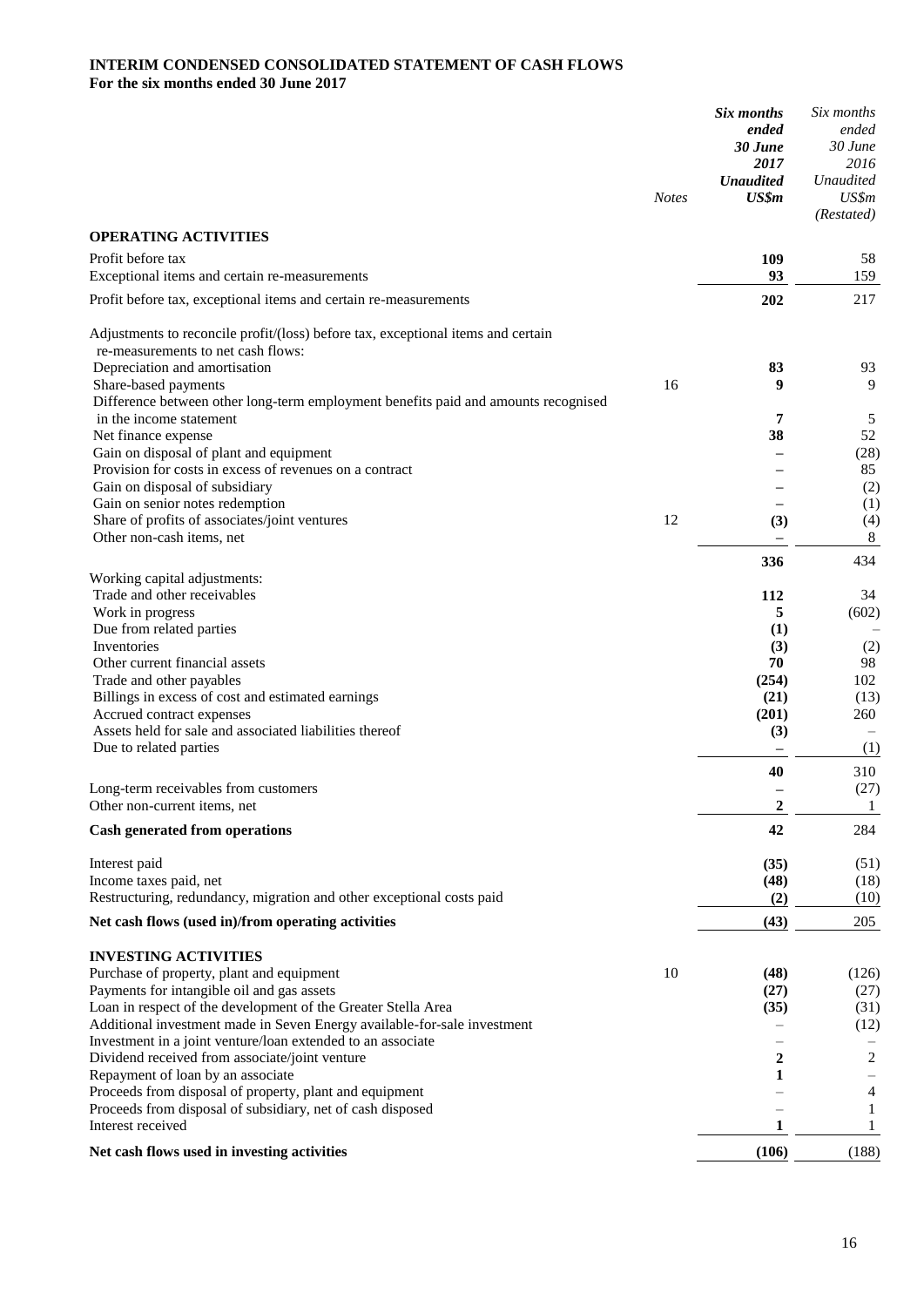#### **INTERIM CONDENSED CONSOLIDATED STATEMENT OF CASH FLOWS For the six months ended 30 June 2017 (continued)**

|                                                                                   |              | Six months       | Six months       |
|-----------------------------------------------------------------------------------|--------------|------------------|------------------|
|                                                                                   |              | ended            | ended            |
|                                                                                   |              | 30 June          | $30$ June        |
|                                                                                   |              | 2017             | 2016             |
|                                                                                   |              | <b>Unaudited</b> | <b>Unaudited</b> |
|                                                                                   | <b>Notes</b> | US\$m            | US\$m            |
| <b>FINANCING ACTIVITIES</b>                                                       |              |                  |                  |
| Interest-bearing loans and borrowings obtained, net of debt acquisition cost      |              | 481              | 968              |
| Repayment of interest-bearing loans and borrowings including repayment of finance |              |                  |                  |
| lease creditors                                                                   |              | (384)            | (615)            |
| Treasury shares purchased                                                         | 16           | (39)             | (36)             |
| Equity dividends paid                                                             |              | (148)            | (149)            |
| Net cash flows (used in)/from financing activities                                |              | (90)             | 168              |
| NET (DECREASE)/INCREASE IN CASH AND CASH EQUIVALENTS                              |              | (239)            | 185              |
| Net foreign exchange difference                                                   |              | 3                | (1)              |
| Cash and cash equivalents at 1 January                                            |              | 1,123            | 1,101            |
| CASH AND CASH EQUIVALENTS AT PERIOD END                                           | 15           | 887              | 1,285            |

The attached notes 1 to 22 form part of these interim condensed consolidated financial statements.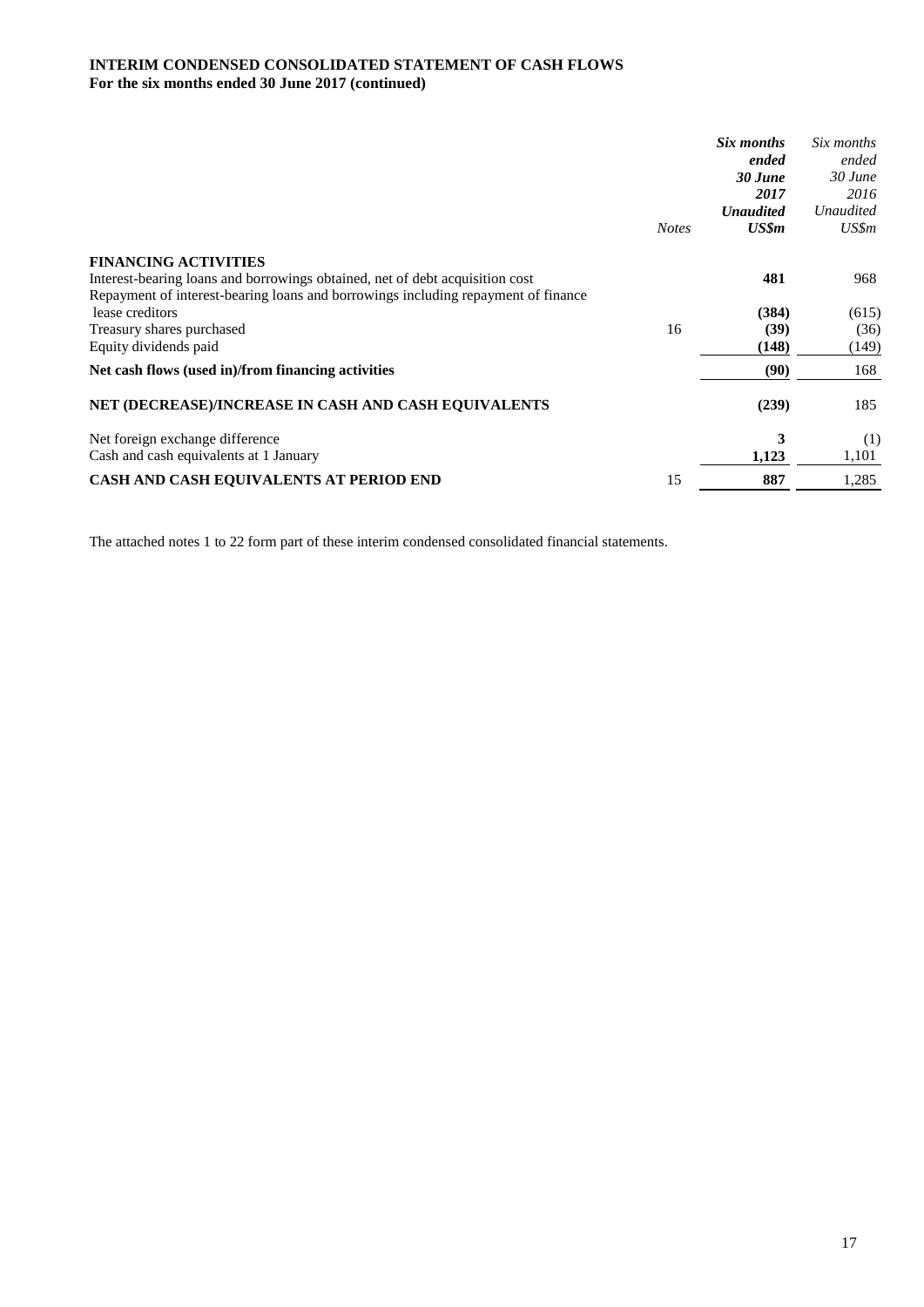#### **INTERIM CONDENSED CONSOLIDATED STATEMENT OF CHANGES IN EQUITY For the six months ended 30 June 2017**

|                                              | Attributable to Petrofac Limited shareholders |                  |                                                 |                                              |                                         |                               |                |                                           |                          |
|----------------------------------------------|-----------------------------------------------|------------------|-------------------------------------------------|----------------------------------------------|-----------------------------------------|-------------------------------|----------------|-------------------------------------------|--------------------------|
| For the six months ended 30 June 2017        | <i>Issued</i><br>share<br>capital<br>US\$m    | premium<br>US\$m | Capital<br>Share redemption<br>reserve<br>US\$m | $*T$ reasury<br>shares<br>US\$m<br>(note 16) | Other<br>reserves<br>US\$m<br>(note 17) | Retained<br>earnings<br>US\$m | Total<br>US\$m | Non-<br>controlling<br>interests<br>US\$m | Total<br>equity<br>US\$m |
| Balance at 1 January 2017                    |                                               | 4                | 11                                              | (105)                                        | 73                                      | 1,107                         | 1,097          | 26                                        | 1,123                    |
| Profit for the period                        |                                               |                  |                                                 |                                              |                                         | 70                            | 70             | 5                                         | 75                       |
| Other comprehensive income                   |                                               |                  |                                                 |                                              | 33                                      | $\overline{\phantom{0}}$      | 33             | 7                                         | 40                       |
| Total comprehensive income for the period    |                                               |                  |                                                 |                                              | 33                                      | 70                            | 103            | 12                                        | 115                      |
| Treasury shares purchased                    |                                               |                  |                                                 | (39)                                         | -                                       | -                             | (39)           | $\qquad \qquad -$                         | (39)                     |
| Share-based payments charge                  |                                               |                  |                                                 | $\qquad \qquad -$                            | 9                                       |                               | 9              | $\overline{\phantom{0}}$                  | 9                        |
| Transfer to reserve for share-based payments |                                               |                  |                                                 |                                              | 14                                      | -                             | 14             | -                                         | 14                       |
| Shares vested during the period              |                                               |                  |                                                 | 35                                           | (32)                                    | (3)                           |                |                                           |                          |
| Income tax on share-based payments reserve   |                                               |                  |                                                 |                                              | (2)                                     |                               | (2)            |                                           | (2)                      |
| Dividends (note 9)                           |                                               |                  |                                                 |                                              |                                         | (148)                         | (148)          | (3)                                       | (151)                    |
| Balance at 30 June 2017 (unaudited)          | 7                                             | 4                | 11                                              | (109)                                        | 95                                      | 1,026                         | 1,034          | 35                                        | 1,069                    |

\*Shares held by Petrofac Employee Benefit Trust and Petrofac Joint Venture Companies Employee Benefit Trust

|                                              | Attributable to Petrofac Limited shareholders |                          |                                                 |                                              |                                         |                               |                |                                           |                          |
|----------------------------------------------|-----------------------------------------------|--------------------------|-------------------------------------------------|----------------------------------------------|-----------------------------------------|-------------------------------|----------------|-------------------------------------------|--------------------------|
| For the six months ended 30 June 2016        | <b>Issued</b><br>share<br>capital<br>US\$m    | premium<br>US\$m         | Capital<br>Share redemption<br>reserve<br>US\$m | $*T$ reasury<br>shares<br>US\$m<br>(note 16) | Other<br>reserves<br>US\$m<br>(note 17) | Retained<br>earnings<br>US\$m | Total<br>US\$m | Non-<br>controlling<br>interests<br>US\$m | Total<br>equity<br>US\$m |
| Balance at 1 January 2016                    | 7                                             | $\overline{4}$           | 11                                              | (111)                                        | (16)                                    | 1,335                         | 1,230          | 2                                         | 1,232                    |
| Profit for the period                        |                                               |                          |                                                 |                                              |                                         | 12                            | 12             | 8                                         | 20                       |
| Other comprehensive income                   |                                               |                          |                                                 |                                              | 52                                      | $\qquad \qquad -$             | 52             | 9                                         | 61                       |
| Total comprehensive income for the period    |                                               |                          |                                                 |                                              | 52                                      | 12                            | 64             | 17                                        | 81                       |
| Treasury shares purchased                    |                                               |                          |                                                 | (36)                                         |                                         |                               | (36)           |                                           | (36)                     |
| Share-based payments charge                  |                                               |                          |                                                 |                                              | 9                                       |                               | 9              |                                           | 9                        |
| Transfer to reserve for share-based payments |                                               |                          |                                                 |                                              | 17                                      |                               | 17             |                                           | 17                       |
| Shares vested during the period              |                                               |                          |                                                 | 38                                           | (35)                                    | (3)                           |                |                                           |                          |
| Income tax on share-based payments reserve   |                                               |                          |                                                 |                                              | (1)                                     |                               | (1)            | -                                         | (1)                      |
| Dividends (note 9)                           |                                               | $\overline{\phantom{0}}$ |                                                 |                                              | $\overline{\phantom{0}}$                | (149)                         | (149)          | (1)                                       | (150)                    |
| Balance at 30 June 2016 (unaudited)          | 7                                             | 4                        | 11                                              | (109)                                        | 26                                      | 1.195                         | 1,134          | 18                                        | 1,152                    |

\* Shares held by Petrofac Employee Benefit Trust and Petrofac Joint Venture Companies Employee Benefit Trust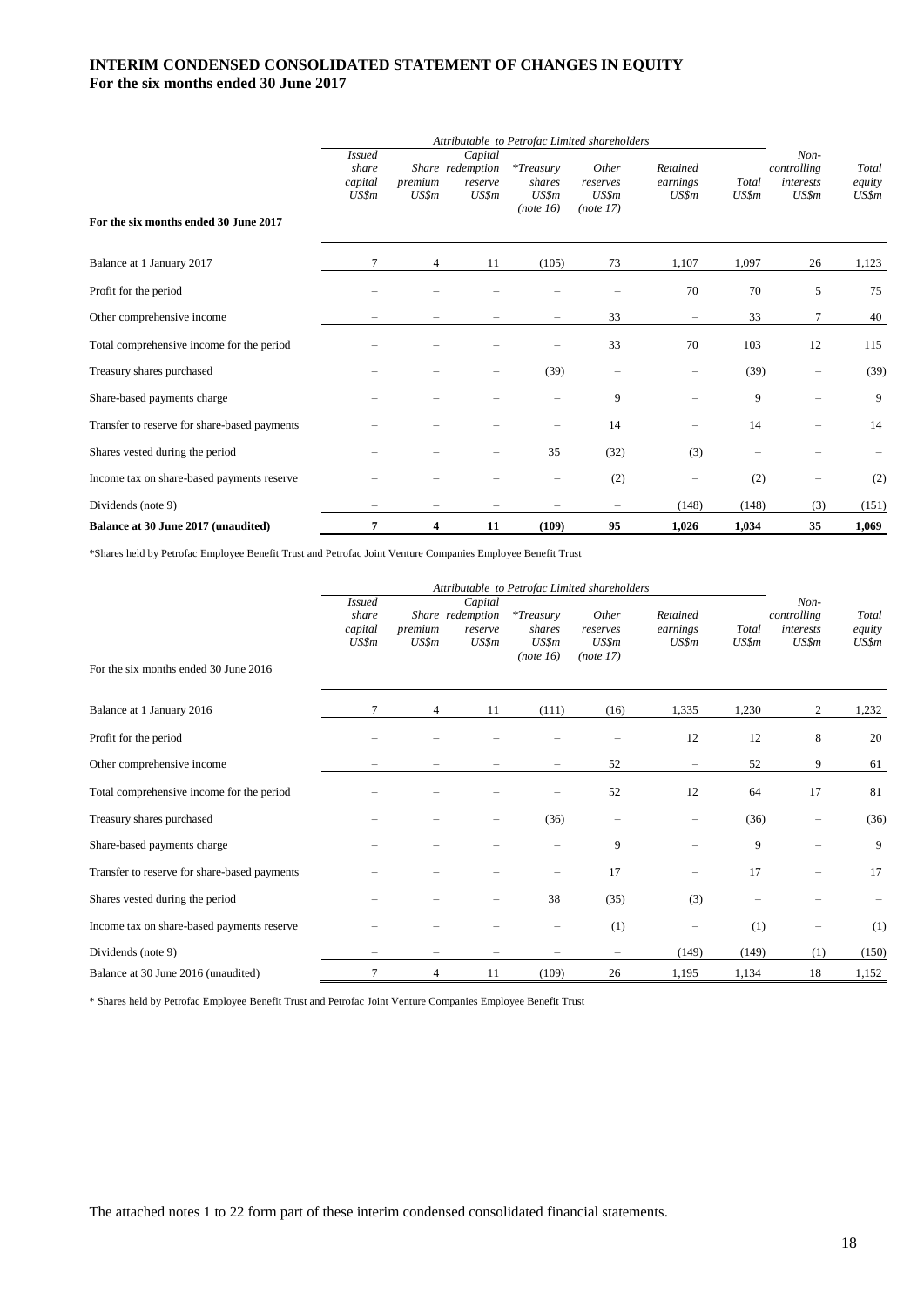#### **1 CORPORATE INFORMATION**

Petrofac Limited is a limited liability company registered and domiciled in Jersey under the Companies (Jersey) Law 1991 and is the holding company for the international group of Petrofac subsidiaries (together "the Group"). The Group's principal activity is the provision of services to the oil and gas production and processing industry. The interim condensed consolidated financial statements of the Group for the six months ended 30 June 2017 were authorised for issue in accordance with a resolution of the Board of Directors on 29 August 2017.

#### **2 BASIS OF PREPARATION AND ACCOUNTING POLICIES**

#### **Basis of preparation**

The interim condensed consolidated financial statements for the six months ended 30 June 2017 have been prepared in accordance with IAS 34 'Interim Financial Reporting' and applicable requirements of Jersey law. The interim condensed consolidated financial statements do not include all of the information and disclosures required in the annual financial statements and should be read in conjunction with the consolidated financial statements of the Group as at and for the year ended 31 December 2016.

The presentation currency of the interim condensed consolidated financial statements is United States dollars (US\$) and all values in the interim condensed consolidated financial statements are rounded to the nearest million (US\$m), except where otherwise stated.

#### **Presentation of results**

Petrofac presents its results in the interim condensed consolidated income statement to identify separately the contribution of impairments and certain re-measurements, notably impairments, certain re-measurements, restructuring and redundancy costs, contract migration costs, material deferred tax movements arising due to foreign exchange differences in jurisdictions where tax is computed based on the functional currency of the country and material forward rate movements in Kuwaiti dinar forward currency contracts. This presentation provides readers with a clear and consistent presentation of the underlying operating performance of the Group's ongoing business ("Business Performance").

#### **New accounting standards, interpretations and amendments adopted by the Group**

The accounting policies adopted in the preparation of these interim condensed consolidated financial statements are consistent with those followed in the preparation of the Group's annual consolidated financial statements for the year ended 31 December 2016.

No new accounting standards or amendments that apply for the first time in 2017 have a material impact on the interim condensed consolidated financial statements of the Group.

#### **Accounting standards issued but not yet effective**

The Group has not early adopted any other accounting standard, interpretation or amendment that has been issued but is not yet effective. Standards issued but not yet effective up to the date of issuance of the Group's interim condensed consolidated financial statements are listed below. The Group intends to adopt these standards when they become effective.

#### **IFRS 9 Financial Instruments**

IFRS 9 Financial Instruments addresses the classification, measurement and derecognition of financial assets and financial liabilities, introduces new rules for hedge accounting and a new impairment model for financial assets. The group will adopt IFRS 9 when it becomes mandatory on 1 January 2018.

The Group does not expect the new guidance will have a significant impact on the financial asset classification. However measurement of its financial assets are expected to be impacted by the new impairment model that requires the recognition of impairment provisions based on expected credit losses (ECL), rather than incurred credit losses as is the case under IAS 39. For the Group, the new impairment model under IFRS 9 applies to its financial assets classified at amortised cost and contract assets under IFRS 15 Revenue from Contracts with Customers. The Group is currently assessing the impact of a new impairment model on its financial assets and contract assets and plans to provide an update in the 2017 annual report and accounts.

There will be no impact on the Group's accounting for financial liabilities, as the new requirements only affect the accounting for financial liabilities that are designated at fair value through profit or loss and the Group does not have any such liabilities. The derecognition rules have been transferred from IAS 39 Financial Instruments: Recognition and Measurement and have not been changed.

The new hedge accounting rules will align the accounting for hedging instruments more closely with the Group's risk management practices. Generally, additional relationships may be eligible for hedge accounting, as the standard introduces a more principlesbased approach. The Group is currently in the process of identifying any new hedge relationship that will qualify for hedge accounting under IFRS 9, assessing the impact of new hedging rules on its financial performance and financial position and plans to provide an update in the 2017 annual report and accounts.

The new standard also introduces expanded disclosure requirements and changes in presentation. These are expected to change the nature and extent of the Group's disclosures about its financial instruments particularly in 2018 in the year of the adoption of the new standard.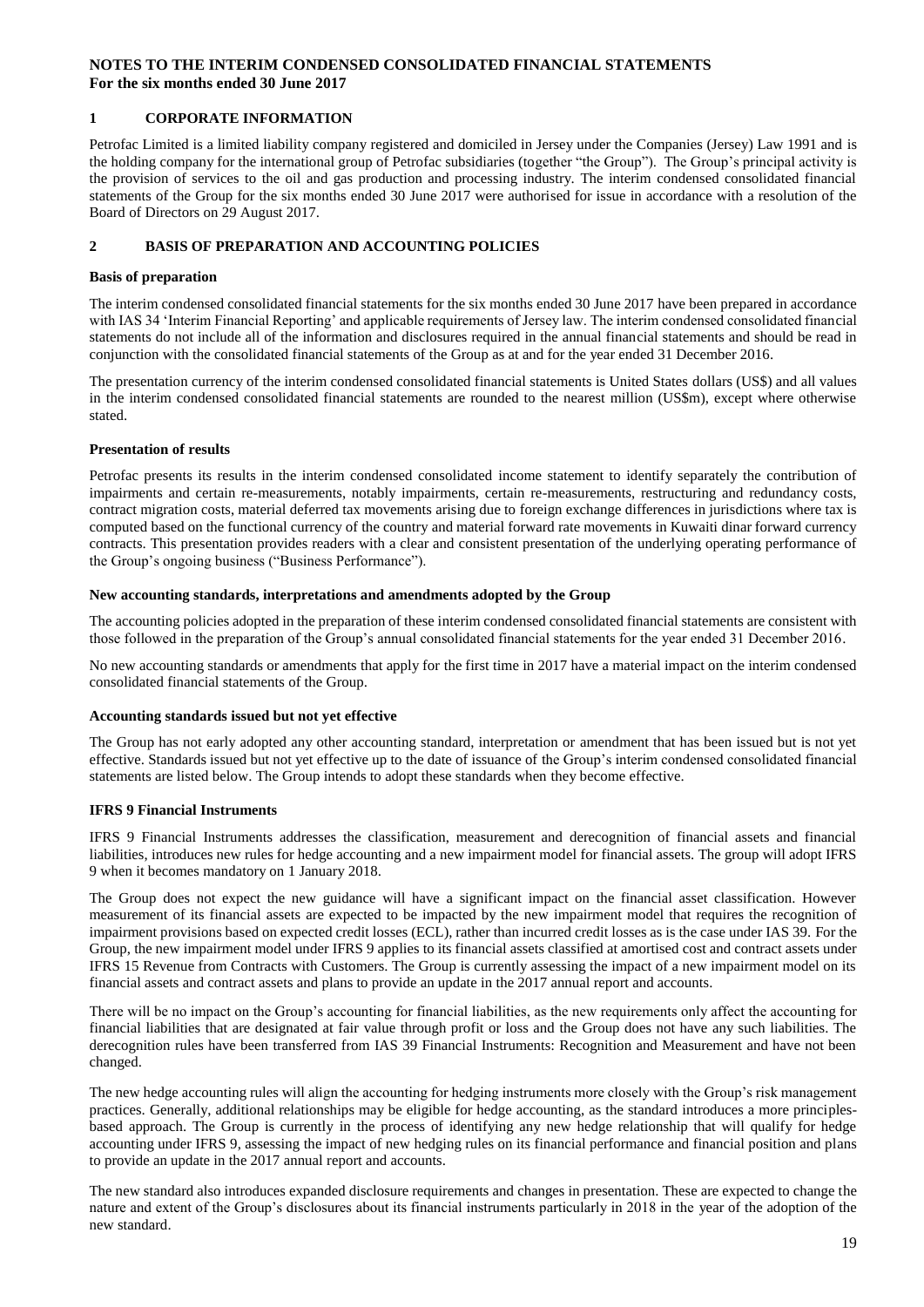#### **2 BASIS OF PREPARATION AND ACCOUNTING POLICIES (continued)**

#### **Restatement**

The material forward rate movements in Kuwaiti dinar forward currency contracts were reported as exceptional items in the 2016 annual report and accounts to provide readers with a clear and consistent presentation of the underlying operating performance of the Group's ongoing business. However, such forward rate movements were not treated as exceptional items for the period ended 30 June 2016 and therefore, to achieve comparability with the prior period, the US\$30m loss relating to forward rate movements in Kuwaiti dinar forward currency contracts has been reclassified from cost of sales to exceptional items and certain remeasurements for the period ended 30 June 2016. This reclassification results in higher business performance profit for the E&C segment and higher exceptional items and certain re-measurements of US\$30m for the period ended 30 June 2016. In the interim condensed consolidated statement of cash flows, US\$30m has been re-classified from the other non-cash items (net) to the exceptional items and certain re-measurement line. Consequently it has no impact on the net cash flows from operating activities for the period ended 30 June 2016.

#### **Going concern**

The Company's business activities together with the factors likely to affect its future development, performance and position are set out in the Group's annual report and accounts for the year ended 31 December 2016 on pages 16 to 23. The financial position of the Company, its cash flows, liquidity position and borrowing facilities are described in the financial review on pages 48 to 51. In addition, note 32 to the financial statements includes the Company's objectives, policies and processes for managing its capital, its financial risk management objectives, details of its financial instruments and hedging activities and its exposures to credit risk and liquidity risk.

The Company has considerable financial resources together with long-term contracts with customers and suppliers across different geographic areas and industries. Consequently, the Directors believe that the Company is well placed to manage its business risks successfully. The Directors have a reasonable expectation that the Company has adequate resources to continue in operational existence for the foreseeable future. Thus, they continue to adopt the going concern basis of accounting in preparing the interim 2017 financial statements.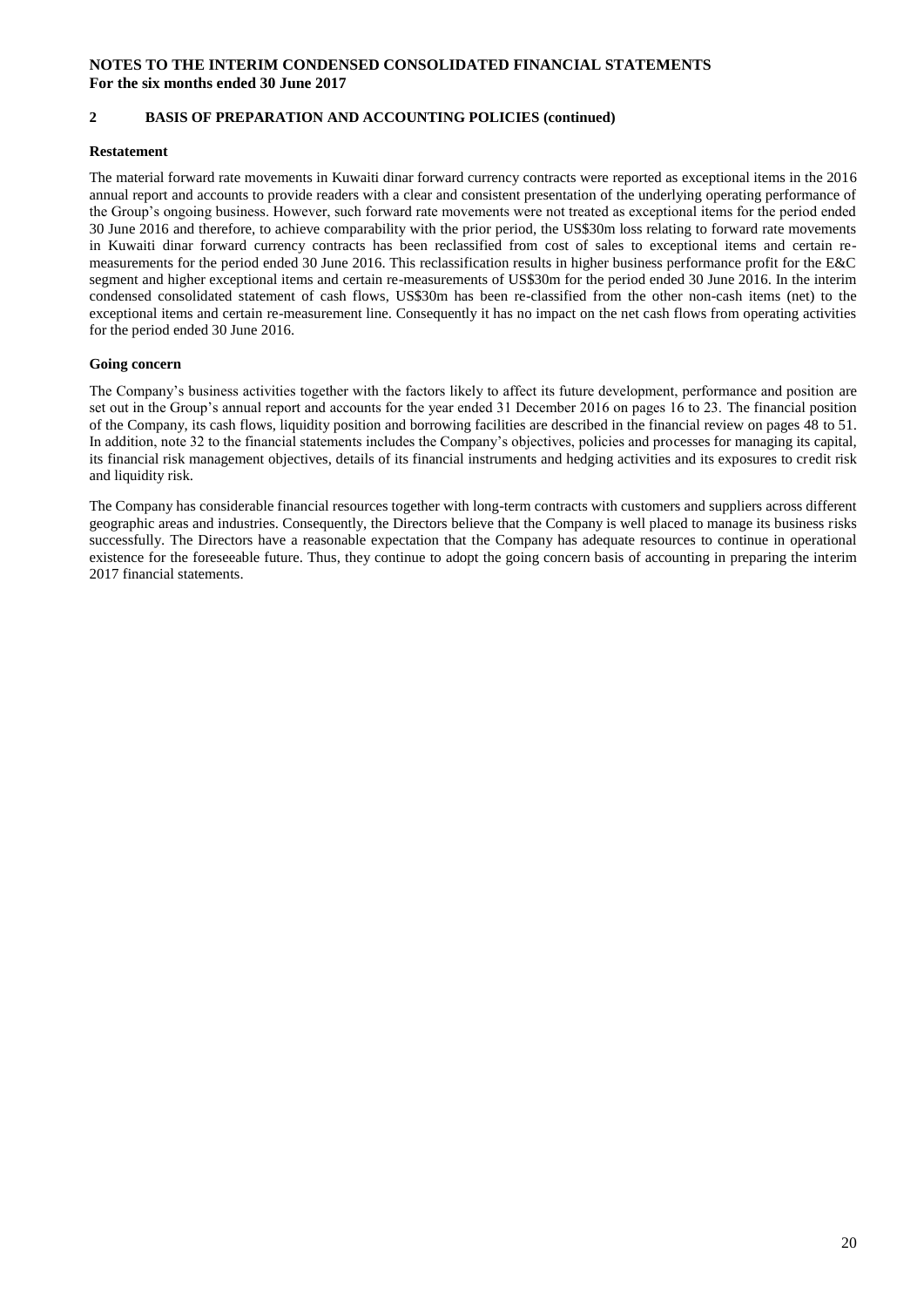#### **3 SEGMENT INFORMATION**

The Group delivers its services through the three reporting segments set out below:

- Engineering & Construction (E&C) which provides lump-sum engineering, procurement and construction project execution services to the onshore and offshore oil and gas industry
- Engineering & Production Services (EPS) which includes all reimbursable engineering and production services activities to the oil and gas industry
- Integrated Energy Services (IES) business focussed on delivering value from the existing upstream asset portfolio

Management separately monitors the trading results of its three reporting segments for the purpose of making an assessment of their performance and for making decisions about how resources are allocated. Interest costs and income arising from borrowings and cash balances which are not directly attributable to individual operating segments are allocated to Corporate rather than allocated to individual segments. In addition, certain shareholder services related overheads, intra-group financing and consolidation adjustments are managed at a corporate level and are not allocated to reporting segments.

The presentation of the Group results below also separately identifies the effect of the Laggan-Tormore loss in the prior period, asset impairments, certain re-measurements, restructuring and redundancy costs, contract migration costs, material deferred tax movements arising due to foreign exchange differences in jurisdictions where tax is computed based on the functional currency of the country and material forward rate movements in Kuwaiti dinar forward currency contracts. Results excluding these exceptional items and certain re-measurements are used by management and presented in order to provide readers with a clear and consistent presentation of the underlying operating performance of the business ("Business Performance").

The following tables represent revenue and profit/(loss) information relating to the Group's reporting segments for the six months ended 30 June 2017. The comparative segmental information has been restated to reflect the reclassification of material forward rate movements in Kuwaiti dinar forward currency contracts from business performance to exceptional items (see note 2):

|                                                                                                | Engineering &<br>Construction<br>US\$m | Engineering &<br>Production<br><b>Services</b><br>US\$m | <b>Integrated</b><br>Energy<br><b>Services</b><br>US\$m | & others<br>US\$m                | Consolidation<br>Corporate adjustments &<br>US\$m | <b>Business</b><br>eliminations performance<br>US\$m | Exceptional<br>items and<br>certain re-<br>measurements<br>US\$m<br>(note 5) | Total<br>US\$m |
|------------------------------------------------------------------------------------------------|----------------------------------------|---------------------------------------------------------|---------------------------------------------------------|----------------------------------|---------------------------------------------------|------------------------------------------------------|------------------------------------------------------------------------------|----------------|
| Six months ended 30 June 2017 (unaudited)                                                      |                                        |                                                         |                                                         |                                  |                                                   |                                                      |                                                                              |                |
| <b>Revenue</b><br><b>External sales</b><br><b>Inter-segment sales</b>                          | 2,380<br>10                            | 649<br>4                                                | 97<br>$\overline{\phantom{0}}$                          |                                  | (14)                                              | 3,126                                                |                                                                              | 3,126          |
| <b>Total revenue</b>                                                                           | 2,390                                  | 653                                                     | 97                                                      |                                  | (14)                                              | 3,126                                                |                                                                              | 3,126          |
| Segment results<br><b>Unallocated corporate costs</b>                                          | 208                                    | 58<br>$\overline{\phantom{0}}$                          | (21)<br>$\overline{\phantom{0}}$                        | (7)<br>(1)                       | -<br>-                                            | 238<br>(1)                                           | (93)<br>$\overline{\phantom{0}}$                                             | 145<br>(1)     |
| Profit/(loss)<br>before<br>finance<br>tax<br>and<br>income/(costs)                             | 208                                    | 58                                                      | (21)                                                    | (8)                              | -                                                 | 237                                                  | (93)                                                                         | 144            |
| Share of profits of associates/joint ventures<br><b>Finance costs</b><br><b>Finance income</b> |                                        | -<br>-<br>-                                             | 3<br>(10)<br>$\overline{\phantom{0}}$                   | $\overline{\phantom{0}}$<br>(29) | -                                                 | 3<br>(39)                                            |                                                                              | 3<br>(39)      |
| Profit/(loss) before income tax                                                                | 208                                    | 58                                                      | (28)                                                    | (36)                             | -                                                 | 202                                                  | (93)                                                                         | 109            |
| Income tax (expense)/credit                                                                    | (42)                                   | (7)                                                     | 9                                                       | 1                                | -                                                 | (39)                                                 | 5                                                                            | (34)           |
| <b>Non-controlling interests</b>                                                               | (5)                                    |                                                         | $\overline{\phantom{0}}$                                |                                  |                                                   | (5)                                                  |                                                                              | (5)            |
| Profit/(loss) for the period attributable to<br><b>Petrofac Limited shareholders</b>           | 161                                    | 51                                                      | (19)                                                    | (35)                             | -                                                 | 158                                                  | (88)                                                                         | 70             |
| EBITDA <sup>1</sup>                                                                            | 231                                    | 62                                                      | 37                                                      | (7)                              |                                                   | 323                                                  |                                                                              |                |

|                                                | Engineering &<br>Construction<br>US\$m | Engineering &<br>Production<br><i>Services</i><br>US\$m | Integrated<br>Energy<br><b>Services</b><br>US\$m | & others<br>US\$m | Consolidation<br>Corporate adjustments &<br>eliminations<br>US\$m | Total<br>US\$m |
|------------------------------------------------|----------------------------------------|---------------------------------------------------------|--------------------------------------------------|-------------------|-------------------------------------------------------------------|----------------|
| Other segment information                      |                                        |                                                         |                                                  |                   |                                                                   |                |
| Depreciation and amortisation                  | 23                                     | 4                                                       | 55                                               |                   |                                                                   | 83             |
| Exceptional items and certain re-measurements, |                                        |                                                         |                                                  |                   |                                                                   |                |
| $pre$ -tax (note 5)                            | (8)                                    |                                                         | 92                                               | 6                 |                                                                   | 93             |
| Other long-term employment benefits            | 10                                     |                                                         |                                                  |                   |                                                                   | 11             |
| Share-based payments                           |                                        |                                                         |                                                  |                   |                                                                   |                |

<sup>1</sup> Earnings before interest, tax, depreciation and amortisation.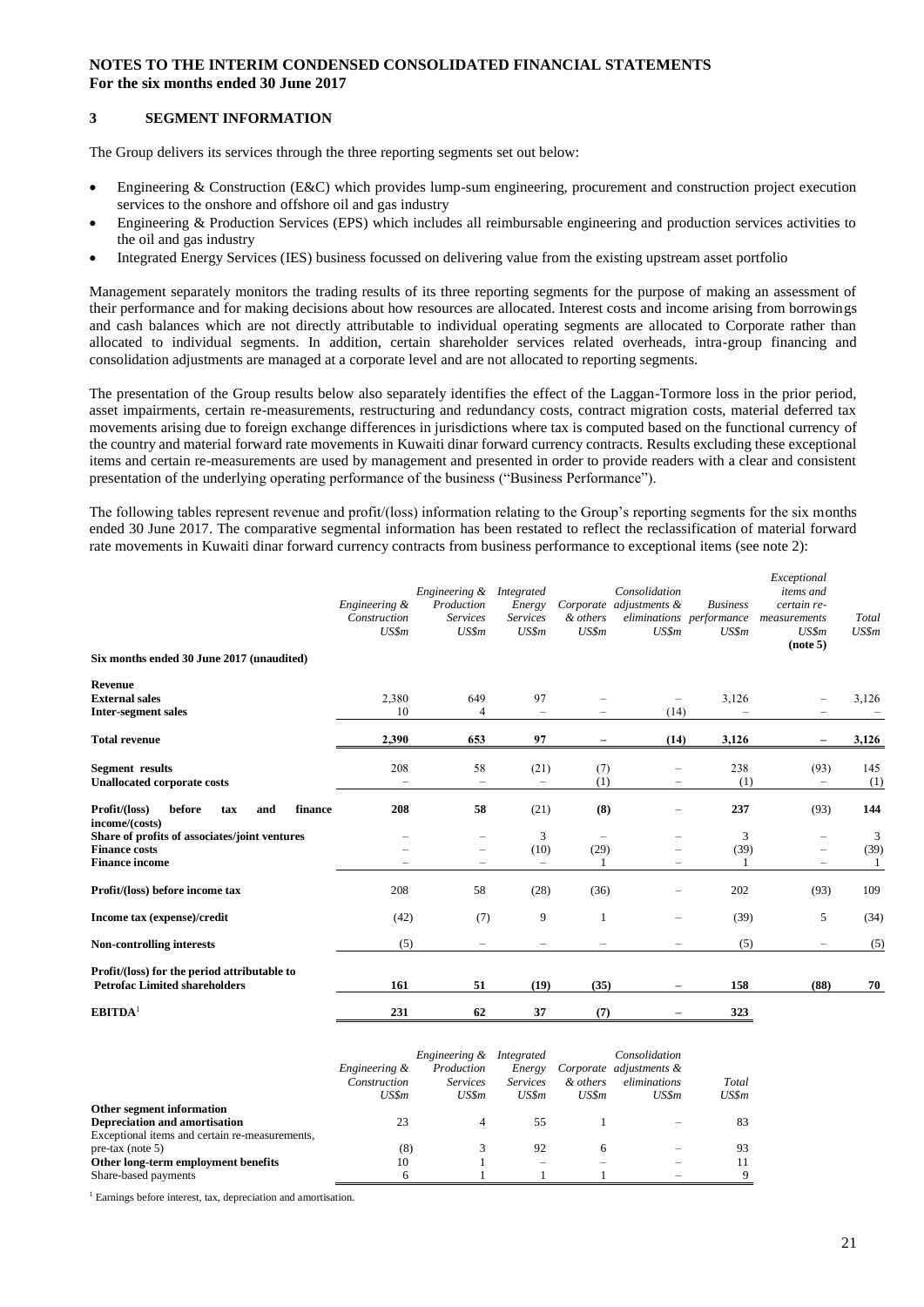#### **3 SEGMENT INFORMATION (continued)**

| Six months ended 30 June 2016 (unaudited)                                                        | Engineering &<br>Construction<br>US\$m<br>(Restated) | Engineering &<br>Production<br><b>Services</b><br>US\$m | Integrated<br>Energy<br><b>Services</b><br>US\$m | & others<br>US\$m            | Consolidation<br>Corporate adjustments &<br>US\$m | <b>Business</b><br>eliminations performance<br>US\$m<br>(Restated) | Exceptional<br>items and<br>certain re-<br>measurements<br>US\$m<br>(note 5)<br>(Restated) | Total<br>US\$m              |
|--------------------------------------------------------------------------------------------------|------------------------------------------------------|---------------------------------------------------------|--------------------------------------------------|------------------------------|---------------------------------------------------|--------------------------------------------------------------------|--------------------------------------------------------------------------------------------|-----------------------------|
| Revenue<br><b>External sales</b><br><b>Inter-segment sales</b>                                   | 2,964<br>17                                          | 769<br>15                                               | 155<br>$\overline{\phantom{0}}$                  |                              | (32)                                              | 3,888                                                              |                                                                                            | 3,888                       |
| <b>Total revenue</b>                                                                             | 2,981                                                | 784                                                     | 155                                              |                              | (32)                                              | 3,888                                                              |                                                                                            | 3,888                       |
| <b>Segment</b> results<br>Laggan-Tormore loss <sup>1</sup><br><b>Unallocated corporate costs</b> | 321<br>(101)<br>$\overline{\phantom{m}}$             | 59<br>$\overline{\phantom{0}}$                          | (5)<br>-                                         | (1)<br>$\overline{a}$<br>(8) | $\overline{\phantom{0}}$<br>-                     | 374<br>(101)<br>(8)                                                | (159)<br>$\overline{\phantom{0}}$<br>$\overline{\phantom{0}}$                              | 215<br>(101)<br>(8)         |
| Profit/(loss)<br>before<br>finance<br>and<br>tax<br>income/(costs)                               | 220                                                  | 59                                                      | (5)                                              | (9)                          | -                                                 | 265                                                                | (159)                                                                                      | 106                         |
| Share of profits of associates/joint ventures<br><b>Finance costs</b><br><b>Finance income</b>   |                                                      | 1<br>$\overline{\phantom{m}}$                           | 3<br>(28)<br>$\overline{\phantom{m}}$            | (25)<br>1                    | -<br>-                                            | $\overline{4}$<br>(53)<br>1                                        |                                                                                            | $\overline{4}$<br>(53)<br>1 |
| Profit/(loss) before income tax                                                                  | 220                                                  | 60                                                      | (30)                                             | (33)                         | -                                                 | 217                                                                | (159)                                                                                      | 58                          |
| Income tax (expense)/credit                                                                      | (50)                                                 | (10)                                                    | 12                                               | 4                            | -                                                 | (44)                                                               | 6                                                                                          | (38)                        |
| <b>Non-controlling interests</b>                                                                 | (8)                                                  | $\overline{\phantom{a}}$                                | $\overline{\phantom{0}}$                         |                              | -                                                 | (8)                                                                |                                                                                            | (8)                         |
| Profit/(loss) for the period attributable to<br><b>Petrofac Limited shareholders</b>             | 162                                                  | 50                                                      | (18)                                             | (29)                         | -                                                 | 165                                                                | (153)                                                                                      | 12                          |
| EBITDA <sup>2</sup>                                                                              | 243                                                  | 64                                                      | 59                                               | (4)                          |                                                   | 362                                                                |                                                                                            |                             |

|                                                | Engineering &<br>Construction<br>US\$m<br>(Restated) | <i>Engineering &amp;</i><br>Production<br><b>Services</b><br>US\$m | Integrated<br>Energy<br><b>Services</b><br>US\$m | & others<br>US\$m | Consolidation<br>Corporate adjustments &<br>eliminations<br>US\$m | Total<br>US\$m<br>(Restated) |
|------------------------------------------------|------------------------------------------------------|--------------------------------------------------------------------|--------------------------------------------------|-------------------|-------------------------------------------------------------------|------------------------------|
| Other segment information                      |                                                      |                                                                    |                                                  |                   |                                                                   |                              |
| Depreciation and amortisation                  | 23                                                   | 4                                                                  | 61                                               |                   |                                                                   | 93                           |
| Exceptional items and certain re-measurements, |                                                      |                                                                    |                                                  |                   |                                                                   |                              |
| $pre$ -tax (note 5)                            | 30                                                   |                                                                    | 121                                              |                   |                                                                   | 159                          |
| Other long-term employment benefits            | 14                                                   |                                                                    | $\overline{\phantom{a}}$                         |                   |                                                                   | 15                           |
| Share-based payments                           |                                                      |                                                                    |                                                  |                   |                                                                   | 9                            |

<sup>1</sup> The Laggan Tormore loss for the period principally comprised a provision for the partial application of liquidated damages agreed as part of the final commercial settlement with our client in respect of the project.<br><sup>2</sup> Earnings before interest, tax, depreciation and amortisation.

#### **4 REVENUES**

| Six months                | ended | Six months<br>ended |
|---------------------------|-------|---------------------|
| 30 June                   | 2017  | $30$ June<br>2016   |
| <b>Unaudited</b>          |       | <b>Unaudited</b>    |
|                           | US\$m | US\$m               |
| Rendering of services     | 3,081 | 3,834               |
| Sale of crude oil and gas | 45    | 54                  |
|                           | 3,126 | 3,888               |

Included in revenues from rendering of services are Engineering & Production Services revenues of a "pass-through" nature with zero or low margins amounting to US\$200m (six months ended 30 June 2016: US\$191m).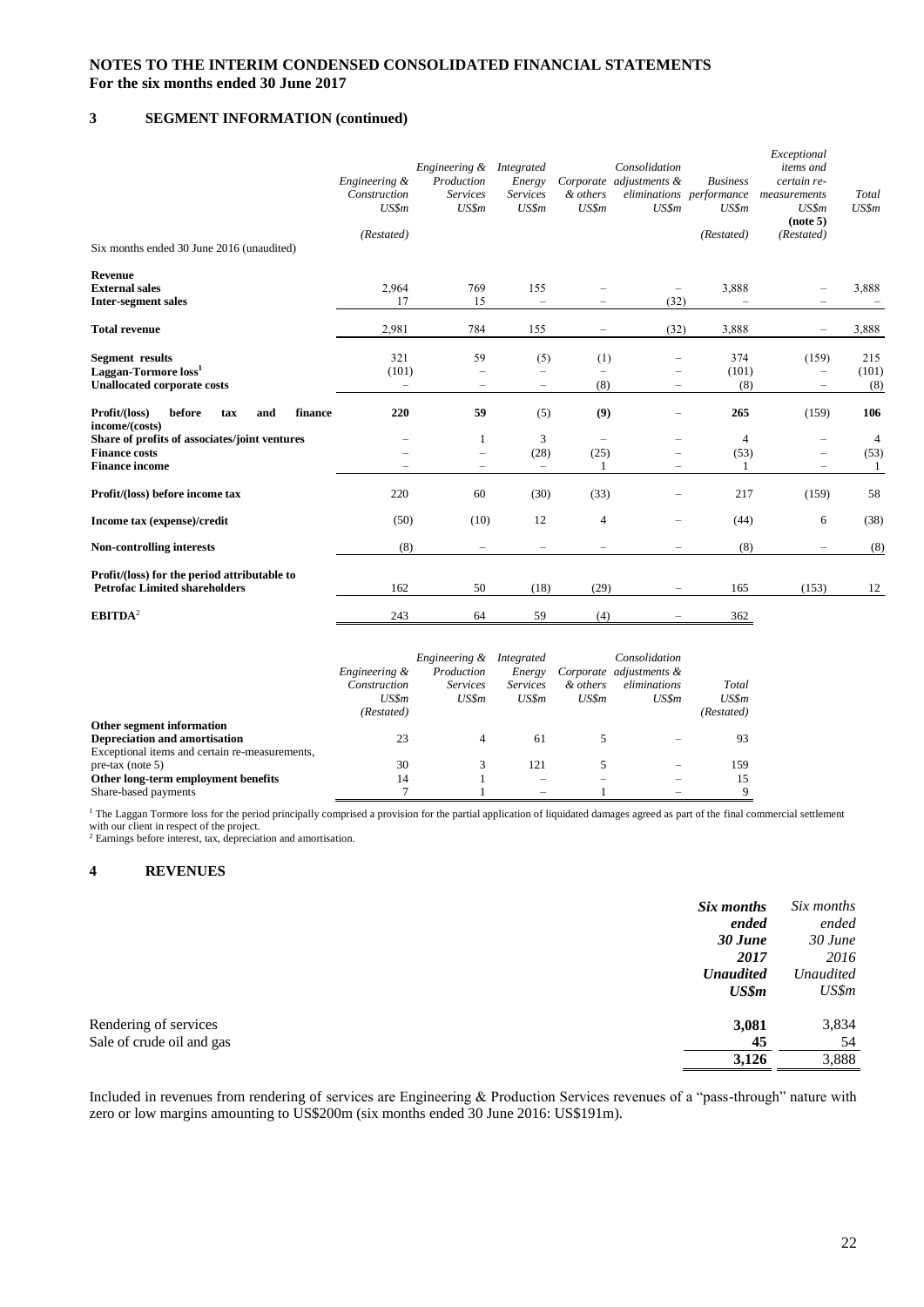### **5 EXCEPTIONAL ITEMS AND CERTAIN RE-MEASUREMENTS**

|                                                                                       | Six months       | Six months       |
|---------------------------------------------------------------------------------------|------------------|------------------|
|                                                                                       | ended            | ended            |
|                                                                                       | 30 June          | $30$ June        |
|                                                                                       | 2017             | 2016             |
|                                                                                       | <b>Unaudited</b> | <b>Unaudited</b> |
|                                                                                       | US\$m            | US\$m            |
|                                                                                       |                  | (Restated)       |
| Impairment of assets                                                                  | 10               | 15               |
| Fair value re-measurements                                                            | 83               | 95               |
| Forward rate movements in Kuwaiti dinar forward currency contracts in the E&C segment | (8)              | 30               |
| Onerous contract and leasehold property provisions                                    |                  |                  |
| Other exceptional items                                                               |                  | 12               |
|                                                                                       | 93               | 159              |
| Foreign exchange translation gains on deferred tax balances                           | (5)              | (4)              |
| Tax relief on exceptional items and certain re-measurements                           |                  | (2)              |
| Income statement charge for the period                                                | 88               | 153              |
|                                                                                       |                  |                  |

#### **Impairment of assets**

During the period the Group reviewed the carrying value of its assets and as a result of this review a further impairment charge of US\$8m (post-tax US\$8m) has been recognised in the IES segment on the FPSO Opportunity, reflecting the estimated realisable value of the vessel (six months ended 30 June 2016: US\$15m, post-tax US\$15m).

In relation to impairment testing performed for the Mexican PEC assets, which have a combined carrying value of US\$681m at 30 June 2017 (31 December 2016: US\$676m), assumptions were made in determining the expected outcome of long running contractual negotiations in respect of the planned migration to PSC type arrangements. These assumptions include the expected working interest in the PSC, financial and fiscal terms achieved on migration and the timing of migration. The situation remains uncertain and the assets are exposed to impairment if the assumptions are not realised in line with our expectations. No impairment was recorded at 30 June 2017 (six months ended 30 June 2016: US\$nil).

The determination of the recoverable amount of the JSD6000 under construction involved assumptions in respect of the remaining capital cost of the project, the ability to secure financial and/or operating partners, forecast long-term market conditions, achievable market share and the timing of re-commencement of construction.

#### **Fair value re-measurements**

Fair value less costs of disposal are determined by discounting the post-tax cash flows expected to be generated from oil and gas production net of selling costs taking into account assumptions that market participants would typically use in estimating fair values. Post-tax cash flows are derived from projected production profiles for each asset taking into account forward market commodity prices over the relevant period and, where external forward prices are not available, the Group's Board-approved five year business planning assumptions are used. As each field has different reservoir characteristics and contractual terms the post-tax cash flows for each asset are calculated using individual economic models which include assumptions around the amount of recoverable reserves, production costs, life of the field/licence period and the selling price of the commodities produced.

The Group revalued its loan receivable from Ithaca Energy in respect of the Greater Stella Area in the UK as a result of a reassessment of oil and gas forward prices and production profiles. The revaluation exercise was carried out on a fair value basis using risk adjusted cash flow projections (a level 3 measurement) discounted at a post-tax rate of 9.5% (six months ended 30 June 2016: 9.0%) which resulted in a US\$83m pre-tax impairment charge (post-tax US\$83m) in the IES segment (six months ended 30 June 2016: pre-tax US\$1m, post-tax US\$1m). Management has used forward curve oil prices of US\$49 per barrel for the period July 2017 to June 2018 and US\$51 per barrel for the period July 2018 to June 2019 but thereafter the long-term planning oil price assumptions of US\$70 per barrel for the period July 2019 to December 2019, US\$75 per barrel for 2020 and beyond (six months ended 30 June 2016: forward oil curve prices of US\$52 per barrel for the period July 2016 to June 2017 andUS\$55 per barrel for the period July 2017 to June 2018 and long-term planning oil price assumptions ofUS\$65 per barrel for the period July 2018 to December 2018, US\$70 per barrel for 2019 and US\$75 per barrel for 2020 and beyond).

During the six months ended 30 June 2016, the Group reviewed the carrying value of its available-for-sale investment in Seven Energy and recognised US\$51m as an exceptional item and reclassified the cumulative unrealised losses that were recognised previously through the reserve for unrealised gains/(losses) on available-for-sale investment of US\$16m to the consolidated income statement as an exceptional item in the IES segment. Also during the six months ended 30 June 2016, fair value changes of US\$27m (post-tax US\$26m) relating to the cessation of the Berantai RSC were recognised as an exceptional item in the IES segment.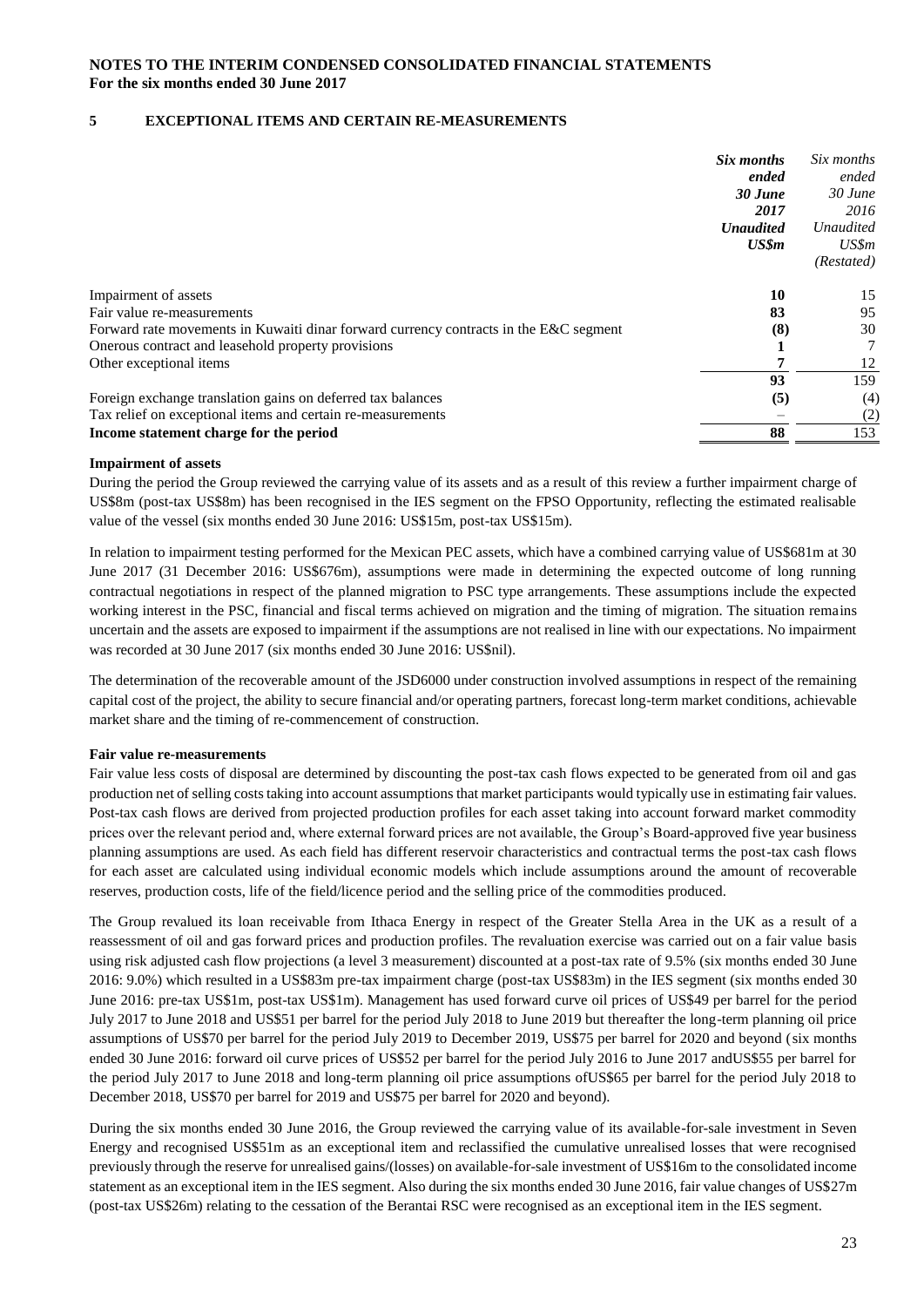#### **5 EXCEPTIONAL ITEMS AND CERTAIN RE-MEASUREMENTS (continued)**

At 30 June 2017, the investment in Seven Energy remained at US\$nil and the Berantai RSC receivable was recovered in full therefore no fair value adjustments were required during the six months ended 30 June 2017.

#### **Onerous contract and leasehold property provisions**

During the six months ended 30 June 2016, an onerous contract provision of US\$7m (post-tax US\$7m) was recognised in the IES segment principally to reflect the final commercial settlement in respect of the exit from the Ticleni Production Enhancement Contract in Romania.

#### **Other exceptional items**

Other exceptional items include US\$6m (post-tax US\$6m) of legal and professional costs incurred in relation to the ongoing SFO investigation into the Group (six months ended 30 June 2016: US5m, post-tax US\$5m) and Mexican migration costs of US\$1m, post-tax US\$1m (six months ended 30 June 2016: US\$7m, post-tax US\$6m).

#### **Taxation**

US\$5m of foreign exchange gains on the retranslation of deferred tax balances denominated in Malaysia Ringgits have been recognised during the period in respect of IES's oil and gas activities in Malaysia due to an approximate 5% strengthening in the Malaysian local currency versus the US dollar (six months ended 30 June 2016: US\$4m).

#### **6 FINANCE COSTS**

The decrease in finance costs is mainly due to lower finance lease interest costs on the transfer of the Berantai FPSO finance lease to PETRONAS upon cessation of the Berantai RSC contract from 30 September 2016.

#### **7 INCOME TAX**

Income tax expense is recognised based on management's best estimate of the income tax rate applicable to the pre-tax income of the interim period.

The major components of the income tax expense are as follows:

|                                         |                  |                                    | Six months |             |                                              | Six months       |
|-----------------------------------------|------------------|------------------------------------|------------|-------------|----------------------------------------------|------------------|
|                                         |                  | Exceptional                        | ended      |             | Exceptional                                  | ended            |
|                                         |                  | <i>items and</i>                   | 30 June    |             | <i>items and</i>                             | $30$ June        |
|                                         | <i>*Business</i> | certain                            | 2017       | $*Business$ | certain                                      | 2016             |
|                                         |                  | <i>performance</i> re-measurements |            |             | <b>Unaudited</b> performance re-measurements | <b>Unaudited</b> |
|                                         | US\$m            | US\$m                              | US\$m      | US\$m       | US\$m                                        | US\$m            |
| <b>Current income tax</b>               |                  |                                    |            |             |                                              |                  |
| Current income tax charge               | 121              |                                    | 121        | 101         | (1)                                          | 100              |
| <b>Deferred tax</b>                     |                  |                                    |            |             |                                              |                  |
| Relating to origination and reversal of |                  |                                    |            |             |                                              |                  |
| temporary differences                   | (84)             | (5)                                | (89)       | (61)        | (5)                                          | (66)             |
| Adjustments in respect of deferred tax  |                  |                                    |            |             |                                              |                  |
| of previous periods                     | 2                |                                    |            | 4           |                                              | $\overline{4}$   |
|                                         | 39               | (5)                                | 34         | 44          | (6)                                          | 38               |
|                                         |                  |                                    |            |             |                                              |                  |

The Group's effective tax rate for the six months before exceptional items and certain re-measurements is 19.3% (six months ended 30 June 2016: 20.3% as restated) and post exceptional items and certain re-measurements is 31.2% (six months ended 30 June 2016: 65.5%).

The Group's effective tax rate is dependent upon several factors, including the timing of profit recognition between the first and second halves of the year on contracts held, as well as the mix of jurisdictions in which contracts income is generated within the Engineering & Construction and the Integrated Energy Services segments.

During the 2016 Budget, the UK Government proposed changes to the carry forward tax loss relief rules, however these were not substantively enacted by the reporting date and hence any impact has not been included within the calculations. The impact, as a result of the proposed change in legislation, is estimated to be a decrease in the recognised deferred tax asset of US\$22m.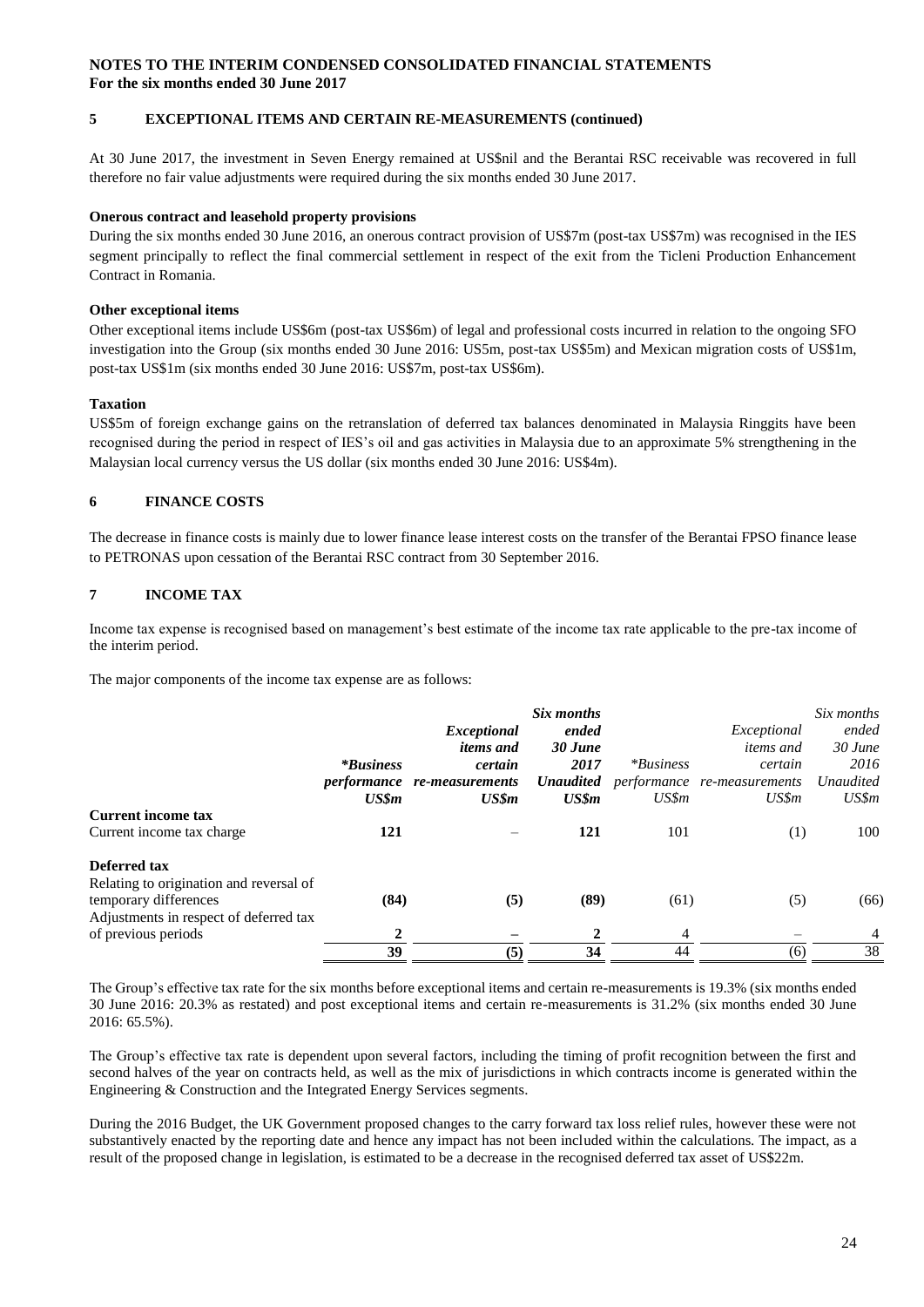#### **8 EARNINGS PER SHARE**

Basic earnings per share amounts are calculated by dividing the net profit for the period attributable to ordinary shareholders by the weighted average number of ordinary shares outstanding during the period.

Diluted earnings per share amounts are calculated by dividing the net profit attributable to ordinary shareholders, after adjusting for any dilutive effect, by the weighted average number of ordinary shares outstanding during the period, adjusted for the effects of ordinary shares granted under the employee share award schemes which are held in trust.

The following reflects the income and share data used in calculating basic and diluted earnings per share:

|                                                                                                 | Six months<br>ended          | Six months<br>ended          |
|-------------------------------------------------------------------------------------------------|------------------------------|------------------------------|
|                                                                                                 | 30 June                      | $30$ June                    |
|                                                                                                 | 2017<br><b>Unaudited</b>     | 2016<br><b>Unaudited</b>     |
|                                                                                                 | US\$m                        | US\$m                        |
|                                                                                                 |                              | (Restated)                   |
| Profit attributable to ordinary shareholders for basic and diluted earnings per share excluding |                              |                              |
| impairments and certain re-measurements                                                         | 158                          | 165                          |
| Profit attributable to ordinary shareholders for basic and diluted earnings per share including |                              |                              |
| impairments and certain re-measurements                                                         | 70                           | 12                           |
|                                                                                                 | At 30 June                   | At $30$ June                 |
|                                                                                                 | 2017                         | 2016                         |
|                                                                                                 | <b>Unaudited</b><br>Number'm | <b>Unaudited</b><br>Number'm |
|                                                                                                 |                              |                              |
| Weighted average number of ordinary shares for basic earnings per share                         | 340                          | 340                          |
| Effect of dilutive potential ordinary shares granted under share-based payment schemes          | 3                            | 3                            |
| Adjusted weighted average number of ordinary shares for diluted earnings per share              | 343                          | 343                          |
| DIVIDENDS PAID AND PROPOSED<br>9                                                                |                              |                              |
|                                                                                                 | Six months                   | Six months                   |
|                                                                                                 | ended                        | ended                        |
|                                                                                                 | 30 June                      | 30 June                      |
|                                                                                                 | 2017<br><b>Unaudited</b>     | 2016<br><b>Unaudited</b>     |
|                                                                                                 | US\$m                        | US\$m                        |
| Declared and paid during the period                                                             |                              |                              |
| Equity dividends on ordinary shares:                                                            |                              |                              |
| Final dividend for 2015: 43.80 cents per share                                                  |                              | 149                          |
| Final dividend for 2016: 43.80 cents per share                                                  | 148                          | $\overline{149}$             |
|                                                                                                 | 148                          |                              |

The Company proposes an interim dividend of 12.70 cents per share which was approved by the Board on 29 August 2017 for payment on 20 October 2017.

#### **10 PROPERTY, PLANT AND EQUIPMENT**

The decrease in property, plant and equipment during the period mainly comprises depreciation charged during the period of US\$82m and an impairment charge relating to oil and gas facilities in IES segment of US\$7m (note 5). This decrease is partly offset by capital expenditure of US\$26m incurred on the construction of the Petrofac JSD6000 installation vessel in the E&C segment.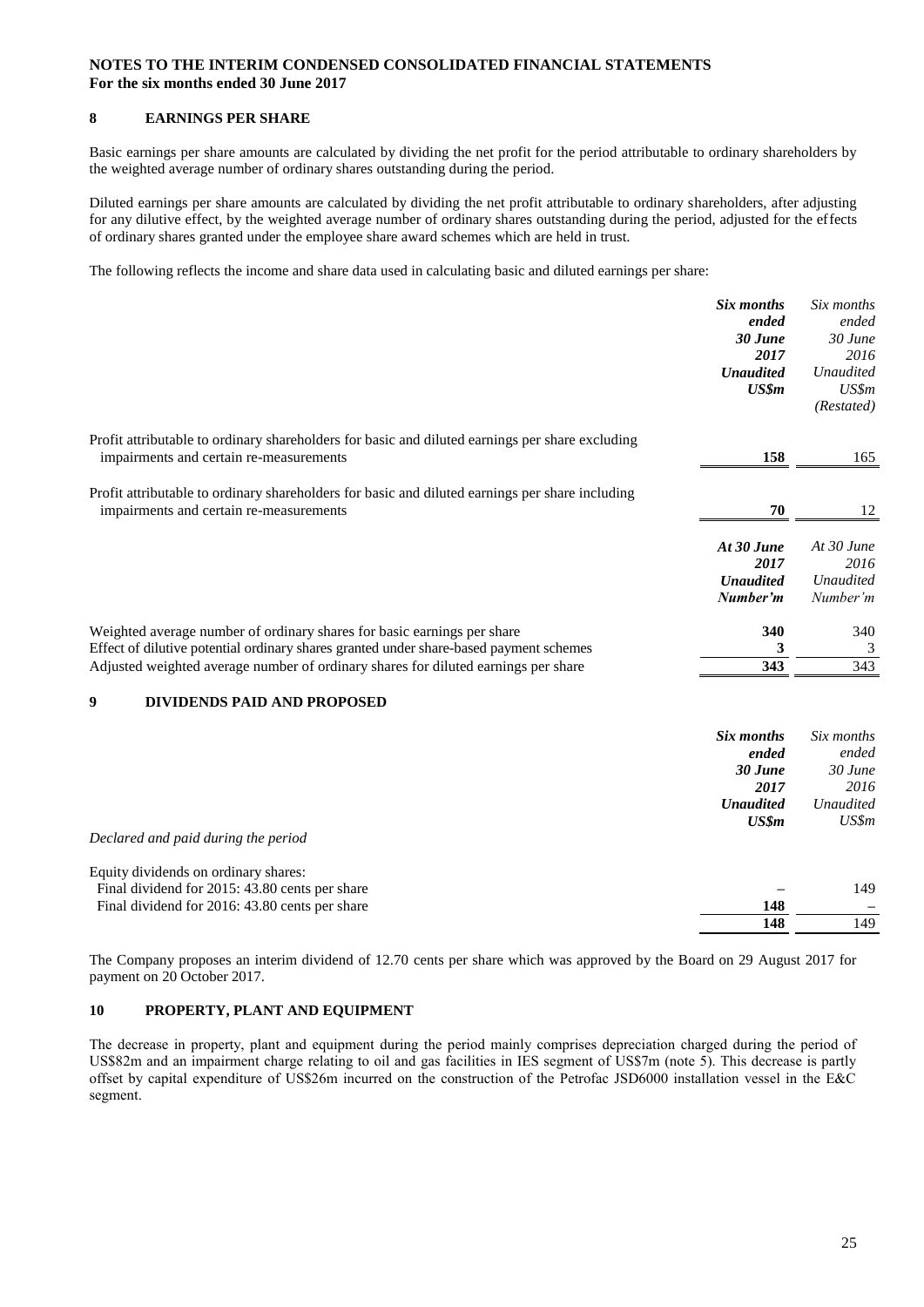#### **11 GOODWILL**

A summary of the movement in goodwill is presented below:

|                     | 30 June          | 31 December |
|---------------------|------------------|-------------|
|                     | 2017             | 2016        |
|                     | <b>Unaudited</b> | Audited     |
|                     | US\$m            | US\$m       |
| Opening balance     | 72               | 80          |
| Exchange difference |                  | (8)         |
|                     | 74               | 72          |
|                     |                  |             |

The carrying amount of goodwill allocated to each group of cash-generating units is shown below:

|                                   | 30 June          | 31 December |
|-----------------------------------|------------------|-------------|
|                                   | 2017             | 2016        |
|                                   | <b>Unaudited</b> | Audited     |
|                                   | US\$m            | US\$m       |
| Engineering & Construction        | 32               | 32          |
| Engineering & Production Services | 42               | 40          |
|                                   | 74               | 72          |

### **12 INVESTMENTS IN ASSOCIATES / JOINT VENTURES**

|                                     |                     | Joint             |                |
|-------------------------------------|---------------------|-------------------|----------------|
|                                     | Associates<br>US\$m | ventures<br>US\$m | Total<br>US\$m |
| As at 1 January 2016 (audited)      | 69                  |                   | 74             |
| Additions                           | ⇁                   |                   |                |
| Share of profits                    | 11                  |                   | 12             |
| Dividends received                  | (27)                |                   | (28)           |
| As at 1 January 2017 (audited)      | 60                  |                   | 65             |
| Share of profits                    | 3                   |                   | 3              |
| Dividends received                  | (2)                 |                   | (2)            |
| Balance at 30 June 2017 (unaudited) | 61                  |                   | 66             |

The transfer of ownership of the Berantai FPSO to PETRONAS at 30 September 2016 resulted in a higher share of associate income and dividend receipts to the Group during 2016.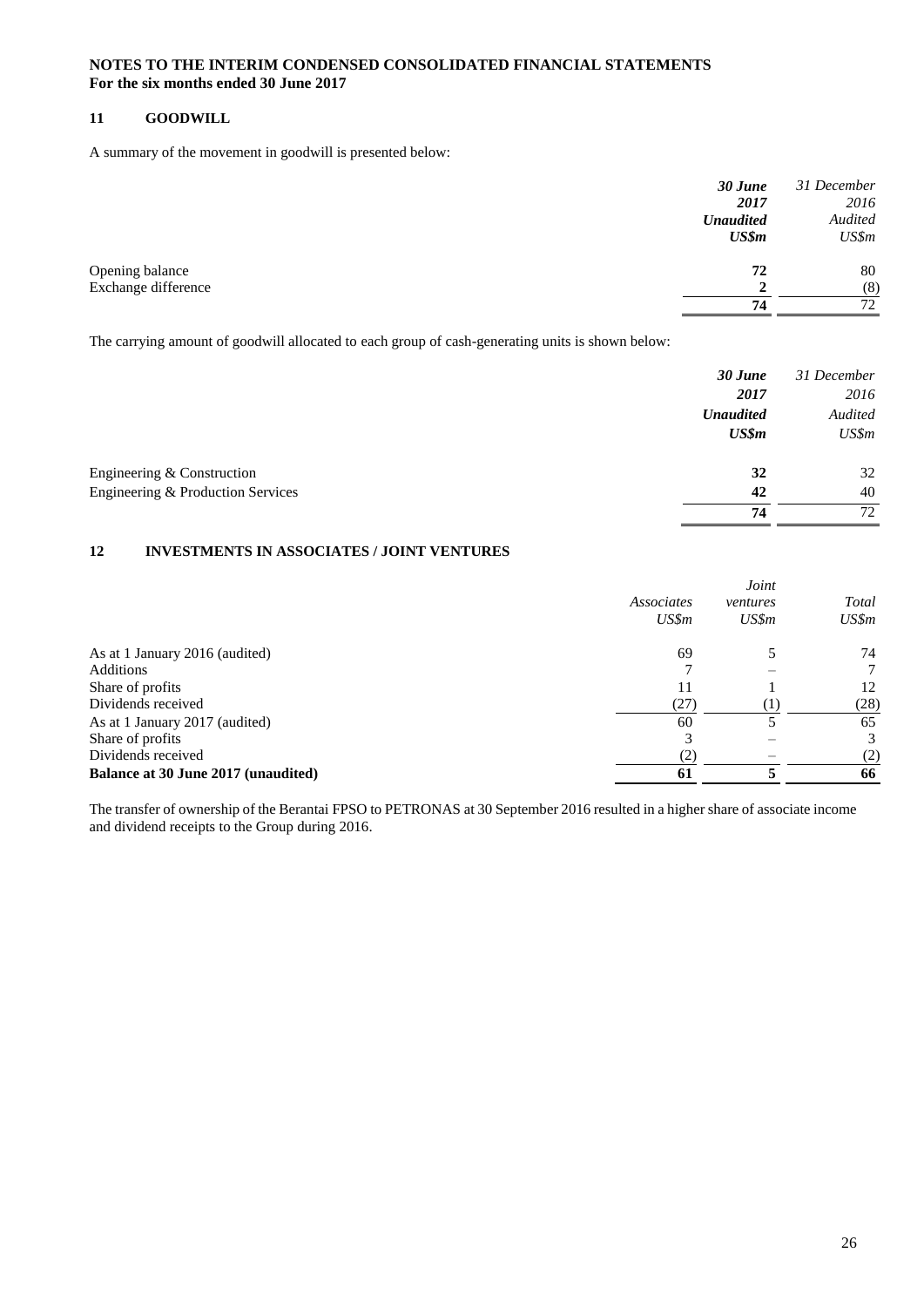#### **13 FINANCIAL INSTRUMENTS**

|                                                                |                                    | 30 June          | 31 December      |
|----------------------------------------------------------------|------------------------------------|------------------|------------------|
|                                                                | Classification                     | 2017             | 2016             |
|                                                                |                                    | <b>Unaudited</b> | Audited          |
|                                                                |                                    | US\$m            | US\$m            |
| <b>OTHER FINANCIAL ASSETS</b>                                  |                                    |                  |                  |
| <b>Non-Current</b>                                             |                                    |                  |                  |
| Receivable from joint venture partners                         | Loans and receivables              | 249              | 235              |
| Forward currency contracts designated as hedges                | Designated as cash flow hedges     | 36               | 42               |
| Restricted cash                                                | Loans and receivables              | 40               | 41               |
|                                                                |                                    | 325              | $\overline{318}$ |
| <b>Current</b>                                                 |                                    |                  |                  |
| Receivable in respect of the development of the Greater Stella |                                    |                  |                  |
| Area                                                           | Fair value through profit and loss | 228              | 276              |
| Receivable from joint venture partners                         | Loans and receivables              | 114              | 179              |
| Receivable under the Berantai RSC                              | Fair value through profit and loss |                  | 71               |
| Forward currency contracts designated as hedges                | Designated as cash flow hedges     | 23               | 9                |
| Forward currency contracts undesignated                        | Fair value through profit and loss | $\mathbf{2}$     | 5                |
| Restricted cash                                                | Loans and receivables              | 8                | 6                |
|                                                                |                                    | 375              | 546              |
| <b>OTHER FINANCIAL LIABILITIES</b>                             |                                    |                  |                  |
| <b>Non-Current</b>                                             |                                    |                  |                  |
| Finance lease creditors                                        | Loans and borrowings               | 356              | 336              |
| Forward currency contracts designated as hedges                | Designated as cash flow hedges     | 6                | 12               |
|                                                                |                                    | $\overline{362}$ | 348              |
| <b>Current</b>                                                 |                                    |                  |                  |
| Finance lease creditors                                        | Loans and borrowings               | 165              | 260              |
| Forward currency contracts designated as hedges                | Designated as cash flow hedges     | 48               | 88               |
| Forward currency contracts undesignated                        | Fair value through profit and loss | 11               | 4                |
| Oil derivative                                                 | Designated as cash flow hedges     |                  | $\overline{2}$   |
| Interest payable                                               | Fair value through profit and loss | 11               | 14               |
|                                                                |                                    | 235              | 368              |

During 2016, the cessation of the Berantai RSC was completed with PETRONAS and the outstanding Berantai RSC receivable of US\$71m at 31 December 2016, was recovered in full during the six months ended 30 June 2017.

|                                         | 30 June          | 31 December |
|-----------------------------------------|------------------|-------------|
|                                         | 2017             | 2016        |
|                                         | <b>Unaudited</b> | Audited     |
|                                         | US\$m            | US\$m       |
| Opening balance                         | 71               | 357         |
| Billings during the period              |                  | 62          |
| Fair value loss (note 5)                |                  | (45)        |
| Receipts during the period <sup>1</sup> | (71)             | (303)       |
|                                         |                  | 71          |

<sup>1</sup> Receipts during the period includes US\$45m from non-recourse factoring (31 December 2016: US\$257m).

The short-term receivable in respect of the development of the Greater Stella Area represents a loan made to the consortium partners to fund Petrofac's share of the development costs of the field. This short-term receivable is expected, on receipt of the Oil & Gas Authority (OGA) approval, to be converted into a 20% equity interest in the GSA licence during the second half of 2017.

The short-term and long-term receivable from joint venture partners represents the 70% gross up on finance lease liabilities in respect of oil and gas facilities relating to Block PM304 in Malaysia that are included 100% in the Group's consolidated statement of financial position. The Group's 30% share of this finance lease liability is US\$155m (31 December 2016: US\$177m).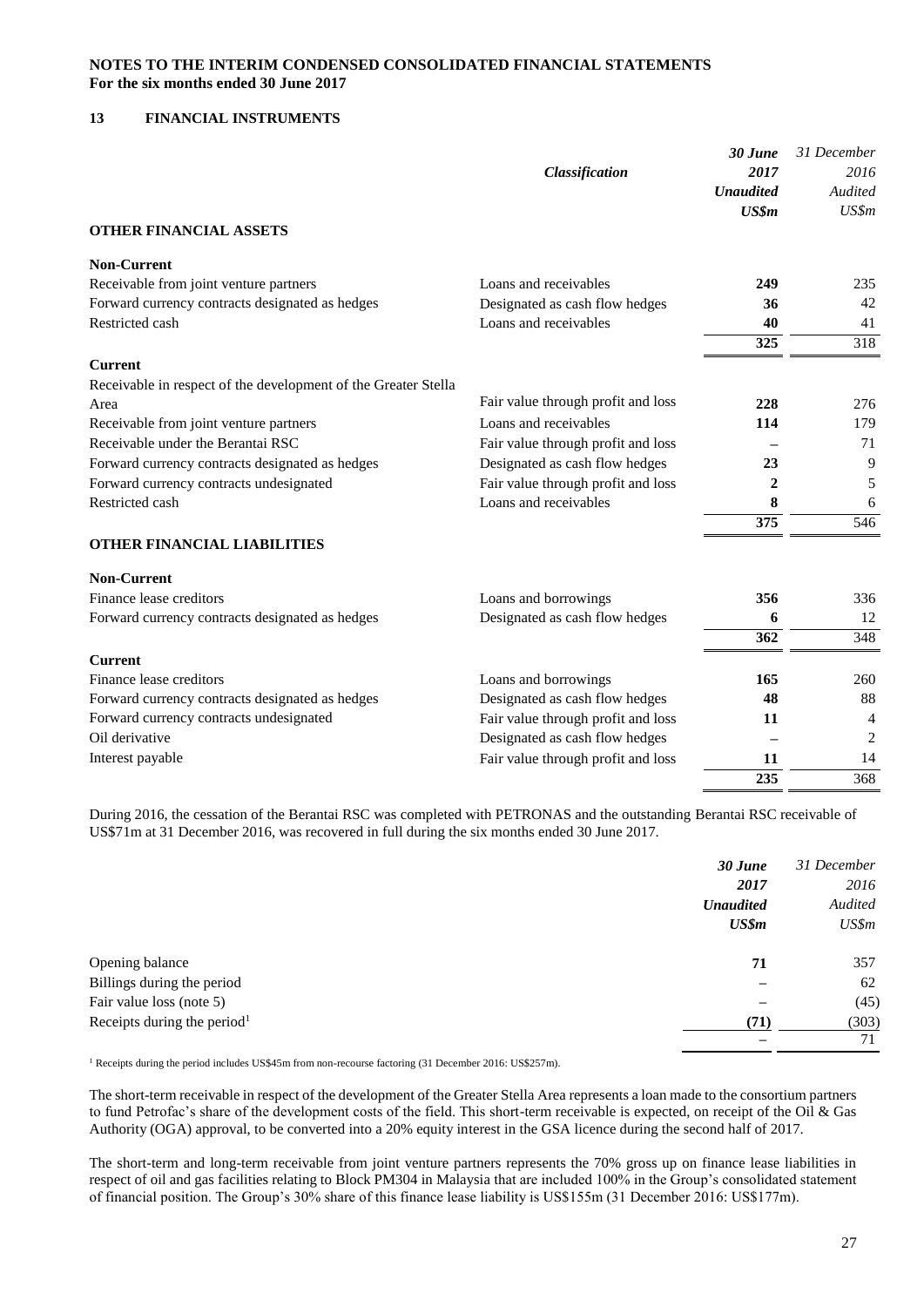#### **13 FINANCIAL INSTRUMENTS (continued)**

Restricted cash comprises deposits with financial institutions and clients securing various guarantees and performance bonds associated with the Group's trading activities. This cash will be released on the maturity of these guarantees and performance bonds.

#### **Fair value measurement**

The following financial instruments are measured at fair value using the hierarchy below for determination and disclosure of their respective fair values:

Level 1: Unadjusted quoted prices in active markets for identical financial assets or liabilities

Level 2: Other valuation techniques where the inputs are based on significant observable factors

Level 3: Other valuation techniques where the inputs are based on significant unobservable market data

Set out below is a comparison of the carrying amounts and fair values of financial instruments as at:

|                                                                                                                                       | Level              |                                                | Carrying amount                         | Fair value                                   |                                         |
|---------------------------------------------------------------------------------------------------------------------------------------|--------------------|------------------------------------------------|-----------------------------------------|----------------------------------------------|-----------------------------------------|
|                                                                                                                                       |                    | $30$ June<br>2017<br><b>Unaudited</b><br>US\$m | 31 December<br>2016<br>Audited<br>US\$m | 30 June<br>2017<br><b>Unaudited</b><br>US\$m | 31 December<br>2016<br>Audited<br>US\$m |
| <b>Financial assets</b>                                                                                                               |                    |                                                |                                         |                                              |                                         |
| Cash and short-term deposits                                                                                                          | Level 2            | 902                                            | 1,167                                   | 902                                          | 1,167                                   |
| Restricted cash                                                                                                                       | Level 2            | 48                                             | 47                                      | 48                                           | 47                                      |
| Receivable under Berantai RSC                                                                                                         | Level 3            |                                                | 71                                      |                                              | 71                                      |
| Receivable in respect of the development of the Greater Stella Area                                                                   | Level 3            | 228                                            | 276                                     | 228                                          | 276                                     |
| Euro forward currency contracts - designated as cash flow hedge<br>Kuwaiti dinar forward currency contracts - designated as cash flow | Level 2            | 56                                             | 47                                      | 56                                           | 47                                      |
| hedge                                                                                                                                 | Level 2            | $\overline{\phantom{0}}$                       | 1                                       | $\overline{\phantom{0}}$                     | 1                                       |
| Sterling forward currency contracts - designated as cash flow hedge                                                                   | Level 2            | 3                                              | 3                                       | 3                                            | 3                                       |
| Sterling forward currency contracts - undesignated                                                                                    | Level 2            | 1                                              | 5                                       | 1                                            | 5                                       |
| Kuwaiti dinar forward currency contracts - undesignated                                                                               | Level <sub>2</sub> | 1                                              | $\overline{\phantom{0}}$                | 1                                            |                                         |
| <b>Financial liabilities</b><br>Interest-bearing loans and borrowings                                                                 |                    |                                                |                                         |                                              |                                         |
| Senior notes                                                                                                                          | Level 2            | 675                                            | 674                                     | 677                                          | 677                                     |
| Term loan                                                                                                                             | Level 2            | 300                                            | 300                                     | 300                                          | 300                                     |
| Revolving credit facility                                                                                                             | Level 2            | 764                                            | 637                                     | 770                                          | 645                                     |
| Export credit agency funding                                                                                                          | Level 2            | 132                                            | 129                                     | 142                                          | 140                                     |
| <b>Bank</b> overdrafts                                                                                                                | Level 2            | 15                                             | 44                                      | 15                                           | 44                                      |
| Finance lease creditors                                                                                                               | Level 2            | 521                                            | 596                                     | 521                                          | 596                                     |
| Interest payable                                                                                                                      | Level 2            | 11                                             | 14                                      | 11                                           | 14                                      |
| Oil derivative                                                                                                                        | Level 2            |                                                | $\overline{c}$                          |                                              | $\overline{2}$                          |
| Euro forward currency contracts - designated as cash flow hedge                                                                       | Level 2            | 17                                             | 45                                      | 17                                           | 45                                      |
| Malaysian ringgit forward currency contracts - designated as cash flow<br>hedge                                                       | Level 2            | 6                                              | 15                                      | 6                                            | 15                                      |
| Kuwaiti dinar forward currency contracts – designated as cash flow                                                                    |                    |                                                |                                         |                                              |                                         |
| hedge                                                                                                                                 | Level 2            | 27                                             | 30                                      | 27                                           | 30                                      |
| Japanese yen forward currency contracts - designated as cash flow                                                                     |                    |                                                |                                         |                                              |                                         |
| hedge                                                                                                                                 | Level 2            | 3                                              | 5                                       | 3                                            | 5                                       |
| Sterling forward currency contracts - designated as cash flow hedge                                                                   | Level 2            | 1                                              | 5                                       | 1                                            | 5                                       |
| Sterling forward currency contracts - undesignated                                                                                    | Level 2            | 9                                              | 1                                       | 9                                            | $\mathbf{1}$                            |
| Euro forward currency contracts - undesignated                                                                                        | Level 2            |                                                | 2                                       |                                              | $\overline{c}$                          |
| Kuwaiti dinar forward currency contracts - undesignated                                                                               | Level 2            | $\mathbf{2}$                                   | 1                                       | $\mathbf{2}$                                 | 1                                       |

The Group considers that the carrying amounts of trade and other receivables, work-in-progress, trade and other payables, other current and non-current financial assets and liabilities approximate their fair values and are therefore excluded from the above table.

The fair value of the financial assets and liabilities is included at the amount at which the instrument could be exchanged in a current transaction between willing parties, other than in a forced or liquidation sale.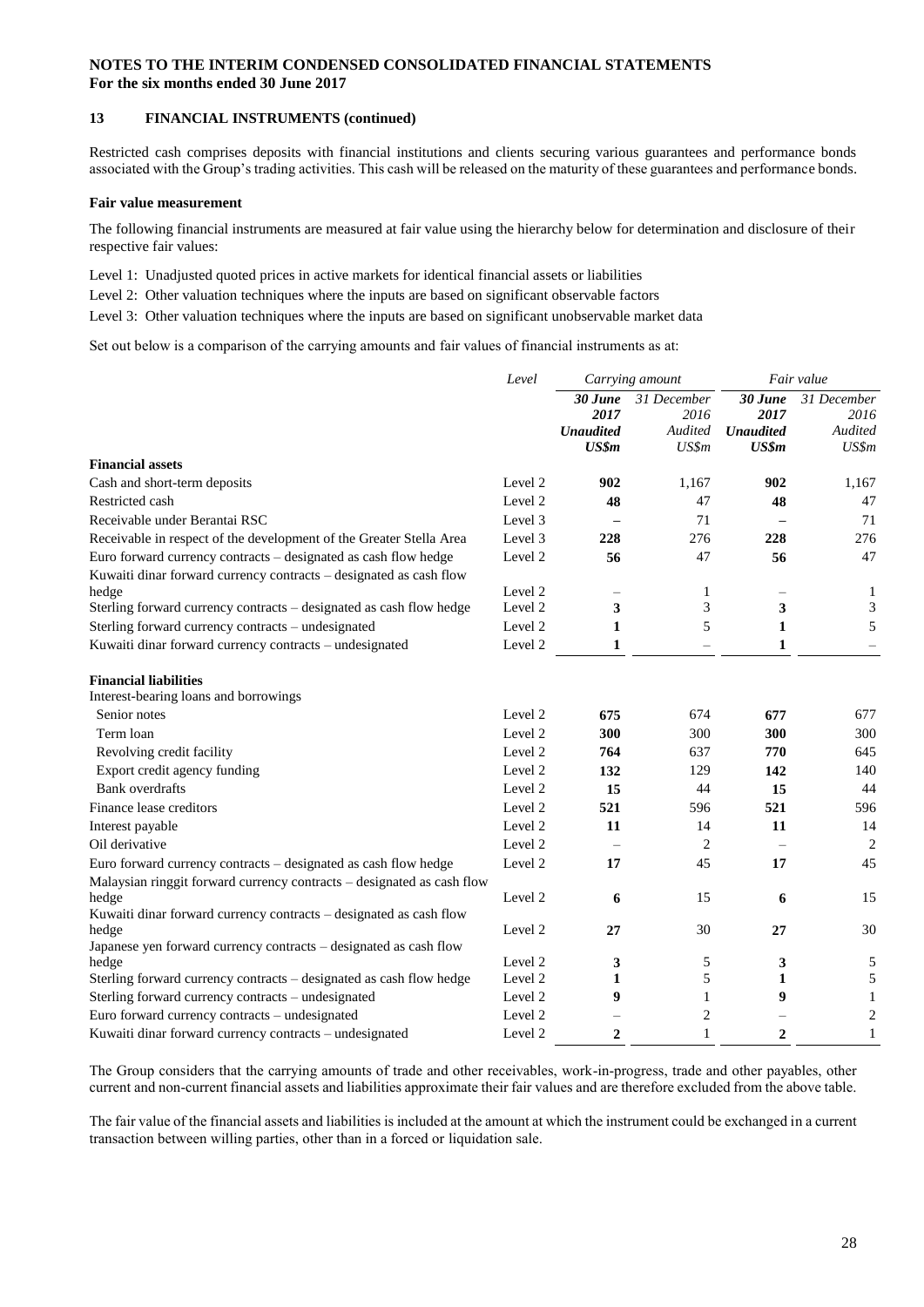#### **13 FINANCIAL INSTRUMENTS (continued)**

The following methods and assumptions were used to estimate the fair values:

- The Group enters into derivative financial instruments with various counterparties, principally financial institutions with investment grade credit ratings. Derivatives valued using valuation techniques with market observable inputs are mainly foreign exchange forward contracts and oil derivatives. Externally provided sources of quoted market prices have been used to determine the fair values of forward currency contracts and oil derivatives.
- The fair values of long-term interest-bearing loans and borrowings and finance lease creditors are equivalent to their amortised costs determined as the present value of discounted future cash flows using the effective interest rate.
- The fair value of the amounts receivable in respect of the development of the Greater Stella Area (page 28) has been calculated using a discounted cash flow model that represents the value which management expects would be converted to oil and gas assets upon transfer of legal title of the licence on achieving first oil. The oil price assumptions used are the same as disclosed in note 5 and the risk adjusted cash flow projections are discounted at a post-tax rate of 9.5% (31 December 2016: 9.5%).

The table below explains the impact on the fair value of the amounts receivable in respect of the development of the Greater Stella Area as a result of changes to these inputs:

|                                                | 30 June          | 31 December |
|------------------------------------------------|------------------|-------------|
|                                                | 2017             | 2016        |
|                                                | <b>Unaudited</b> | Audited     |
|                                                | US\$m            | US\$m       |
| 10% decrease in the oil price (per barrel)     | (12)             | (22)        |
| 10% increase in the oil price (per barrel)     | 12               | 23          |
| 10% decrease in the gas price (per mcf)        | (18)             | (23)        |
| 10% increase in the gas price (per mcf)        | 18               | 26          |
| 1 month delay in production                    | n/a              | (6)         |
| 100 basis points decrease in the discount rate | 11               | 12          |
| 100 basis points increase in the discount rate | (10)             | (12)        |

Reconciliation of fair value measurement of the amounts receivable in respect of the development of the Greater Stella Area:

|                                            | 30 June          | 31 December |
|--------------------------------------------|------------------|-------------|
|                                            | 2017             | 2016        |
|                                            | <b>Unaudited</b> | Audited     |
|                                            | US\$m            | US\$m       |
| Opening balance                            | 276              | 160         |
| Advances during the period to the partners | 35               | 119         |
| Fair value loss (note 5)                   | (83)             | (3)         |
| Closing balance                            | 228              | 276         |

#### **14 TRADE AND OTHER RECEIVABLES**

The decrease in trade and other receivables during the period of US\$124m is mainly due to the receipt of an outstanding final settlement relating to the close out of a project in E&C segment of US\$116m.

#### **15 CASH AND CASH EQUIVALENTS**

For the purposes of the interim condensed consolidated statement of cash flows, cash and cash equivalents comprise:

|                              | 30 June          | 31 December |
|------------------------------|------------------|-------------|
|                              | 2017             | 2016        |
|                              | <b>Unaudited</b> | Audited     |
|                              | US\$m            | US\$m       |
| Cash at bank and in hand     | 659              | 1,009       |
| Short-term deposits          | 243              | 158         |
| Cash and short-term deposits | 902              | 1,167       |
| Bank overdrafts (note 18)    | (15)             | (44)        |
|                              | 887              | 1.123       |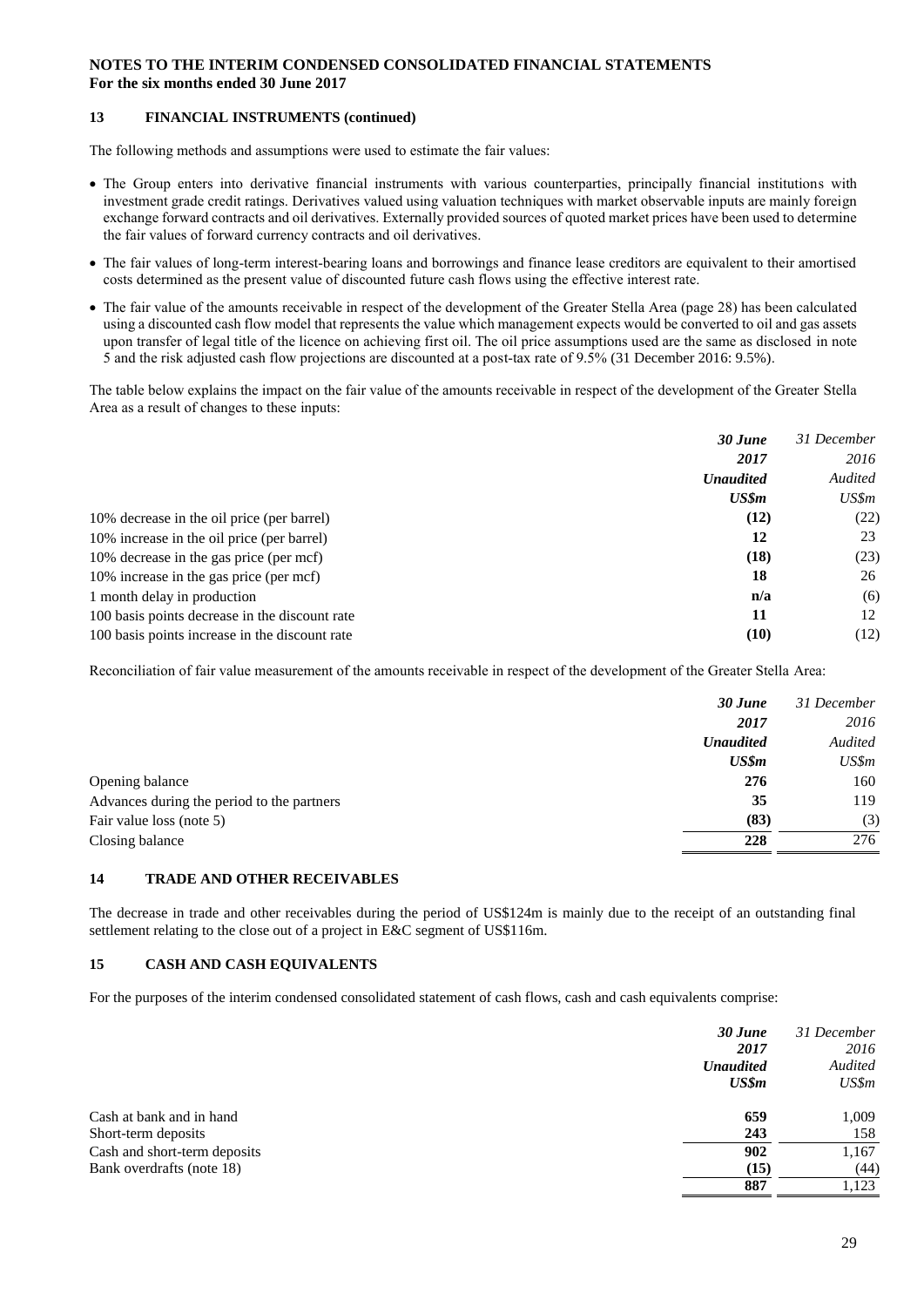#### **16 TREASURY SHARES AND SHARE-BASED PAYMENTS**

During the period, the Company acquired 3,406,314 (31 December 2016: 2,673,796) of its own shares at a cost of US\$39m (30 June 2016: US\$36m; 31 December 2016: US\$36m) for the purpose of making awards under the Group's employee share schemes and these shares have been classified in the balance sheet as treasury shares within equity. In addition, during the period 2,550,181 (31 December 2016: 2,756,842) shares (including 231,749 accrued dividend shares) with a cost of US\$35m (30 June 2016: US\$38m; 31 December 2016: US\$42m) were transferred out of the Employee Benefit Trust on vesting of various employee share scheme awards.

The Group has recognised an expense in the income statement for the period to 30 June 2017 relating to employee share-based incentives of US\$9m (six months ended 30 June 2016: US\$9m; year ended 31 December 2016:US\$17m), which has been transferred to the reserve for share-based payments. This charge covers shares granted in relation to the existing Deferred Bonus, Performance and Restricted Share Plans. In addition US\$14m of the remaining bonus liability accrued for the year ended 31 December 2016 (2015 bonus of US\$17m) which has been voluntarily elected or mandatorily obliged to be settled in shares granted during the period has been transferred to the reserve for share-based payments.

#### **17 OTHER RESERVES**

|                                                         | on derivatives<br>US\$m | Net unrealised<br>Net unrealised gains/(losses) on<br>gains/(losses) available-for-sale<br>investment<br>US\$m | Foreign<br>currency<br>translation<br>US\$m | Reserve for<br>share-based<br>payments<br>US\$m | Total<br>US\$m  |
|---------------------------------------------------------|-------------------------|----------------------------------------------------------------------------------------------------------------|---------------------------------------------|-------------------------------------------------|-----------------|
| Balance at 1 January 2016 (audited)                     | (65)                    | (16)                                                                                                           | (51)                                        | 95                                              | (37)            |
| Net gains on maturity of cash flow hedges recycled in   |                         |                                                                                                                |                                             |                                                 |                 |
| the year                                                | (3)                     |                                                                                                                |                                             |                                                 | (3)             |
| Net changes in fair value of derivatives and financial  |                         |                                                                                                                |                                             |                                                 |                 |
| assets designated as cash flow hedges                   | 49                      |                                                                                                                |                                             |                                                 | 49              |
| Unrealised loss on the fair value of available-for-sale |                         |                                                                                                                |                                             |                                                 |                 |
| investment reclassified during the year (note 5)        |                         | 16                                                                                                             |                                             |                                                 | 16              |
| Foreign currency translation gains                      |                         |                                                                                                                | 31                                          |                                                 | 31              |
| Foreign currency losses recycled to consolidated        |                         |                                                                                                                |                                             |                                                 |                 |
| income statement upon disposal of a subsidiary          |                         |                                                                                                                | 11                                          |                                                 | 11              |
| Share-based payments charge (note 16)                   |                         |                                                                                                                |                                             | 17                                              | 17              |
| Transfer during the year (note 16)                      |                         |                                                                                                                |                                             | 17                                              | 17              |
| Shares vested during the year                           |                         |                                                                                                                |                                             | (39)                                            | (39)            |
| Income tax on share-based payments reserve              |                         | $\overline{\phantom{0}}$                                                                                       | $\qquad \qquad -$                           | (1)                                             | (1)             |
| Balance at 31 December 2016 (audited)                   | (19)                    | $\overline{\phantom{0}}$                                                                                       | (9)                                         | 89                                              | $\overline{61}$ |
| Attributable to:                                        |                         |                                                                                                                |                                             |                                                 |                 |
| Petrofac Limited shareholders                           | (7)                     |                                                                                                                | (9)                                         | 89                                              | 73              |
| Non-controlling interests                               | (12)                    |                                                                                                                | $\overline{\phantom{0}}$                    |                                                 | (12)            |
| Balance at 31 December 2016 (audited)                   | (19)                    | $\overline{\phantom{0}}$                                                                                       | (9)                                         | 89                                              | 61              |
| Balance at 1 January 2017 (audited)                     | (19)                    |                                                                                                                | (9)                                         | 89                                              | 61              |
| Foreign currency translation losses                     |                         |                                                                                                                | (5)                                         |                                                 | (5)             |
| Net losses on maturity of cash flow hedges recycled in  |                         |                                                                                                                |                                             |                                                 |                 |
| the period                                              | 10                      |                                                                                                                |                                             |                                                 | 10              |
| Net changes in fair value of derivatives and financial  |                         |                                                                                                                |                                             |                                                 |                 |
| assets designated as cash flow hedges                   | 35                      |                                                                                                                |                                             |                                                 | 35              |
| Share-based payments charge (note 16)                   | L.                      |                                                                                                                |                                             | 9                                               | 9               |
| Transfer during the period (note 16)                    |                         |                                                                                                                |                                             | 14                                              | 14              |
| Shares vested during the period                         |                         |                                                                                                                |                                             | (32)                                            | (32)            |
| Income tax on share-based payments reserve              |                         |                                                                                                                |                                             | (2)                                             | (2)             |
| Balance at 30 June 2017 (unaudited)                     | 26                      | -                                                                                                              | (14)                                        | $\overline{78}$                                 | $\overline{90}$ |
| Attributable to:                                        |                         |                                                                                                                |                                             |                                                 |                 |
| Petrofac Limited shareholders                           | 31                      |                                                                                                                | (14)                                        | 78                                              | 95              |
| Non-controlling interests                               | (5)                     |                                                                                                                |                                             |                                                 | (5)             |
| Balance at 30 June 2017 (unaudited)                     | $\overline{26}$         | $\overline{\phantom{0}}$                                                                                       | $\overline{(14)}$                           | 78                                              | $\overline{90}$ |

<sup>1</sup> Includes US\$35m relating to shares vested during the six months ended 30 June 2016.

The forward currency points element and ineffective portion of derivative financial instruments relating to forward currency contracts amounting to US\$2m gain (six months ended 30 June 2016: US\$2m gain) have been recognised in cost of sales.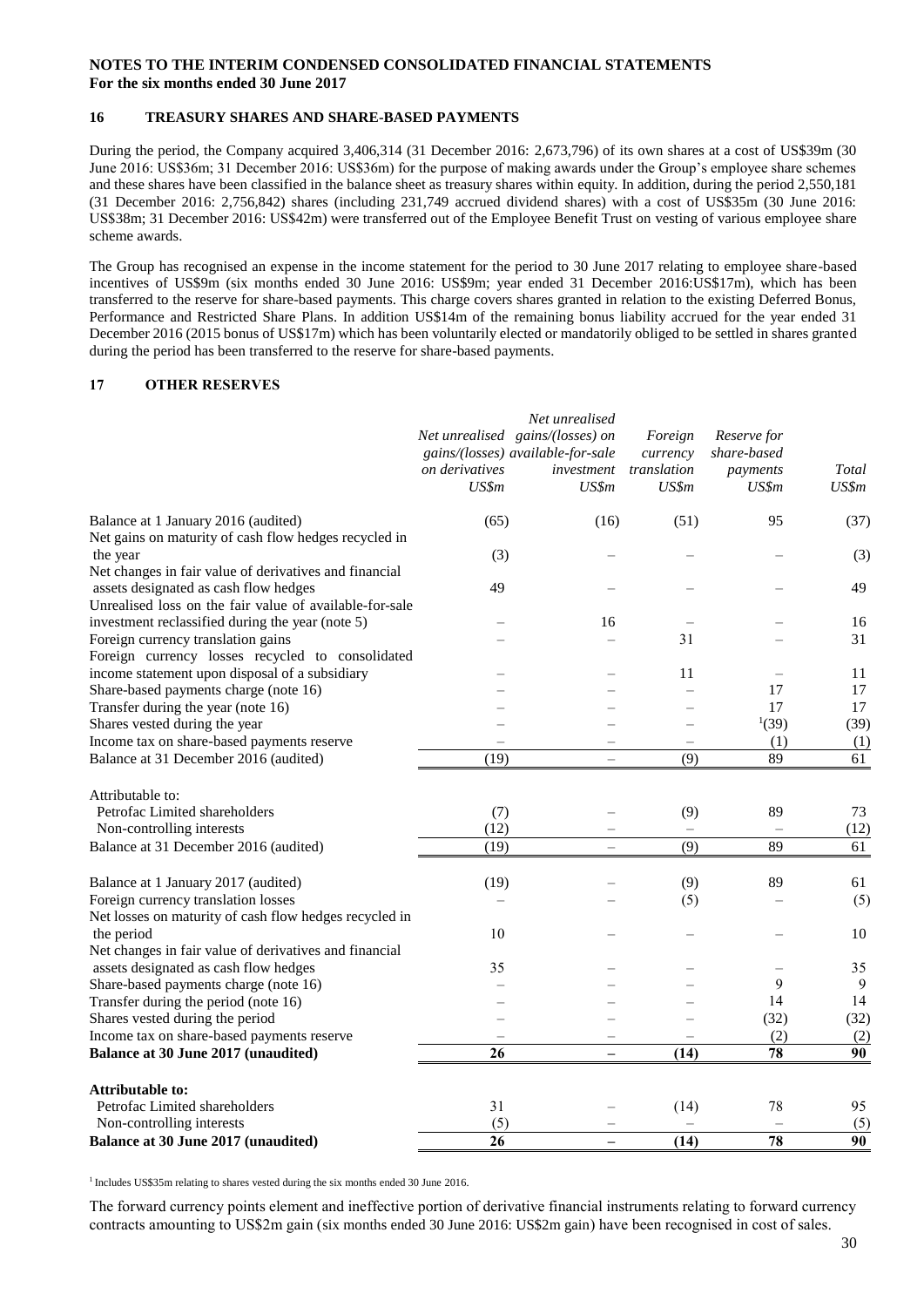#### **18 INTEREST-BEARING LOANS AND BORROWINGS**

The Group had the following interest-bearing loans and borrowings outstanding:

|                                                            |       |                        | 31 December 2016    |                           |                       | 30 June<br>2017  | 31 December<br>2016 |
|------------------------------------------------------------|-------|------------------------|---------------------|---------------------------|-----------------------|------------------|---------------------|
|                                                            |       | 30 June 2017           | Actual interest     | <b>Effective</b> interest |                       | <b>Unaudited</b> | Audited             |
|                                                            |       | Actual interest rate % | rate %              | rate %                    | Maturity <sup>1</sup> | US\$m            | US\$m               |
| <b>Current</b>                                             |       |                        |                     |                           |                       |                  |                     |
| <b>Bank</b> overdrafts                                     | (i)   | US LIBOR $+ 1.50\%$    | US LIBOR $+ 1.50\%$ | US LIBOR $+ 1.50\%$       |                       |                  |                     |
|                                                            |       | UK LIBOR $+ 1.50\%$    | UK LIBOR $+1.50\%$  | UK LIBOR $+ 1.50\%$       | on demand             | 15               | 44                  |
| Term loans                                                 | (ii)  | US LIBOR $+ 1.25%$     | US LIBOR $+ 1.25%$  | US LIBOR $+ 1.25%$        | August                |                  |                     |
|                                                            |       | $EIBOR + 1.25%$        | $EIBOR + 1.25%$     | $EIBOR + 1.25%$           | 2017                  | 300              | 300                 |
| <b>ECA</b> funding                                         | (iii) | US LIBOR $+ 1.50\%$    | US LIBOR $+ 1.50\%$ | US LIBOR $+ 1.50\%$       | Refer note            |                  |                     |
| (SACE and UKEF Facility)                                   |       | US LIBOR $+0.70%$      | US LIBOR $+0.70%$   | US LIBOR $+0.70\%$        | (iii) below           | 18               | 17                  |
| <b>Total current interest-bearing loans and borrowings</b> |       |                        |                     |                           |                       | 333              | 361                 |
| <b>Non-current</b>                                         |       |                        |                     |                           |                       |                  |                     |
| Senior notes                                               | (iv)  | 3.40%                  | 3.40%               | 3.68%                     | October               |                  |                     |
|                                                            |       |                        |                     |                           | 2018                  | 677              | 677                 |
| Revolving credit facility                                  | (v)   | US LIBOR $+ 1.125%$    | US LIBOR $+1.00\%$  | US LIBOR $+1.125%$        | Refer note            |                  |                     |
|                                                            |       |                        |                     |                           | $(v)$ below           | 770              | 645                 |
| <b>ECA</b> funding                                         | (iii) | US LIBOR $+ 1.50\%$    | US LIBOR $+ 1.50\%$ | US LIBOR $+ 1.50\%$       | Refer note            |                  |                     |
| (SACE and UKEF Facility)                                   |       | US LIBOR $+0.70%$      | US LIBOR $+0.70%$   | US LIBOR $+0.70\%$        | (iii) below           | 124              | 123                 |
|                                                            |       |                        |                     |                           |                       | 1,571            | 1,445               |
| <b>Less:</b> Debt acquisition                              |       |                        |                     |                           |                       |                  |                     |
| costs net of accumulated                                   |       |                        |                     |                           |                       |                  |                     |
| amortisation and effective                                 |       |                        |                     |                           |                       |                  |                     |
| interest rate adjustments                                  |       |                        |                     |                           |                       | (18)             | (22)                |
| Total non-current interest-bearing loans and borrowings    |       |                        |                     |                           |                       | 1,553            | 1,423               |
| Total interest-bearing loans and borrowings                |       |                        |                     |                           |                       | 1,886            | 1,784               |

 $<sup>1</sup>$  As at 30 June 2017.</sup>

Details of the Group's interest-bearing loans and borrowings are as follows:

#### **(i) Bank overdrafts**

Bank overdrafts are drawn down in US dollars and sterling denominations to meet the Group's working capital requirements. These are repayable on demand.

#### **(ii) Term loan**

At 30 June 2017, Petrofac had in place two term loans of US\$200m and AED368m, both maturing in August 2017. The loans were fully drawn as of 30 June 2017 (31 December 2016: US\$300m). On the maturity date, the US\$200m term loan was refinanced with two US\$100m term loans maturing in 2019. The maturity of the AED 368m term loan was extended to November 2017.

During the period ended 30 June 2017, interest was payable on the US\$200m facility at US LIBOR + 1.25% and on the AED368m facility at  $EIBOR + 1.25\%$ .

#### **(iii) Export credit agency (ECA) funding**

On 26 February 2015, Petrofac entered into a US\$58m, term loan facility guaranteed by the Italian Export Credit Agency SACE. On 30 July 2015, Petrofac entered into a US\$108m term loan facility guaranteed by the UK Export Credit Agency UKEF, on substantially the same terms as the SACE facility. The two facilities were linked to the procurement of certain goods and services from Italian and UK exporters, respectively, in connection with the construction of the Petrofac JSD6000 vessel. Both facilities were amended in 2016 to remove references to the Petrofac JSD6000 vessel. Each facility amortises over eight and a half years from 2017. As at 30 June 2017, US\$53m was drawn under the SACE facility (31 December 2016: US\$54m) and US\$89m was drawn under the UKEF facility (31 December 2016: US\$86m).

Interest is payable on the SACE Facility and UKEF Facility at US LIBOR  $+ 1.50\%$  and US LIBOR  $+ 0.70\%$ , respectively

#### **(iv) Senior notes**

Petrofac has an outstanding aggregate principal amount of US\$677m Senior Notes due in 2018 (Notes). The Group pays interest on the Notes at an annual rate equal to 3.40% of the outstanding principal amount. Interest on the Notes is payable semi-annually in arrears in April and October each year. The Notes are senior unsecured obligations of the Company and will rank equally in right of payment with the Company's other existing and future unsecured and unsubordinated indebtedness. Petrofac International Ltd and Petrofac International (UAE) LLC irrevocably and unconditionally guarantee, jointly and severally, the due and prompt payment of all amounts at any time becoming due and payable in respect of the Notes. The Guarantees are senior unsecured obligations of each Guarantor and will rank equally in right of payment with all existing and future senior unsecured and unsubordinated obligations of each Guarantor.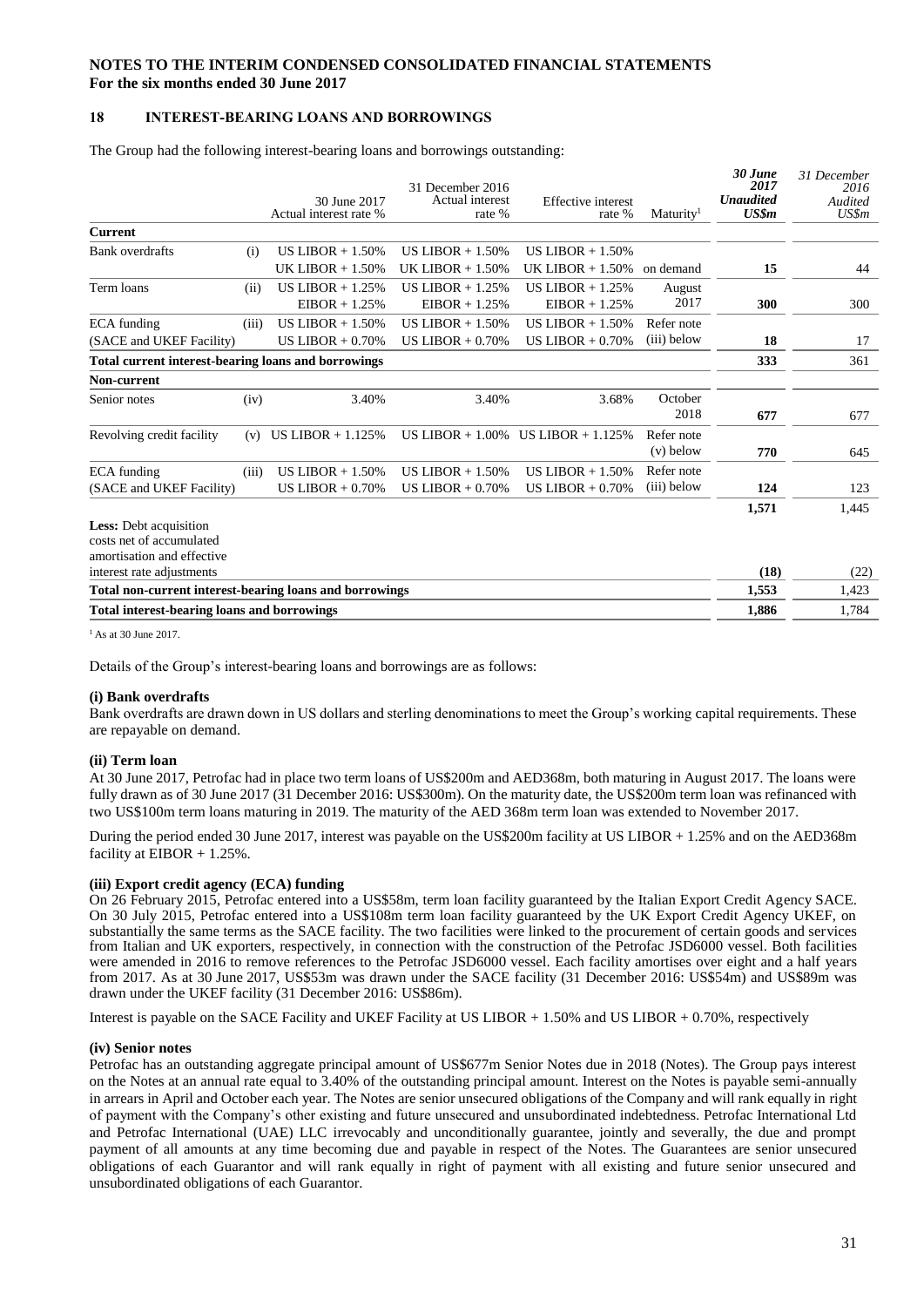#### **18 INTEREST-BEARING LOANS AND BORROWINGS (continued)**

#### **(v) Revolving credit facility**

Petrofac has a US\$1,200m 5 year committed revolving credit facility with a syndicate of international banks, which is available for general corporate purposes. The facility, which was signed on 11 September 2012, was amended and extended in June 2015 to mature on 2 June 2020. US\$1 billion of the facility was further extended in May 2017, to mature in June 2021. The facility is unsecured and is subject to two financial covenants relating to leverage and interest cover. Petrofac was in compliance with these covenants for the period ending 30 June 2017. As at 30 June 2017, US\$770m was drawn under this facility (31 December 2016: US\$645m).

Interest is payable on the drawn balance of the facility at LIBOR + 1.125% and in addition utilisation fees are payable depending on the level of utilisation.

#### **19 TRADE AND OTHER PAYABLES**

The decrease in trade and other payables of US\$304m during the period is mainly due to a reduction in trade payables of US\$155m and advances received from customers of US\$174m offset against contract progress billings in the E&C segment and accrued 31 December 2016 capital expenditure relating to Block PM304 in Malaysia of US\$27m paid in the IES segment. These decreases are partly offset by new advances of US\$88m received during the period in respect of new projects awarded in the E&C segment.

#### **20 ACCRUED CONTRACT EXPENSES**

The decrease in accrued contract expenses of US\$201m during the period is mainly due to actual costs incurred on E&C projects exceeding their percentage-of-completion (POC) based costs.

#### **21 CAPITAL COMMITMENTS AND CONTINGENCIES**

At 30 June 2017 the Group had capital commitments of US\$133m (31 December 2016: US\$264m).

Included in the US\$133m of commitments are:

|                                                                                 | 30 June          | 31 December |
|---------------------------------------------------------------------------------|------------------|-------------|
|                                                                                 | 2017             | 2016        |
|                                                                                 | <b>Unaudited</b> | Audited     |
|                                                                                 | US\$m            | US\$m       |
| Costs in respect of Ithaca Greater Stella Field development in the UK North Sea | 68               | 163         |
| Production Enhancement Contracts in Mexico                                      | 33               | 7           |
| Further appraisal and development of wells as part of Block PM304 in Malaysia   | 21               | 38          |
| Commitments in respect of the construction of a new training centre in Oman     | 8                | 6           |
| Building of the Petrofac JSD6000 installation vessel                            | 3                | 50          |
|                                                                                 |                  |             |

#### **Other matter**

In August 2016, the Company announced that it had completed an independent investigation into allegations in the media related to the historical provision of services to the Company by Unaoil, a Monaco based company. The investigation was carried out by Freshfields Bruckhaus Deringer with the support of forensic accountants KPMG LLP and the findings were shared with the Serious Fraud Office, UK ("SFO").

In May 2017, the SFO commenced an investigation into the Company, related to Unaoil and other agents.

The Company is committed to cooperate fully with the SFO and its investigation. A committee of the Board has been established to be solely responsible for the Company's engagement with the SFO and to oversee the Company's management of, and response to, their investigation. In addition, the Company has appointed a senior external specialist to support the Committee.

The SFO's investigation is ongoing. The existence, timing and amount of any future financial obligations (such as fines or penalties) or other consequences are unable to be determined at this time and no liability has been recorded in relation to this matter.

#### **22 EVENTS AFTER THE REPORTING DATE**

On 15 August 2017, the Group sold its 50% interest in Petro-SPM Integrated Services S.A. de C.V. to Schlumberger. This shareholding represented the Group's interest in the Pánuco Production Enhancement Contract in Mexico. The related assets and liabilities were classified as held for sale as at 30 June 2017, and no gain or loss has been recognised on the disposal.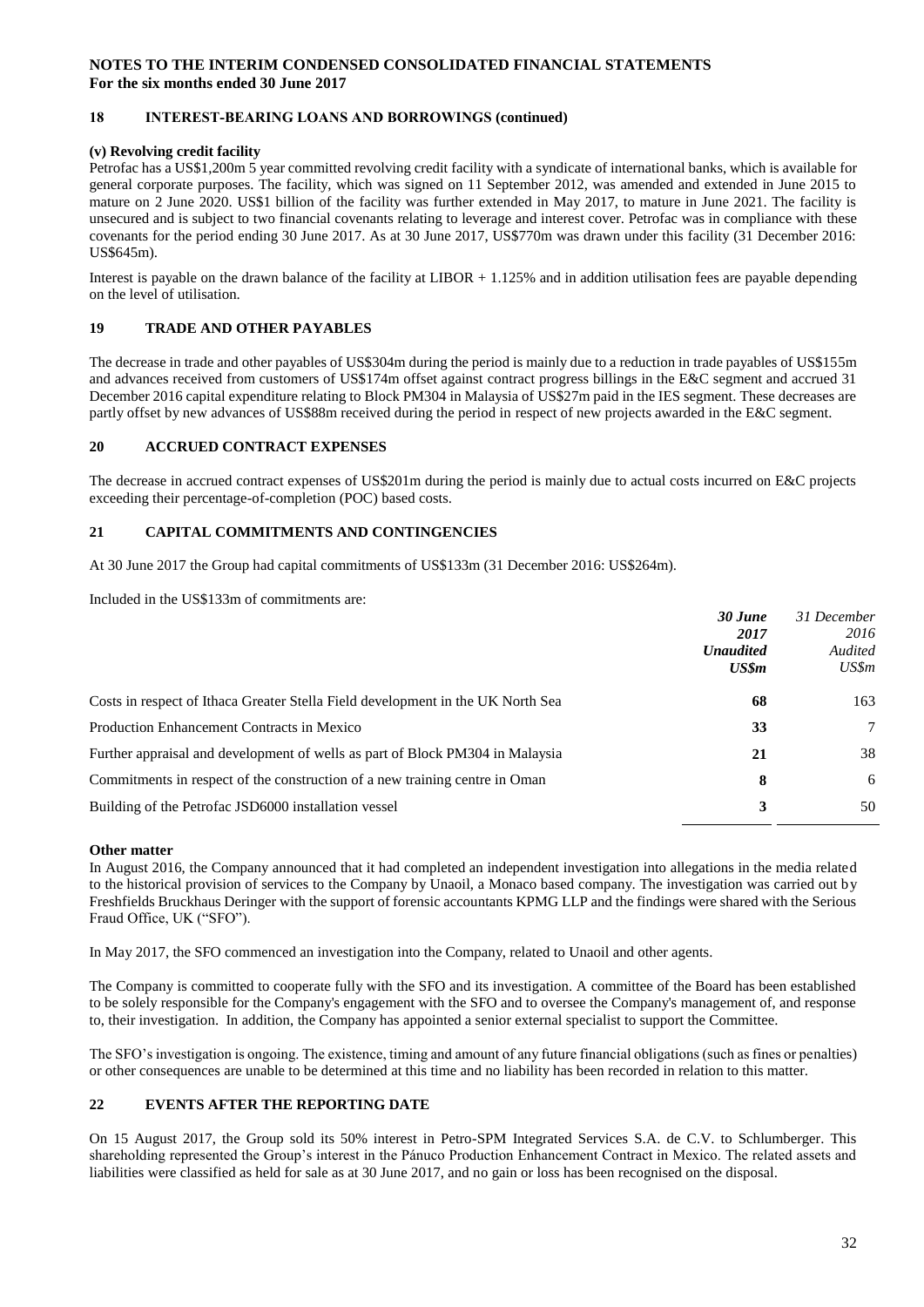#### **STATEMENT OF DIRECTORS' RESPONSIBILITIES**

The Directors confirm that, to the best of their knowledge, the condensed set of financial statements on pages 13 to 32 has been prepared in accordance with IAS 34 'Interim Financial Reporting', and that the interim management report on pages 1 to 12 includes a fair review of the information required by DTR 4.2.7R and DTR 4.2.8R.

The Directors of Petrofac Limited are listed in the *Petrofac Annual Report and Accounts 2016*.

By the order of the Board

Ayman Asfari **Alastair Cochran** Chief Executive Officer<br>
29 August 2017<br>
29 August 2017

29 August 2017 29 August 2017

### **INDEPENDENT REVIEW REPORT TO PETROFAC LIMITED**

#### **Introduction**

We have been engaged by Petrofac Limited ('the Company') to review the interim condensed consolidated financial statements in the interim report for the six months ended 30 June 2017 which comprises the interim condensed consolidated income statement, the interim condensed consolidated statement of comprehensive income, the interim condensed consolidated statement of financial position, the interim condensed consolidated statement of cash flows, the interim condensed consolidated statement of changes in equity and the related explanatory notes that have been reviewed. We have read the other information contained in the interim report and considered whether it contains any apparent misstatements or material inconsistencies with the information in the interim condensed consolidated financial statements.

This report is made solely to the company in accordance with guidance contained in International Standard on Review Engagements 2410 (UK and Ireland) "Review of Interim Financial Information Performed by the Independent Auditor of the Entity" issued by the Auditing Practices Board. To the fullest extent permitted by law, we do not accept or assume responsibility to anyone other than the company, for our work, for this report, or for the conclusions we have formed.

#### **Directors' Responsibilities**

The interim report is the responsibility of, and has been approved by, the directors. The directors are responsible for preparing the interim report in accordance with the Disclosure Guidance and Transparency Rules of the United Kingdom's Financial Conduct Authority.

As disclosed in note 2, the annual financial statements of the group are prepared in accordance with International Financial Reporting Standards ('IFRS'). The interim condensed consolidated financial statements included in this interim report have been prepared in accordance with International Accounting Standard 34, "Interim Financial Reporting".

#### **Our Responsibility**

Our responsibility is to express to the Company a conclusion on the interim condensed consolidated financial statements in the interim report based on our review.

#### **Scope of Review**

We conducted our review in accordance with International Standard on Review Engagements (UK and Ireland) 2410, "Review of Interim Financial Information Performed by the Independent Auditor of the Entity" issued by the Auditing Practices Board for use in the United Kingdom. A review of interim financial information consists of making enquiries, primarily of persons responsible for financial and accounting matters, and applying analytical and other review procedures. A review is substantially less in scope than an audit conducted in accordance with International Standards on Auditing (UK) and consequently does not enable us to obtain assurance that we would become aware of all significant matters that might be identified in an audit. Accordingly, we do not express an audit opinion.

#### **Conclusion**

Based on our review, nothing has come to our attention that causes us to believe that the interim condensed consolidated financial statements in the interim report for the six months ended 30 June 2017 are not prepared, in all material respects, in accordance with International Accounting Standard 34 and the Disclosure Guidance and Transparency Rules of the United Kingdom's Financial Conduct Authority.

Ernst & Young LLP London 29 August 2017